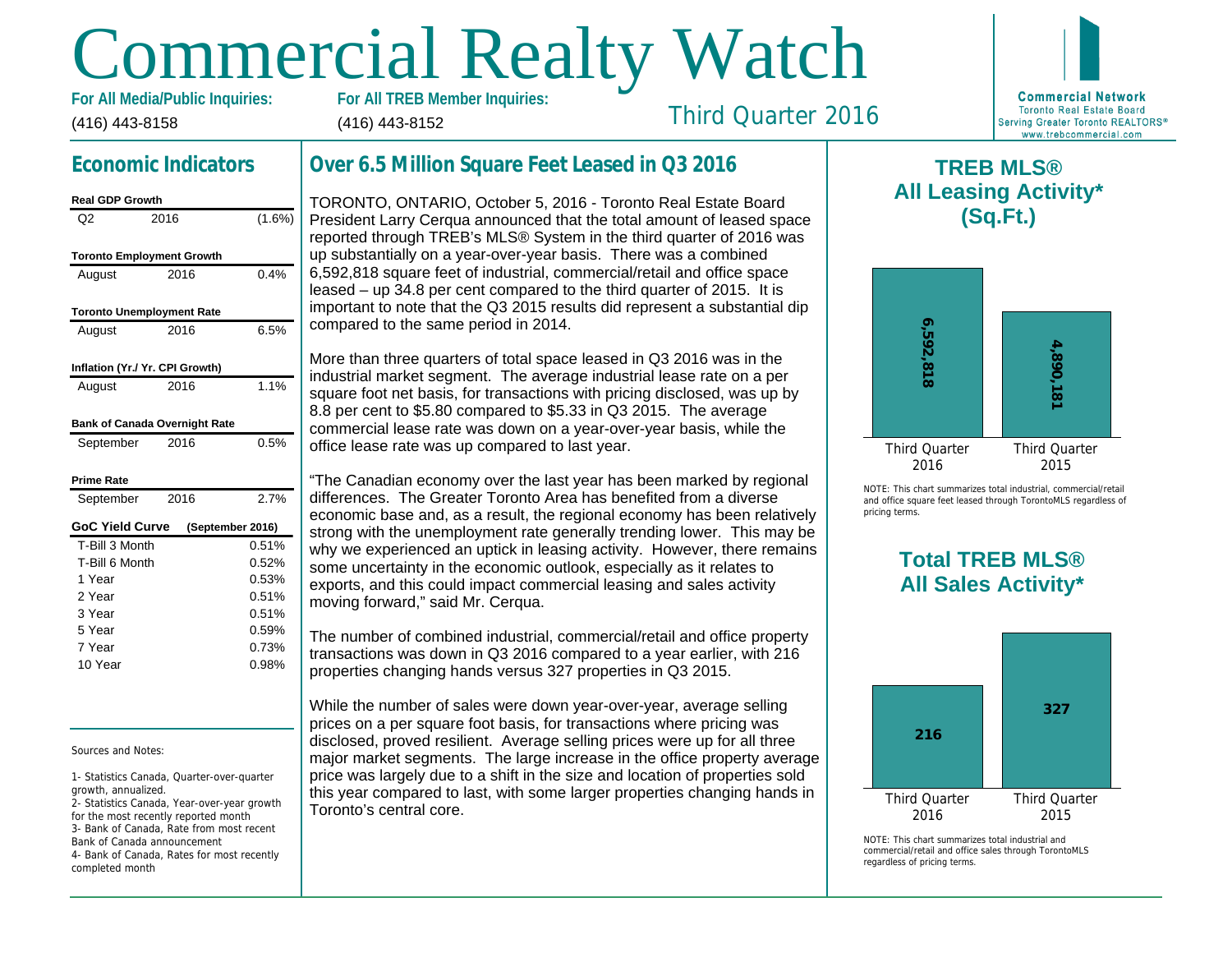Total TorontoMLS Leasing Activity\* (Millions of Square Feet Leased)

TorontoMLS Average Lease Rates (\$/Sq.

\* NOTE: This chart summarizes total industrial, commercial/retail and office square feet leased through TorontoMLS regardless of pricing terms. Source: TREB

Total TorontoMLS Sales Activity\* (Number of Sales)

\* NOTE: Average lease rates are reported only for those proper square foot net basis and for which the selling price was disclos Source: TREB

TorontoMLS Average Sales Price (\$/Sq.

\* NOTE: This chart summarizes total industrial and commercial/retail sales through TorontoMLS regardless of pricing terms. Source: TREB

\* NOTE: Average sale prices are reported only for those prope selling price was disclosed. Source: TREB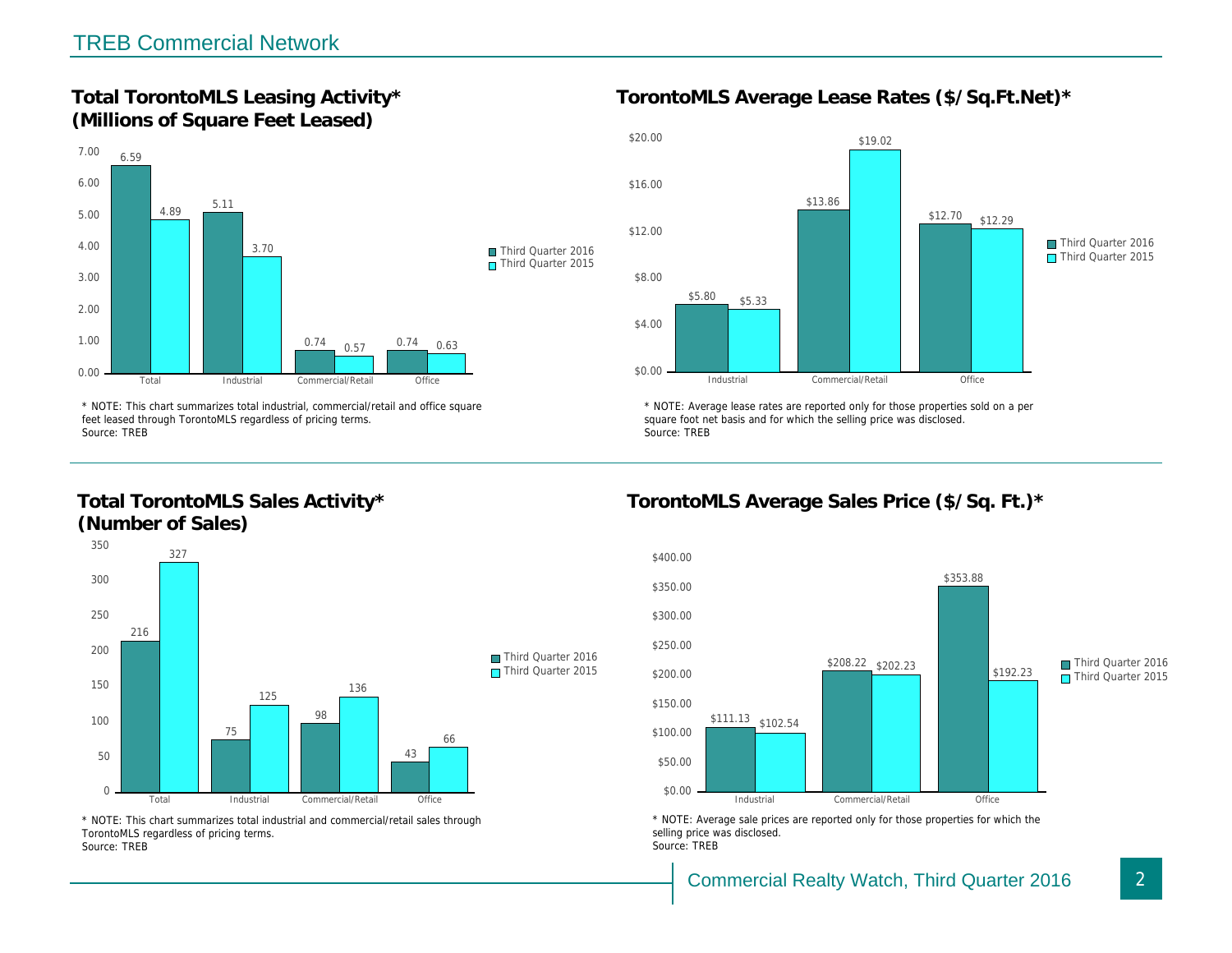## SUMMARY OF INDUSTRIAL LEASING

#### TRANSACTIONS COMPLETED ON A PER SQUARE FOOT NET BASIS, WITH PRICING DISCLOSED\*

|                        |                | <b>All Transactions</b> |                |                       | 0 to 5,000 Sq Ft |                          |                 | 5,001 to 15,000 Sq Ft |                  |                 | 15,001 to 50,000 Sq Ft   |                |
|------------------------|----------------|-------------------------|----------------|-----------------------|------------------|--------------------------|-----------------|-----------------------|------------------|-----------------|--------------------------|----------------|
|                        | # Trans.       | Sq. Ft.                 | \$/SF Net      | # Trans.              | Sq. Ft.          | \$/SF Net                | # Trans.        | Sq. Ft.               | \$/SF Net        | # Trans.        | Sq. Ft.                  | \$/SF Ne       |
| <b>TREB Total</b>      | 195            | 1,955,543               | \$5.80         | 112                   | 293,761          | \$7.11                   | 53              | 456,404               | \$6.10           | 25              | 593,185                  | \$5.18         |
| <b>Halton Region</b>   | 5 <sup>5</sup> | 79,052                  | \$5.30         | 3                     | 7,454            | \$7.56                   | $\mathbf{1}$    | 6,488                 | \$5.75           | $\overline{0}$  | $\omega$                 | $\sim$         |
| <b>Burlington</b>      | $\mathbf 0$    | $\omega$                | $\sim$         | $\mathbf 0$           | $\omega$         | $\omega$                 | $\overline{0}$  | $\omega$              | $\omega_{\rm c}$ | $\mathbf{0}$    | $\omega$                 | $\omega$       |
| <b>Halton Hills</b>    | 0              | $\sim$                  | $\blacksquare$ | 0                     | $\sim$           | $\sim$                   | $\mathsf 0$     | ä,                    | ä,               | $\mathbf 0$     | $\blacksquare$           | $\blacksquare$ |
| Milton                 | $\mathbf{1}$   | 65,110                  | \$5.00         | $\overline{0}$        | $\omega$         | $\mathbf{r}$             | $\mathbf{0}$    | $\blacksquare$        | ÷.               | $\mathbf{0}$    | $\Delta$                 | $\sim$         |
| Oakville               | 4              | 13,942                  | \$6.72         | 3                     | 7,454            | \$7.56                   | $\mathbf{1}$    | 6,488                 | \$5.75           | $\mathbf 0$     |                          | $\blacksquare$ |
| Peel Region            | 56             | 713,940                 | \$6.03         | 28                    | 76,270           | \$7.80                   | 21              | 188,099               | \$5.57           | 5 <sup>5</sup>  | 113,120                  | \$5.31         |
| <b>Brampton</b>        | 13             | 117,159                 | \$6.13         | 6                     | 18,264           | \$10.55                  | 5               | 50,811                | \$5.29           | 2               | 48,084                   | \$5.34         |
| Caledon                | $\mathbf{1}$   | 1,330                   | \$10.38        | 1                     | 1,330            | \$10.38                  | $\mathbf{0}$    | ä,                    | $\omega$         | $\overline{0}$  | $\omega$                 | $\blacksquare$ |
| Mississauga            | 42             | 595,451                 | \$6.00         | 21                    | 56,676           | \$6.85                   | 16              | 137,288               | \$5.67           | 3               | 65,036                   | \$5.28         |
| Toronto                | 74             | 459,125                 | \$5.71         | 48                    | 124,114          | \$6.20                   | 16              | 137,089               | \$6.18           | 10 <sup>°</sup> | 197,922                  | \$5.06         |
| <b>Toronto West</b>    | 36             | 277,862                 | \$5.48         | 20                    | 55,369           | \$6.71                   | 10              | 94,832                | \$5.73           | 6               | 127,661                  | \$4.77         |
| <b>Toronto Central</b> | $6\phantom{a}$ | 48,424                  | \$6.41         | 3                     | 8,597            | \$6.54                   | $\mathbf{1}$    | 7,729                 | \$6.95           | $\overline{2}$  | 32,098                   | \$6.25         |
| <b>Toronto East</b>    | 32             | 132,839                 | \$5.91         | 25                    | 60,148           | \$5.69                   | 5               | 34,528                | \$7.24           | 2               | 38,163                   | \$5.06         |
| <b>York Region</b>     | 50             | 586,729                 | \$5.68         | 29                    | 73,583           | \$7.67                   | 12 <sub>2</sub> | 104,592               | \$7.16           | $\overline{7}$  | 197,922                  | \$5.16         |
| Aurora                 | 3              | 10,396                  | \$7.00         | $\overline{2}$        | 4,696            | \$7.00                   | $\mathbf{1}$    | 5,700                 | \$7.00           | $\mathbf 0$     |                          | $\sim$         |
| E. Gwillimbury         | $\mathbf{0}$   | $\blacksquare$          | $\sim$         | $\mathbf{0}$          | $\omega$         | $\blacksquare$           | $\mathbf{0}$    | $\omega$              | $\omega$         | $\mathbf{0}$    | $\sim$                   | $\blacksquare$ |
| Georgina               | 0              | $\sim$                  | $\sim$         | 0                     | $\blacksquare$   | $\sim$                   | $\mathbf 0$     | $\blacksquare$        | $\blacksquare$   | $\mathbf 0$     | $\blacksquare$           | $\blacksquare$ |
| King                   | $\mathbf{0}$   |                         | $\sim$         | $\mathbf{0}$          | $\blacksquare$   | $\blacksquare$           | $\mathbf 0$     | ٠                     | $\blacksquare$   | $\mathbf{0}$    | $\sim$                   | $\blacksquare$ |
| Markham                | 20             | 258,905                 | \$5.53         | 12                    | 32,995           | \$8.17                   | $\overline{4}$  | 34,023                | \$6.97           | 3               | 91,887                   | \$5.44         |
| Newmarket              | $\overline{4}$ | 35,388                  | \$6.47         | $\mathbf{1}$          | 4,980            | \$6.75                   | $\mathbf{3}$    | 30,408                | \$6.42           | $\mathbf{0}$    | $\omega$                 | $\blacksquare$ |
| Richmond Hill          | 3              | 32,883                  | \$5.59         | $\mathbf{1}$          | 1,880            | \$6.50                   | $\mathbf{1}$    | 12,918                | \$4.50           | $\overline{1}$  | 18,085                   | \$6.27         |
| Vaughan                | 17             | 237,257                 | \$5.46         | 11                    | 23,132           | \$7.89                   | $\overline{2}$  | 15,543                | \$8.40           | 3               | 87,950                   | \$4.63         |
| Whitchurch-Stouffville | 3              | 11,900                  | \$10.20        | $\mathbf{2}^{\prime}$ | 5,900            | \$5.73                   | $\mathbf{1}$    | 6,000                 | \$14.60          | $\mathbf 0$     | $\overline{\phantom{a}}$ | $\blacksquare$ |
| Durham Region          | 8              | 110,117                 | \$5.35         | 2 <sup>1</sup>        | 5,760            | \$6.27                   | 3 <sup>°</sup>  | 20,136                | \$5.26           | $\overline{3}$  | 84,221                   | \$5.31         |
| Ajax                   | $\overline{2}$ | 21,152                  | \$5.37         | $\mathbf{1}$          | 2,652            | \$7.75                   | $\mathbf 0$     | $\blacksquare$        | $\mathbf{r}$     | $\mathbf{1}$    | 18,500                   | \$5.03         |
| <b>Brock</b>           | $\overline{0}$ | $\omega$                | $\mathbf{r}$   | $\overline{0}$        | $\omega$         | $\blacksquare$           | $\mathbf{0}$    | $\omega$              | $\omega$         | $\mathbf{0}$    | $\blacksquare$           | $\sim$         |
| Clarington             | $\mathbf{1}$   | 5,616                   | \$6.30         | 0                     | $\blacksquare$   | $\blacksquare$           | $\mathbf{1}$    | 5,616                 | \$6.30           | $\mathbf 0$     | $\blacksquare$           | $\blacksquare$ |
| Oshawa                 | $\mathbf{1}$   | 21,521                  | \$5.50         | $\overline{0}$        | $\blacksquare$   | ٠                        | $\overline{0}$  | $\blacksquare$        | $\omega$         | $\overline{1}$  | 21,521                   | \$5.50         |
| Pickering              | $\mathbf{1}$   | 5,753                   | \$6.55         | $\mathbf 0$           | $\blacksquare$   | $\blacksquare$           | $\mathbf{1}$    | 5,753                 | \$6.55           | $\mathbf 0$     | $\blacksquare$           | $\blacksquare$ |
| Scugog                 | $\mathbf{0}$   | $\sim$                  | $\mathbf{r}$   | $\mathbf 0$           | $\omega$         | $\sim$                   | $\pmb{0}$       | $\blacksquare$        | $\omega$         | $\mathbf{0}$    | $\omega$                 | $\blacksquare$ |
| Uxbridge               | 0              | $\sim$                  | $\blacksquare$ | 0                     | $\sim$           | $\blacksquare$           | $\mathbf 0$     | $\blacksquare$        | $\blacksquare$   | $\mathbf 0$     | $\blacksquare$           | $\blacksquare$ |
| Whitby                 | 3              | 56,075                  | \$5.07         | $\mathbf{1}$          | 3,108            | \$5.01                   | $\mathbf{1}$    | 8,767                 | \$3.75           | $\mathbf{1}$    | 44,200                   | \$5.33         |
| <b>Dufferin County</b> | $\overline{0}$ | $\sim$                  | $\sim$         | $\overline{0}$        | i.               | $\blacksquare$           | $\overline{0}$  | $\omega$              | ÷.               | $\overline{0}$  | $\sim$                   | $\sim$         |
| Orangeville            | $\mathbf{0}$   | $\omega$                | $\omega$       | $\overline{0}$        | $\Delta$         | $\mathbf{r}$             | $\overline{0}$  | $\omega$              | ¥.               | $\mathbf{0}$    | $\omega$                 | $\sim$         |
| <b>Simcoe County</b>   | $\overline{2}$ | 6,580                   | \$10.03        | $\overline{2}$        | 6,580            | \$10.03                  | $\overline{0}$  | $\omega$              | ÷.               | $\overline{0}$  | $\omega$                 | $\omega$       |
| Adjala-Tosorontio      | $\mathbf{0}$   |                         | $\sim$         | $\overline{0}$        | $\sim$           |                          | $\mathbf{0}$    | $\omega$              | $\blacksquare$   | $\mathbf 0$     | $\omega$                 | $\blacksquare$ |
| <b>Bradford West</b>   | $\mathbf{1}$   | 3,360                   | \$7.14         | $\mathbf{1}$          | 3,360            | \$7.14                   | $\mathbf 0$     | $\blacksquare$        | $\blacksquare$   | $\mathbf 0$     | $\blacksquare$           | $\blacksquare$ |
| Essa                   | $\mathbf{0}$   |                         | $\omega$       | $\mathbf{0}$          | $\omega$         | $\blacksquare$           | $\mathbf 0$     | ÷,                    | ÷,               | $\mathbf{0}$    | $\blacksquare$           | $\blacksquare$ |
| Innisfil               | $\mathbf{1}$   | 3,220                   | \$13.04        | $\mathbf{1}$          | 3,220            | \$13.04                  | $\mathbf 0$     | $\blacksquare$        | $\blacksquare$   | $\mathbf 0$     | $\blacksquare$           | $\blacksquare$ |
| <b>New Tecumseth</b>   | $\Omega$       | $\sim$                  |                | $\overline{0}$        | $\sim$           | $\overline{\phantom{a}}$ | $\mathbf{0}$    | ä,                    | $\blacksquare$   | $\Omega$        | $\sim$                   | $\sim$         |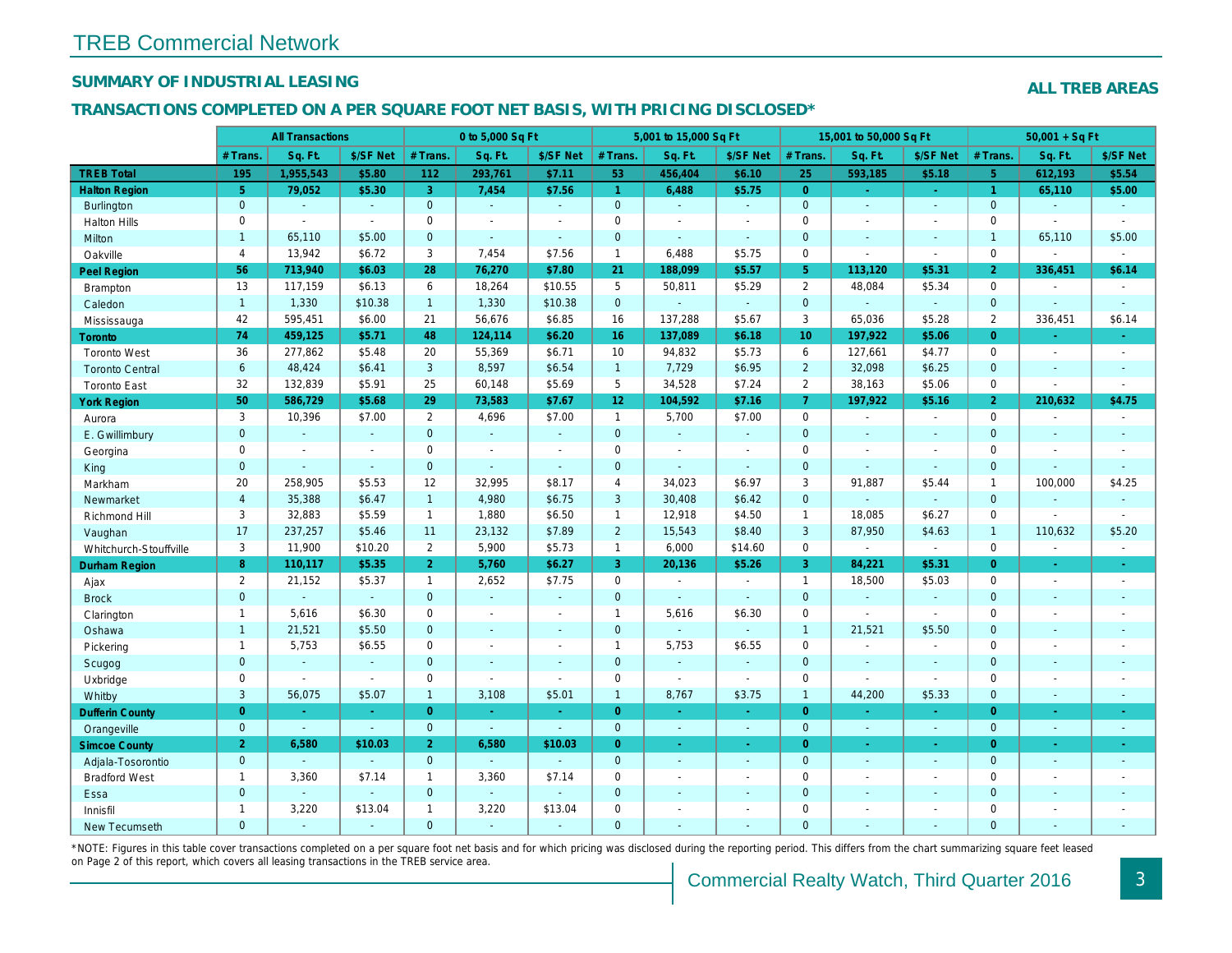## SUMMARY OF INDUSTRIAL LEASING

#### TRANSACTIONS COMPLETED ON A PER SQUARE FOOT NET BASIS, WITH PRICING DISCLOSED\*

| Sq. Ft.<br># Trans.<br>Sq. Ft.<br>\$/SF net<br>Sq. Ft.<br>Sq. Ft.<br># Trans.<br>\$/SF net<br># Trans.<br>\$/SF net<br># Trans.                                                                                   | \$/SF ne                 |
|-------------------------------------------------------------------------------------------------------------------------------------------------------------------------------------------------------------------|--------------------------|
|                                                                                                                                                                                                                   |                          |
| <b>TREB Total</b><br>195<br>1,955,543<br>\$5.80<br>293,761<br>\$7.11<br>53<br>456,404<br>\$6.10<br>593,185<br>112<br>25                                                                                           | \$5.18                   |
| 74<br>\$5.71<br>\$6.20<br>16<br>\$6.18<br><b>City of Toronto Total</b><br>459,125<br>48<br>124,114<br>137,089<br>10<br>197,922                                                                                    | \$5.06                   |
| 36<br><b>Toronto West</b><br>277,862<br>\$5.48<br>20<br>55,369<br>\$6.71<br>10 <sup>°</sup><br>94,832<br>\$5.73<br>$6^{\circ}$<br>127,661                                                                         | \$4.77                   |
| $\mathbf 0$<br>$\mathbf 0$<br>0<br>$\mathbf 0$<br>$\bullet$<br>$\mathbf{a}^{\prime}$<br>Toronto W01<br>$\sim$<br>$\sim$<br>$\sim$<br>$\blacksquare$<br>$\sim$                                                     | $\sim$                   |
| $\mathbf{0}$<br>$\mathbf 0$<br>$\mathbf 0$<br>$\mathbf 0$<br>Toronto W02<br>$\sim$<br>$\blacksquare$<br>$\sim$<br>$\sim$<br>$\sim$<br>$\blacksquare$<br>$\sim$                                                    | $\sim$                   |
| 0<br>$\mathbf 0$<br>$\mathbf 0$<br>0<br>Toronto W03<br>$\sim$<br>$\sim$<br>$\sim$<br>$\tilde{\phantom{a}}$<br>$\blacksquare$<br>$\blacksquare$                                                                    | $\blacksquare$           |
| $\overline{2}$<br>$\overline{2}$<br>7,084<br>$\mathbf 0$<br>$\mathbf{0}$<br>7,084<br>\$10.88<br>\$10.88<br>Toronto W04<br>$\blacksquare$<br>$\sim$<br>$\sim$                                                      | $\blacksquare$           |
| \$5.04<br>8<br>$\overline{4}$<br>39,037<br>\$5.09<br>6<br>18<br>184,908<br>18,210<br>\$6.84<br>127,661<br>Toronto W05                                                                                             | \$4.77                   |
| $\mathbf 0$<br>$\mathbf{1}$<br>8,695<br>\$7.59<br>$\overline{1}$<br>8,695<br>\$7.59<br>$\mathbf{0}$<br>Toronto W06<br>$\sim$<br>$\blacksquare$<br>$\sim$                                                          | $\sim$                   |
| 0<br>$\mathbf 0$<br>$\mathbf 0$<br>$\mathbf{r}$<br>$\sim$<br>$\sim$<br>$\blacksquare$<br>0<br>Toronto W07<br>$\sim$<br>$\sim$<br>$\sim$                                                                           | $\blacksquare$           |
| $\overline{2}$<br>$\overline{4}$<br>$\overline{2}$<br>$\mathbf 0$<br>21,529<br>\$6.34<br>6,901<br>\$6.01<br>14,628<br>\$6.49<br>Toronto W08<br>$\blacksquare$                                                     | $\blacksquare$           |
| $\mathsf{O}\xspace$<br>0<br>$\mathbf 0$<br>$\blacksquare$<br>0<br>Toronto W09<br>$\blacksquare$<br>$\sim$<br>$\blacksquare$<br>$\blacksquare$<br>$\blacksquare$<br>$\overline{\phantom{a}}$                       | $\overline{\phantom{a}}$ |
| 8<br>$\mathbf{3}$<br>11<br>55,646<br>\$5.61<br>23,174<br>\$5.54<br>32,472<br>\$5.66<br>$\mathbf{0}$<br>Toronto W10<br>$\overline{\phantom{a}}$                                                                    | $\sim$                   |
| $6^{\circ}$<br>\$6.41<br>3<br>$\mathbf{1}$<br>48,424<br>8,597<br>\$6.54<br>7,729<br>\$6.95<br>$\overline{2}$<br>32,098<br><b>Toronto Central</b>                                                                  | \$6.25                   |
| $\mathbf 0$<br>$\mathbf 0$<br>$\mathbf{0}$<br>$\mathbf{0}$<br>$\omega$<br>Toronto C01<br>$\sim$<br>$\sim$<br>$\omega$<br>$\blacksquare$<br>$\omega$<br>$\blacksquare$                                             | $\blacksquare$           |
| 0<br>$\mathbf 0$<br>$\mathbf 0$<br>0<br>Toronto C02<br>$\blacksquare$<br>$\blacksquare$<br>$\blacksquare$<br>$\sim$<br>$\overline{\phantom{a}}$<br>$\blacksquare$<br>$\overline{\phantom{a}}$                     | $\overline{\phantom{a}}$ |
| $\mathbf 0$<br>$\mathbf 0$<br>$\mathbf 0$<br>$\mathbf 0$<br>Toronto C03<br>$\blacksquare$<br>$\blacksquare$<br>$\blacksquare$<br>$\overline{\phantom{a}}$<br>$\blacksquare$<br>$\overline{\phantom{a}}$           | $\sim$                   |
| 0<br>0<br>0<br>0<br>Toronto C04<br>$\blacksquare$<br>$\overline{\phantom{a}}$<br>$\overline{\phantom{a}}$<br>$\overline{\phantom{a}}$<br>$\blacksquare$<br>$\overline{\phantom{a}}$                               | $\overline{\phantom{a}}$ |
| $\mathbf 0$<br>$\mathbf 0$<br>$\mathbf 0$<br>$\mathbf 0$<br><b>Toronto C06</b><br>$\blacksquare$<br>$\blacksquare$<br>$\sim$<br>$\blacksquare$<br>$\sim$<br>$\sim$<br>$\overline{\phantom{a}}$                    | $\blacksquare$           |
| $\mathbf 0$<br>$\mathbf 0$<br>$\mathbf 0$<br>$\mathbf{0}$<br>Toronto C07<br>$\blacksquare$<br>$\overline{a}$<br>$\sim$<br>$\blacksquare$<br>$\overline{a}$<br>$\sim$<br>$\sim$                                    | $\overline{\phantom{a}}$ |
| $\mathbf{0}$<br>$\mathbf{0}$<br>$\mathbf 0$<br>$\mathbf 0$<br>Toronto C08<br>$\blacksquare$<br>$\sim$<br>$\sim$<br>$\blacksquare$<br>$\blacksquare$<br>$\overline{a}$<br>$\sim$                                   | $\overline{\phantom{a}}$ |
| 0<br>$\mathbf 0$<br>$\mathbf 0$<br>$\mathbf{0}$<br>Toronto C09<br>$\blacksquare$<br>$\blacksquare$<br>$\overline{a}$<br>$\blacksquare$<br>$\overline{a}$<br>$\sim$                                                | $\sim$                   |
| $\overline{0}$<br>$\mathbf 0$<br>$\mathbf{0}$<br>$\mathbf 0$<br>Toronto C10<br>$\blacksquare$<br>$\blacksquare$<br>$\sim$<br>$\sim$<br>$\blacksquare$<br>$\blacksquare$<br>$\blacksquare$                         | $\blacksquare$           |
| $\mathbf 0$<br>0<br>$\mathbf 0$<br>$\mathbf 0$<br>Toronto C11<br>$\overline{a}$<br>$\sim$<br>$\sim$<br>$\blacksquare$<br>$\blacksquare$<br>$\sim$                                                                 | $\blacksquare$           |
| $\overline{4}$<br>41,452<br>\$6.41<br>$\mathbf{1}$<br>1,625<br>\$7.00<br>$\overline{1}$<br>7,729<br>\$6.95<br>$\overline{2}$<br>32,098<br>Toronto C12                                                             | \$6.25                   |
| $\mathbf 0$<br>0<br>$\mathbf 0$<br>$\mathbf 0$<br>Toronto C13<br>$\sim$<br>$\blacksquare$<br>$\overline{\phantom{a}}$<br>$\overline{\phantom{a}}$<br>$\blacksquare$<br>$\overline{a}$<br>$\overline{\phantom{a}}$ | $\overline{\phantom{a}}$ |
| $\mathbf 0$<br>$\mathbf{0}$<br>$\mathbf 0$<br>$\mathbf{0}$<br>$\omega$<br>Toronto C14<br>$\blacksquare$<br>$\sim$<br>$\omega$<br>$\blacksquare$<br>$\blacksquare$<br>$\blacksquare$                               | $\blacksquare$           |
| $\overline{2}$<br>$\overline{2}$<br>6,972<br>$\mathsf{O}\xspace$<br>6,972<br>\$6.43<br>\$6.43<br>0<br>Toronto C15<br>$\blacksquare$<br>$\blacksquare$<br>$\blacksquare$                                           | $\blacksquare$           |
| 32<br>132,839<br>\$5.91<br>25<br>60,148<br>\$5.69<br>5 <sub>5</sub><br>34,528<br>\$7.24<br>38,163<br>$\overline{2}$<br><b>Toronto East</b>                                                                        | \$5.06                   |
| 5,500<br>\$21.00<br>0<br>$\mathbf{1}$<br>5,500<br>\$21.00<br>$\mathbf 0$<br>$\mathbf{1}$<br>Toronto E01<br>$\blacksquare$<br>$\blacksquare$<br>$\overline{\phantom{a}}$                                           | $\blacksquare$           |
| $\mathbf{0}$<br>$\mathbf 0$<br>$\mathbf{0}$<br>$\mathbf{0}$<br>$\omega$<br>Toronto E02<br>$\blacksquare$<br>$\omega$<br>$\sim$<br>$\blacksquare$<br>$\blacksquare$<br>$\blacksquare$                              | $\blacksquare$           |
| $\mathsf{O}\xspace$<br>0<br>$\mathbf 0$<br>0<br>Toronto E03<br>$\sim$<br>$\sim$<br>$\blacksquare$<br>$\blacksquare$<br>$\blacksquare$<br>$\blacksquare$<br>$\overline{\phantom{a}}$                               | $\blacksquare$           |
| 5<br>\$4.92<br>$\overline{4}$<br>12,020<br>\$5.50<br>$\mathbf 0$<br>16,737<br>28,757<br>$\overline{1}$<br>Toronto E04<br>$\blacksquare$<br>$\blacksquare$                                                         | \$4.50                   |
| \$6.25<br>4,184<br>\$6.25<br>$\mathbf 0$<br>0<br>$\mathbf{1}$<br>4,184<br>$\mathbf{1}$<br>Toronto E05<br>$\overline{\phantom{a}}$<br>$\overline{\phantom{a}}$<br>$\blacksquare$                                   | $\overline{\phantom{a}}$ |
| $\mathbf 0$<br>$\mathbf{0}$<br>$\mathbf{0}$<br>$\mathbf 0$<br>$\omega$<br>$\omega$<br>Toronto E06<br>$\omega$<br>$\omega$<br>$\blacksquare$<br>$\sim$<br>$\blacksquare$                                           | $\blacksquare$           |
| 16<br>\$5.36<br>13<br>28,302<br>$\overline{2}$<br>\$4.62<br>64,318<br>\$5.64<br>14,590<br>$\overline{1}$<br>21,426<br>Toronto E07                                                                                 | \$5.50                   |
| $\mathbf{0}$<br>$\mathbf 0$<br>$\mathbf 0$<br>$\mathbf 0$<br>Toronto E08<br>$\omega$<br>$\sim$<br>$\sim$<br>$\blacksquare$<br>$\blacksquare$<br>$\blacksquare$<br>$\blacksquare$                                  | $\blacksquare$           |
| 4<br>14,175<br>\$5.07<br>3<br>8,675<br>\$5.43<br>$\mathbf{1}$<br>5,500<br>\$4.50<br>0<br>Toronto E09<br>$\overline{\phantom{a}}$                                                                                  | $\overline{\phantom{a}}$ |
| $\mathbf 0$<br>$\mathbf 0$<br>$\mathbf 0$<br>$\pmb{0}$<br>$\omega$<br>Toronto E10<br>$\sim$<br>$\overline{\phantom{a}}$<br>$\blacksquare$<br>$\blacksquare$<br>$\blacksquare$<br>$\blacksquare$                   | $\blacksquare$           |
| 5<br>15,905<br>$\overline{4}$<br>6,967<br>\$6.22<br>$\mathbf{1}$<br>8,938<br>\$4.75<br>0<br>\$5.39<br>Toronto E11                                                                                                 | $\blacksquare$           |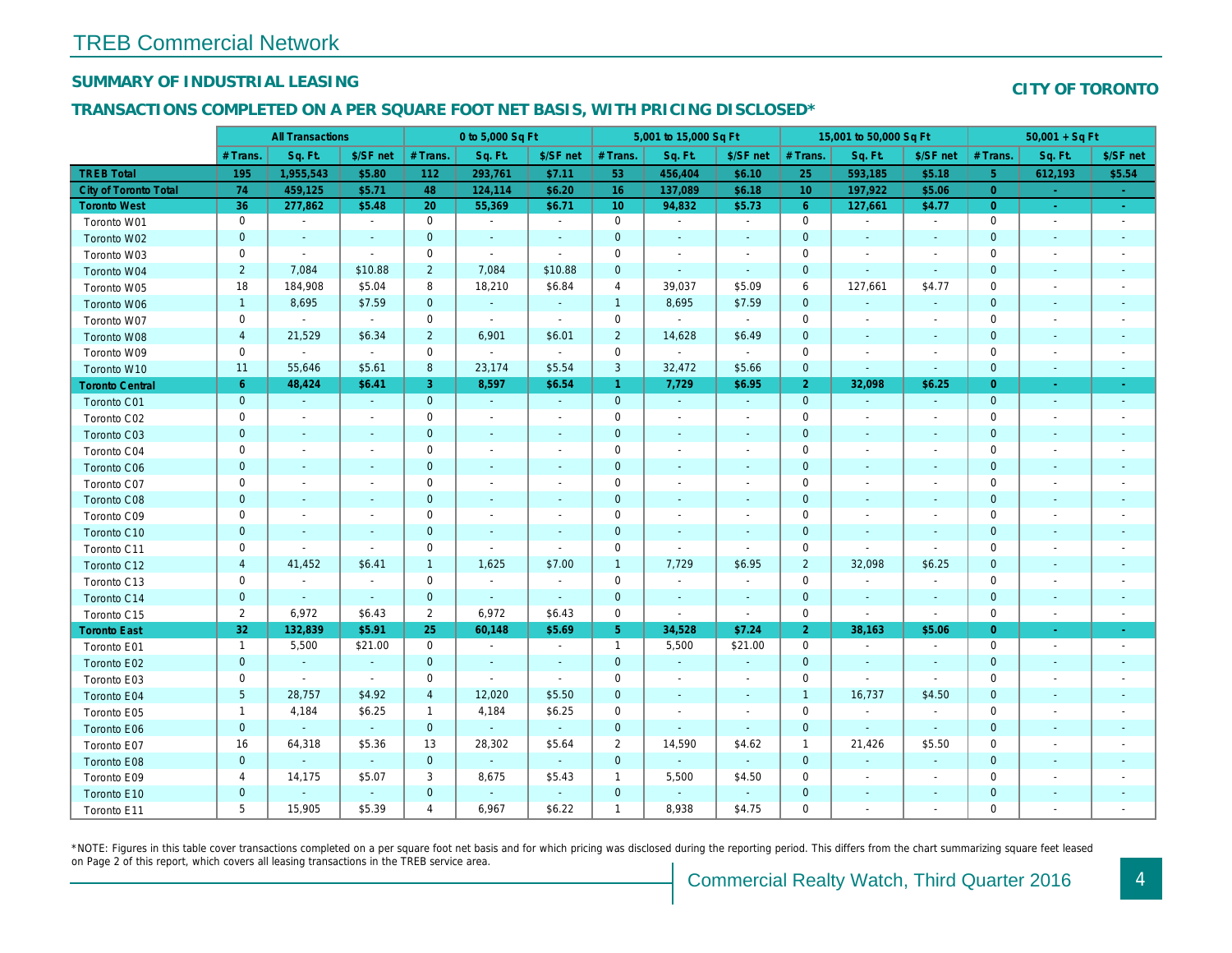## SUMMARY OF COMMERCIAL/RETAIL LEASING

#### TRANSACTIONS COMPLETED ON A PER SQUARE FOOT NET BASIS, WITH PRICING DISCLOSED\*

|                        |                | <b>All Transactions</b> |                          |                | 0 to 1,000 Sq Ft |                |                     | 1,001 to 2,500 Sq Ft     |                          |                | 2,001 to 5,000 Sq Ft     |                          |
|------------------------|----------------|-------------------------|--------------------------|----------------|------------------|----------------|---------------------|--------------------------|--------------------------|----------------|--------------------------|--------------------------|
|                        | # Trans.       | Sq. Ft.                 | \$/SF Net                | # Trans.       | Sq. Ft.          | \$/SF Net      | # Trans.            | Sq. Ft.                  | \$/SF Net                | # Trans.       | Sq. Ft.                  | \$/SF Ne                 |
| <b>TREB Total</b>      | 133            | 381,603                 | \$13.86                  | 51             | 35,436           | \$30.27        | 52                  | 78,590                   | \$20.64                  | 16             | 53,807                   | \$14.48                  |
| <b>Halton Region</b>   | 8              | 8,575                   | \$25.88                  | $\overline{4}$ | 3,568            | \$24.44        | $\overline{4}$      | 5,007                    | \$26.91                  | $\overline{0}$ | $\sim$                   | $\sim$                   |
| <b>Burlington</b>      | $\overline{4}$ | 4,998                   | \$24.95                  | 1              | 1,000            | \$23.00        | $\mathbf{3}$        | 3,998                    | \$25.44                  | $\mathbf{0}$   | $\omega$                 | $\omega$                 |
| <b>Halton Hills</b>    | 0              | $\omega$                | $\omega$                 | 0              | $\sim$           | $\overline{a}$ | $\mathbf 0$         | ÷.                       | ÷.                       | $\Omega$       | $\blacksquare$           | $\sim$                   |
| Milton                 | $\overline{2}$ | 1,877                   | \$30.37                  | $\mathbf{1}$   | 868              | \$27.65        | $\mathbf{1}$        | 1,009                    | \$32.71                  | $\mathbf{0}$   | $\omega$                 | $\blacksquare$           |
| Oakville               | 2              | 1,700                   | \$23.65                  | $\overline{2}$ | 1,700            | \$23.65        | $\mathsf{O}$        | $\blacksquare$           | $\sim$                   | $\mathbf 0$    | $\blacksquare$           | $\blacksquare$           |
| <b>Peel Region</b>     | 27             | 164,459                 | \$8.89                   | 9 <sup>°</sup> | 5,012            | \$36.11        | 9 <sup>°</sup>      | 14,400                   | \$13.74                  | $\overline{3}$ | 9,606                    | \$11.05                  |
| <b>Brampton</b>        | 15             | 120,879                 | \$8.80                   | 3              | 2,252            | \$31.60        | $\overline{7}$      | 10,982                   | \$12.86                  | $\mathbf{1}$   | 3,904                    | \$9.87                   |
| Caledon                | 3              | 25,402                  | \$3.17                   | 1              | 400              | \$30.00        | $\overline{0}$      | $\omega$                 | $\omega$                 | $\overline{1}$ | 2,502                    | \$11.99                  |
| Mississauga            | 9              | 18,178                  | \$17.50                  | 5              | 2,360            | \$41.44        | $\overline{2}$      | 3,418                    | \$16.57                  | $\overline{1}$ | 3,200                    | \$11.75                  |
| Toronto                | 61             | 128,320                 | \$18.59                  | 27             | 19,786           | \$32.80        | 24                  | 35,303                   | \$25.24                  | 5 <sup>5</sup> | 19,966                   | \$15.58                  |
| <b>Toronto West</b>    | 17             | 62,175                  | \$13.19                  | 6              | 5,074            | \$26.44        | $\overline{7}$      | 10,086                   | \$22.40                  | $\mathbf 0$    | $\omega$                 | $\blacksquare$           |
| <b>Toronto Central</b> | 23             | 29,767                  | \$27.21                  | 12             | 8,625            | \$38.10        | 9                   | 11,670                   | \$30.72                  | $\overline{2}$ | 9,472                    | \$12.97                  |
| <b>Toronto East</b>    | 21             | 36,378                  | \$20.79                  | 9              | 6,087            | \$30.59        | 8                   | 13,547                   | \$22.64                  | 3              | 10,494                   | \$17.94                  |
| <b>York Region</b>     | 28             | 65,265                  | \$15.46                  | $6\phantom{1}$ | 3,984            | \$18.85        | 12 <sub>2</sub>     | 19,182                   | \$17.63                  | 8 <sup>°</sup> | 24,235                   | \$14.93                  |
| Aurora                 | $\mathbf{1}$   | 1,128                   | \$22.00                  | 0              | $\sim$           | $\sim$         | $\mathbf{1}$        | 1,128                    | \$22.00                  | $\mathbf 0$    | $\blacksquare$           | $\sim$                   |
| E. Gwillimbury         | $\overline{0}$ | $\omega$                | $\omega$                 | $\mathbf{0}$   | ä,               | $\blacksquare$ | $\mathbf{0}$        | $\Box$                   | $\blacksquare$           | $\mathbf{0}$   | $\Delta$                 | $\blacksquare$           |
| Georgina               | $\mathbf{1}$   | 1,000                   | \$11.40                  | $\mathbf{1}$   | 1,000            | \$11.40        | $\mathsf{O}\xspace$ | $\blacksquare$           | $\overline{a}$           | $\mathbf 0$    | $\blacksquare$           | $\blacksquare$           |
| King                   | $\mathbf{0}$   | $\sim$                  | $\sim$                   | $\overline{0}$ | $\Delta$         | $\blacksquare$ | $\mathbf{0}$        | $\omega$                 | $\omega$                 | $\mathbf{0}$   | $\Delta$                 | $\blacksquare$           |
| Markham                | 8              | 12,398                  | \$14.55                  | 3              | 1,864            | \$18.24        | 3                   | 5,026                    | \$17.44                  | $\overline{2}$ | 5,508                    | \$10.67                  |
| Newmarket              | 3              | 13,295                  | \$18.46                  | $\Omega$       | $\omega$         |                | $\mathbf{0}$        | ä,                       | ä,                       | $\overline{2}$ | 6,527                    | \$19.97                  |
| Richmond Hill          | 4              | 7,680                   | \$12.16                  | $\mathbf{1}$   | 520              | \$34.62        | $\mathbf{1}$        | 1,060                    | \$20.00                  | 2              | 6,100                    | \$8.88                   |
| Vaughan                | 10             | 26,737                  | \$13.91                  | 1              | 600              | \$19.47        | $\overline{7}$      | 11,968                   | \$17.09                  | $\overline{1}$ | 3,073                    | \$12.00                  |
| Whitchurch-Stouffville | $\overline{1}$ | 3,027                   | \$27.00                  | 0              | $\omega$         | $\blacksquare$ | $\mathsf{O}$        | $\blacksquare$           | $\sim$                   | $\mathbf{1}$   | 3,027                    | \$27.00                  |
| Durham Region          | $\mathbf{7}$   | 13,787                  | \$13.31                  | 3              | 1,889            | \$29.58        | 3                   | 4,698                    | \$12.86                  | $\overline{0}$ | $\omega$                 | $\omega$                 |
| Ajax                   | $\mathbf 0$    | $\sim$                  | $\overline{\phantom{a}}$ | $\mathbf 0$    | $\sim$           | $\sim$         | $\mathbf 0$         | $\blacksquare$           | $\blacksquare$           | $\mathbf 0$    | $\sim$                   | $\overline{\phantom{a}}$ |
| <b>Brock</b>           | $\mathbf{0}$   | $\omega$                | $\omega$                 | $\mathbf{0}$   | $\sim$           | $\mathbf{r}$   | $\mathbf{0}$        | $\omega$                 | $\omega$                 | $\mathbf{0}$   | $\omega$                 | $\sim$                   |
| Clarington             | $\mathbf{1}$   | 882                     | \$13.61                  | $\mathbf{1}$   | 882              | \$13.61        | $\mathsf{O}$        | $\blacksquare$           | ä,                       | $\mathbf 0$    | $\overline{a}$           | $\blacksquare$           |
| Oshawa                 | $\mathbf{1}$   | 7,200                   | \$9.33                   | $\mathbf 0$    | $\sim$           | $\blacksquare$ | $\mathbf{0}$        | $\omega$                 | $\blacksquare$           | $\mathbf{0}$   | $\sim$                   | $\sim$                   |
| Pickering              | $\mathbf{1}$   | 1,740                   | \$15.00                  | 0              | $\sim$           | $\sim$         | $\mathbf{1}$        | 1,740                    | \$15.00                  | $\mathbf 0$    | $\blacksquare$           | $\blacksquare$           |
| Scugog                 | $\mathbf{1}$   | 707                     | \$16.80                  | $\mathbf{1}$   | 707              | \$16.80        | $\mathbf{0}$        | $\blacksquare$           | ä,                       | $\mathbf{0}$   | $\Delta$                 | $\blacksquare$           |
| Uxbridge               | 0              | $\blacksquare$          | $\blacksquare$           | $\mathbf 0$    | $\sim$           | $\sim$         | $\mathbf 0$         | $\blacksquare$           | $\blacksquare$           | $\mathbf 0$    | $\blacksquare$           | $\blacksquare$           |
| Whitby                 | 3              | 3,258                   | \$20.35                  | $\mathbf{1}$   | 300              | \$106.67       | $\overline{2}$      | 2,958                    | \$11.59                  | $\mathbf{0}$   | $\blacksquare$           | $\sim$                   |
| <b>Dufferin County</b> | $\overline{0}$ | $\omega$                | $\sim$                   | $\overline{0}$ | $\sim$           | $\omega$       | $\overline{0}$      | $\omega$                 | $\omega_{\rm c}$         | $\overline{0}$ | $\omega$                 | $\sim$                   |
| Orangeville            | $\mathbf 0$    | $\omega$                | $\omega$                 | $\mathbf 0$    | $\omega$         | $\omega$       | $\mathbf{0}$        | $\omega$                 | $\omega$                 | $\mathbf{0}$   | $\omega$                 | $\blacksquare$           |
| <b>Simcoe County</b>   | $\overline{2}$ | 1,198                   | \$20.54                  | 2 <sup>1</sup> | 1,198            | \$20.54        | $\overline{0}$      | $\blacksquare$           | ÷.                       | $\overline{0}$ | $\blacksquare$           | ÷                        |
| Adjala-Tosorontio      | $\overline{0}$ | $\mathbf{r}$            | $\omega$                 | $\Omega$       | $\omega$         | $\sim$         | $\mathbf{0}$        | $\sim$                   | $\omega$                 | $\mathbf{0}$   | $\sim$                   | $\sim$                   |
| <b>Bradford West</b>   | $\mathbf{1}$   | 1,000                   | \$19.80                  | $\mathbf{1}$   | 1,000            | \$19.80        | $\mathsf{O}\xspace$ | $\overline{\phantom{a}}$ | $\overline{\phantom{a}}$ | $\mathbf 0$    | $\overline{\phantom{a}}$ | $\overline{\phantom{a}}$ |
| Essa                   | $\mathbf{0}$   | $\blacksquare$          | $\sim$                   | $\mathbf 0$    | $\omega$         | $\sim$         | $\overline{0}$      | $\blacksquare$           | $\blacksquare$           | $\mathbf{0}$   | $\sim$                   | $\blacksquare$           |
| Innisfil               | $\mathbf{0}$   | $\sim$                  | $\sim$                   | $\mathbf 0$    | $\sim$           | $\sim$         | $\mathbf 0$         | $\blacksquare$           | $\blacksquare$           | $\mathbf 0$    | $\blacksquare$           | $\blacksquare$           |
| <b>New Tecumseth</b>   | $\mathbf{1}$   | 198                     | \$24.30                  | $\mathbf{1}$   | 198              | \$24.30        | $\mathbf{0}$        | ä,                       | $\blacksquare$           | $\Omega$       | $\sim$                   | $\sim$                   |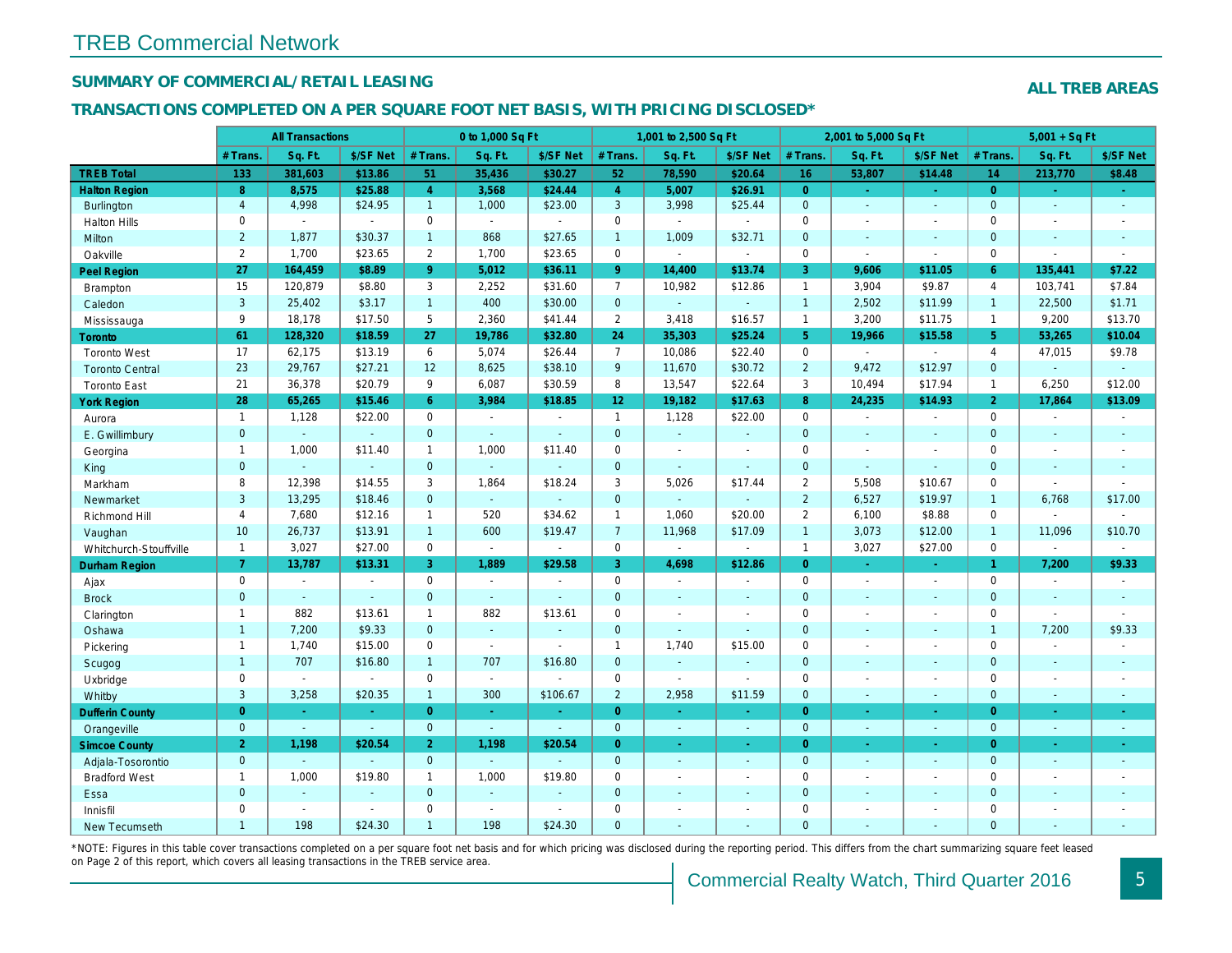## SUMMARY OF COMMERCIAL/RETAIL LEASING

#### TRANSACTIONS COMPLETED ON A PER SQUARE FOOT NET BASIS, WITH PRICING DISCLOSED\*

|                              |                         | <b>All Transactions</b> |                     |                | 0 to 1,000 Sq Ft            |                |                | 1,001 to 2,500 Sq Ft |                       |                | 2,001 to 5,000 Sq Ft |                          |
|------------------------------|-------------------------|-------------------------|---------------------|----------------|-----------------------------|----------------|----------------|----------------------|-----------------------|----------------|----------------------|--------------------------|
|                              | # Trans.                | Sq. Ft.                 | \$/SF Net           | # Trans.       | Sq. Ft.                     | \$/SF Net      | # Trans.       | Sq. Ft.              | \$/SF Net             | # Trans.       | Sq. Ft.              | \$/SF Ne                 |
| <b>TREB Total</b>            | 133                     | 381,603                 | \$13.86             | 51             | 35,436                      | \$30.27        | 52             | 78,590               | \$20.64               | 16             | 53,807               | \$14.48                  |
| <b>City of Toronto Total</b> | 61                      | 128,320                 | \$18.59             | 27             | 19,786                      | \$32.80        | 24             | 35,303               | \$25.24               | 5 <sub>5</sub> | 19,966               | \$15.58                  |
| <b>Toronto West</b>          | 17                      | 62,175                  | \$13.19             | 6 <sup>°</sup> | 5,074                       | \$26.44        | $\mathbf{7}$   | 10,086               | \$22.40               | $\overline{0}$ | $\omega$             | $\sim$                   |
| Toronto W01                  | $\overline{2}$          | 2,560                   | \$39.97             | $\mathbf 0$    | $\sim$                      | $\blacksquare$ | $\overline{2}$ | 2,560                | \$39.97               | $\mathbf 0$    | $\blacksquare$       | $\blacksquare$           |
| Toronto W02                  | $\mathbf{1}$            | 890                     | \$25.00             | $\mathbf{1}$   | 890                         | \$25.00        | $\mathbf 0$    | $\omega$             | $\blacksquare$        | $\mathbf{0}$   | $\blacksquare$       | $\sim$                   |
| Toronto W03                  | $\overline{2}$          | 11,025                  | \$7.66              | 0              | $\omega$                    | $\blacksquare$ | $\mathbf{1}$   | 1,025                | \$18.00               | 0              | $\blacksquare$       | $\blacksquare$           |
| Toronto W04                  | 3                       | 21,400                  | \$14.92             | $\mathbf{1}$   | 920                         | \$22.17        | $\mathbf 0$    | $\omega$             | $\omega$              | $\mathbf{0}$   | $\omega$             | $\blacksquare$           |
| Toronto W05                  | $\mathbf{1}$            | 16,535                  | \$5.75              | $\mathbf 0$    | $\sim$                      | $\mathbf{r}$   | $\mathbf 0$    | $\sim$               | $\sim$                | $\mathbf 0$    | $\blacksquare$       | $\blacksquare$           |
| Toronto W06                  | $\overline{\mathbf{4}}$ | 3,625                   | \$29.13             | $\overline{2}$ | 1,375                       | \$37.53        | $\overline{2}$ | 2,250                | \$24.00               | $\mathbf{0}$   | $\sim$               | $\blacksquare$           |
| Toronto W07                  | $\mathbf{1}$            | 1,000                   | \$16.80             | $\mathbf{1}$   | 1,000                       | \$16.80        | $\mathbf 0$    | $\blacksquare$       | $\blacksquare$        | $\mathbf 0$    | $\blacksquare$       | $\overline{\phantom{a}}$ |
| Toronto W08                  | $\mathbf{1}$            | 889                     | \$26.00             | $\mathbf{1}$   | 889                         | \$26.00        | $\mathbf 0$    | $\blacksquare$       | $\sim$                | $\mathbf{0}$   | $\sim$               | $\overline{\phantom{a}}$ |
| Toronto W09                  | 0                       | $\blacksquare$          | $\sim$              | $\mathbf 0$    | $\sim$                      | $\blacksquare$ | $\mathbf 0$    | $\blacksquare$       | $\omega$              | $\mathbf 0$    | $\blacksquare$       | $\blacksquare$           |
| Toronto W10                  | $\overline{2}$          | 4,251                   | \$12.03             | $\mathbf{0}$   | $\omega$                    | $\blacksquare$ | $\overline{2}$ | 4,251                | \$12.03               | $\mathbf 0$    | $\blacksquare$       | $\sim$                   |
| <b>Toronto Central</b>       | 23                      | 29,767                  | \$27.21             | 12             | 8,625                       | \$38.10        | 9              | 11,670               | \$30.72               | $\overline{2}$ | 9,472                | \$12.97                  |
| Toronto C01                  | 6                       | 5,719                   | \$39.08             | 3              | 1,560                       | \$59.23        | 3              | 4,159                | \$31.52               | $\mathbf{0}$   | $\omega$             | $\blacksquare$           |
| Toronto C02                  | 4                       | 4,400                   | \$36.27             | $\overline{2}$ | 1,600                       | \$41.25        | $\overline{2}$ | 2,800                | \$33.43               | $\mathbf 0$    | $\blacksquare$       | $\blacksquare$           |
| Toronto C03                  | $\mathbf{1}$            | 900                     | \$25.33             | $\mathbf{1}$   | 900                         | \$25.33        | $\mathbf 0$    | $\omega$             | $\blacksquare$        | $\mathbf 0$    | $\blacksquare$       | $\blacksquare$           |
| Toronto C04                  | $\overline{2}$          | 1,800                   | \$35.33             | $\mathbf{1}$   | 700                         | \$34.29        | $\mathbf{1}$   | 1,100                | \$36.00               | 0              | $\blacksquare$       | $\blacksquare$           |
| Toronto C06                  | $\mathbf 0$             | $\omega$                | $\omega_{\rm{eff}}$ | $\mathbf{0}$   | $\sim$                      | $\sim$         | $\mathbf 0$    | $\omega$             | $\blacksquare$        | $\mathbf 0$    | $\blacksquare$       | $\blacksquare$           |
| Toronto C07                  | $\overline{2}$          | 1,374                   | \$41.48             | $\overline{2}$ | 1,374                       | \$41.48        | $\mathbf 0$    | $\mathbf{r}$         | $\tilde{\phantom{a}}$ | $\mathbf 0$    | $\mathbf{r}$         | $\blacksquare$           |
| Toronto C08                  | $\overline{2}$          | 5,898                   | \$16.14             | $\mathbf{0}$   | $\omega$                    | $\blacksquare$ | $\mathbf{1}$   | 1,010                | \$36.16               | $\mathbf{1}$   | 4,888                | \$12.00                  |
| Toronto C09                  | 0                       | $\blacksquare$          | $\blacksquare$      | $\mathbf 0$    | $\blacksquare$              | $\blacksquare$ | $\mathbf 0$    | $\sim$               | $\sim$                | $\mathbf 0$    | $\blacksquare$       | $\overline{\phantom{a}}$ |
| Toronto C10                  | $\mathbf 0$             | $\blacksquare$          | $\sim$              | $\mathbf 0$    | $\blacksquare$              | $\bullet$      | $\mathbf 0$    | $\omega$             | $\sim$                | $\mathbf{0}$   | $\blacksquare$       | $\blacksquare$           |
| Toronto C11                  | $\mathbf{1}$            | 1,417                   | \$19.00             | $\mathbf 0$    | $\tilde{\phantom{a}}$       | $\blacksquare$ | $\mathbf{1}$   | 1,417                | \$19.00               | $\mathbf 0$    | $\blacksquare$       | $\blacksquare$           |
| Toronto C12                  | $\mathbf{0}$            |                         | $\omega$            | $\mathbf{0}$   | ä,                          | $\blacksquare$ | $\mathbf 0$    | ÷.                   | $\blacksquare$        | $\mathbf{0}$   | $\blacksquare$       |                          |
| Toronto C13                  | 4                       | 7,259                   | \$17.60             | $\overline{2}$ | 1,491                       | \$22.00        | $\mathbf{1}$   | 1,184                | \$26.00               | $\mathbf{1}$   | 4,584                | \$14.00                  |
| Toronto C14                  | $\mathbf{1}$            | 1,000                   | \$33.60             | $\mathbf{1}$   | 1,000                       | \$33.60        | $\mathbf 0$    | $\omega$             | $\blacksquare$        | $\mathbf{0}$   | $\blacksquare$       | $\blacksquare$           |
| Toronto C15                  | 0                       | $\omega$                | $\sim$              | 0              | $\mathcal{L}_{\mathcal{A}}$ | $\blacksquare$ | $\mathbf 0$    | $\sim$               | $\sim$                | $\mathbf 0$    | $\blacksquare$       | $\sim$                   |
| <b>Toronto East</b>          | 21                      | 36,378                  | \$20.79             | 9 <sup>°</sup> | 6,087                       | \$30.59        | 8 <sup>°</sup> | 13,547               | \$22.64               | 3              | 10,494               | \$17.94                  |
| Toronto E01                  | 4                       | 5,650                   | \$32.71             | $\mathbf{1}$   | 850                         | \$39.53        | 3              | 4,800                | \$31.50               | $\mathbf 0$    | $\blacksquare$       | $\blacksquare$           |
| Toronto E02                  | $\mathbf{0}$            | $\omega$                | $\sim$              | $\mathbf{0}$   | $\omega$                    | $\omega$       | $\mathbf 0$    | $\omega$             | $\omega$              | $\mathbf{0}$   | $\omega$             | $\omega$                 |
| Toronto E03                  | 3                       | 4,900                   | \$19.35             | $\overline{2}$ | 1,500                       | \$31.20        | $\mathbf 0$    | $\sim$               | $\sim$                | $\overline{1}$ | 3,400                | \$14.12                  |
| Toronto E04                  | 3                       | 6,781                   | \$21.54             | $\mathbf{0}$   | $\omega$                    | $\sim$         | $\overline{2}$ | 3,187                | \$18.77               | $\mathbf{1}$   | 3,594                | \$24.00                  |
| Toronto E05                  | 2                       | 7,295                   | \$14.29             | $\mathbf 0$    | $\sim$                      | $\sim$         | $\mathbf{1}$   | 1,045                | \$28.00               | $\mathbf 0$    | $\blacksquare$       | $\blacksquare$           |
| Toronto E06                  | $\mathbf{1}$            | 600                     | \$28.00             | $\mathbf{1}$   | 600                         | \$28.00        | $\mathbf 0$    | $\omega$             | $\omega$              | $\mathbf{0}$   | $\omega$             | $\blacksquare$           |
| Toronto E07                  | 5                       | 7,073                   | \$17.40             | 3              | 1,458                       | \$31.42        | $\mathbf{1}$   | 2,115                | \$11.00               | $\overline{1}$ | 3,500                | \$15.43                  |
| Toronto E08                  | $\mathbf{0}$            | $\omega$                | $\sim$              | $\mathbf{0}$   | $\omega$                    | $\omega$       | $\mathbf 0$    | $\omega$             | $\omega$              | $\mathbf{0}$   | $\omega$             | $\sim$                   |
| Toronto E09                  | $\overline{2}$          | 1,679                   | \$25.73             | $\overline{2}$ | 1,679                       | \$25.73        | $\mathbf 0$    | $\blacksquare$       | $\blacksquare$        | $\mathbf 0$    | $\blacksquare$       | $\blacksquare$           |
| Toronto E10                  | $\mathbf{1}$            | 2,400                   | \$18.00             | $\mathbf{0}$   | $\sim$                      | $\blacksquare$ | $\mathbf{1}$   | 2,400                | \$18.00               | $\mathbf 0$    | $\blacksquare$       | $\blacksquare$           |
| Toronto E11                  | 0                       | $\blacksquare$          | $\blacksquare$      | $\mathbf 0$    | $\blacksquare$              | $\blacksquare$ | $\mathbf 0$    | $\blacksquare$       | $\blacksquare$        | $\mathbf 0$    | $\blacksquare$       | $\blacksquare$           |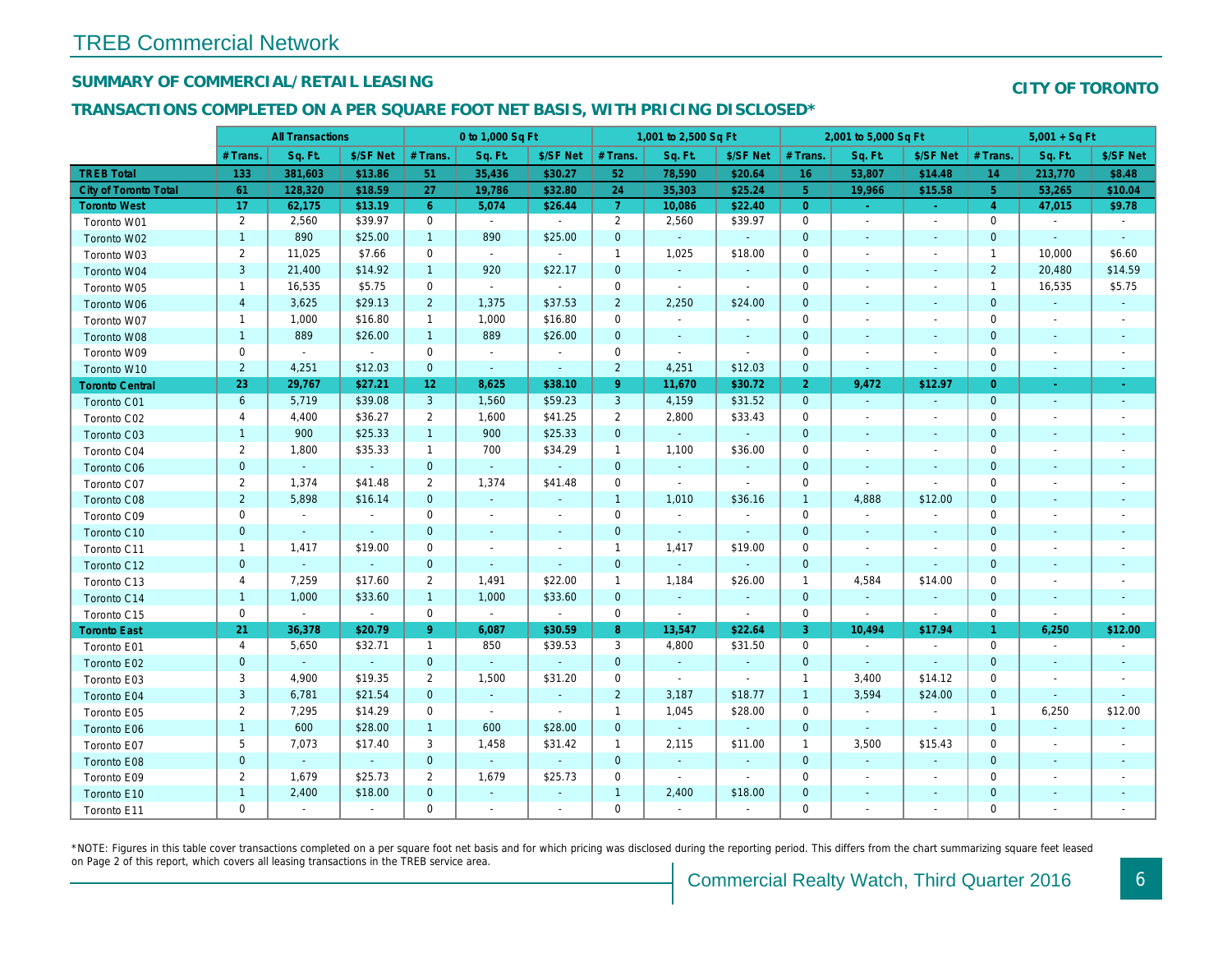## SUMMARY OF OFFICE LEASING

#### TRANSACTIONS COMPLETED ON A PER SQUARE FOOT NET BASIS, WITH PRICING DISCLOSED\*

|                        |                         | <b>All Transactions</b>  |                          |                | 0 to 1,000 Sq Ft |                |                | 1,001 to 2,500 Sq Ft |                |                 | 2,001 to 5,000 Sq Ft |                  |
|------------------------|-------------------------|--------------------------|--------------------------|----------------|------------------|----------------|----------------|----------------------|----------------|-----------------|----------------------|------------------|
|                        | # Trans.                | Sq. Ft.                  | \$/SF Net                | # Trans.       | Sq. Ft.          | \$/SF Net      | # Trans.       | Sq. Ft.              | \$/SF Net      | # Trans.        | Sq. Ft.              | \$/SF Ne         |
| <b>TREB Total</b>      | 127                     | 232,956                  | \$12.70                  | 51             | 35,312           | \$17.53        | 58             | 91,544               | \$13.47        | 14              | 49,433               | \$12.17          |
| <b>Halton Region</b>   | 8                       | 11,582                   | \$14.57                  | $\mathbf{1}$   | 700              | \$25.71        | 6 <sup>°</sup> | 7,934                | \$12.68        | $\mathbf{1}$    | 2,948                | \$17.00          |
| <b>Burlington</b>      | $\mathbf{1}$            | 1,100                    | \$14.00                  | $\overline{0}$ | $\sim$           | $\sim$         | $\mathbf{1}$   | 1,100                | \$14.00        | $\overline{0}$  | $\Delta \phi$        | $\sim$           |
| <b>Halton Hills</b>    | $\mathbf{1}$            | 1,100                    | \$16.36                  | $\mathbf 0$    | $\sim$           | $\blacksquare$ | $\mathbf{1}$   | 1,100                | \$16.36        | $\mathbf 0$     | $\blacksquare$       | $\blacksquare$   |
| Milton                 | $\mathbf{1}$            | 700                      | \$25.71                  | $\mathbf{1}$   | 700              | \$25.71        | $\mathbf 0$    | $\omega$             | $\omega$       | $\mathbf{0}$    | $\sim$               | $\blacksquare$   |
| Oakville               | 5                       | 8,682                    | \$13.51                  | $\mathbf 0$    | $\blacksquare$   | $\blacksquare$ | $\overline{4}$ | 5,734                | \$11.72        | $\overline{1}$  | 2,948                | \$17.00          |
| Peel Region            | 20                      | 40,526                   | \$12.17                  | 8              | 6,993            | \$13.30        | 9 <sup>°</sup> | 14,750               | \$12.50        | $\overline{2}$  | 8,200                | \$8.24           |
| Brampton               | 5                       | 6,633                    | \$17.48                  | $\overline{2}$ | 1,922            | \$12.56        | 3              | 4,711                | \$19.49        | $\mathbf 0$     | $\blacksquare$       | $\sim$           |
| Caledon                | $\mathbf 0$             | $\omega$                 | $\omega$                 | $\mathbf 0$    | $\omega$         | ۰              | $\mathbf 0$    | ä,                   | $\omega$       | $\mathbf{0}$    | $\Box$               | $\blacksquare$   |
| Mississauga            | 15                      | 33,893                   | \$11.13                  | 6              | 5,071            | \$13.58        | 6              | 10,039               | \$9.21         | $\overline{2}$  | 8,200                | \$8.24           |
| <b>Toronto</b>         | 47                      | 112,723                  | \$12.93                  | 15             | 8,567            | \$22.85        | 24             | 39,578               | \$15.30        | 5 <sup>5</sup>  | 18,494               | \$16.19          |
| <b>Toronto West</b>    | 14                      | 17,736                   | \$14.77                  | 3              | 1,755            | \$15.67        | 11             | 15,981               | \$14.67        | $\mathbf 0$     | $\blacksquare$       | $\blacksquare$   |
| <b>Toronto Central</b> | 26                      | 69,140                   | \$12.95                  | 9              | 4,842            | \$28.15        | 10             | 16,716               | \$18.53        | $5\phantom{.0}$ | 18,494               | \$16.19          |
| <b>Toronto East</b>    | $\overline{7}$          | 25,847                   | \$11.60                  | 3              | 1,970            | \$16.21        | 3              | 6,881                | \$8.94         | $\mathbf 0$     | $\omega$             | $\blacksquare$   |
| <b>York Region</b>     | 41                      | 57,022                   | \$12.45                  | 18             | 13,192           | \$16.45        | 18             | 28,239               | \$11.88        | 5 <sup>5</sup>  | 15,591               | \$10.10          |
| Aurora                 | $\mathbf 0$             | $\blacksquare$           | $\sim$                   | $\mathbf 0$    | $\blacksquare$   | $\blacksquare$ | $\mathbf 0$    | $\blacksquare$       | $\blacksquare$ | $\mathbf 0$     | $\omega$             | $\blacksquare$   |
| E. Gwillimbury         | $\mathbf{0}$            | $\sim$                   | $\omega$                 | $\overline{0}$ | $\blacksquare$   | $\blacksquare$ | $\mathbf{0}$   | ä,                   |                | $\mathbf{0}$    | $\omega$             | $\blacksquare$   |
| Georgina               | $\mathbf{1}$            | 2,000                    | \$10.00                  | $\mathbf 0$    | $\sim$           | $\blacksquare$ | $\mathbf{1}$   | 2,000                | \$10.00        | $\mathbf 0$     | $\sim$               | $\blacksquare$   |
| King                   | $\mathbf{0}$            | ÷.                       | $\omega$                 | $\mathbf{0}$   | ÷.               | $\omega$       | $\mathbf{0}$   | $\omega$             | $\omega$       | $\mathbf{0}$    | $\Delta$             | $\blacksquare$   |
| Markham                | 13                      | 12,172                   | \$15.46                  | $\overline{7}$ | 4,942            | \$13.51        | 6              | 7,230                | \$16.78        | $\mathbf 0$     | ÷,                   | $\blacksquare$   |
| Newmarket              | 3                       | 3,763                    | \$14.01                  | $\overline{2}$ | 1,320            | \$14.03        | $\mathbf{1}$   | 2,443                | \$14.00        | $\mathbf{0}$    | $\omega$             | $\blacksquare$   |
| Richmond Hill          | 12                      | 17,936                   | \$11.46                  | 5              | 3,560            | \$23.01        | $\overline{4}$ | 5,477                | \$10.73        | 3               | 8,899                | \$7.29           |
| Vaughan                | 12                      | 21,151                   | \$11.51                  | $\overline{4}$ | 3,370            | \$14.76        | $6\phantom{1}$ | 11,089               | \$9.11         | $\overline{2}$  | 6,692                | \$13.84          |
| Whitchurch-Stouffville | $\mathbf 0$             | $\blacksquare$           | $\sim$                   | $\mathbf 0$    | $\blacksquare$   | $\blacksquare$ | $\mathbf 0$    | $\blacksquare$       | $\omega$       | $\mathbf 0$     | $\omega$             | $\blacksquare$   |
| Durham Region          | $\bf 8$                 | 9,215                    | \$10.64                  | $6^{\circ}$    | 3,972            | \$16.02        | $\mathbf{1}$   | 1,043                | \$7.00         | 1 <sup>1</sup>  | 4,200                | \$6.46           |
| Ajax                   | 0                       | $\overline{\phantom{a}}$ | $\overline{\phantom{a}}$ | $\mathbf 0$    | $\sim$           | $\blacksquare$ | $\mathbf 0$    | $\sim$               | $\blacksquare$ | $\mathbf 0$     | $\blacksquare$       | $\sim$           |
| <b>Brock</b>           | $\mathbf{0}$            | $\omega$                 | $\sim$                   | $\mathbf{0}$   | $\omega$         | $\sim$         | $\mathbf{0}$   | $\sim$               | $\sim$         | $\mathbf{0}$    | $\omega$             | $\sim$           |
| Clarington             | $\overline{2}$          | 1,280                    | \$16.17                  | $\overline{2}$ | 1,280            | \$16.17        | $\mathbf 0$    | $\sim$               | $\blacksquare$ | $\mathbf 0$     | $\blacksquare$       | $\blacksquare$   |
| Oshawa                 | $\mathbf{1}$            | 420                      | \$10.50                  | $\mathbf{1}$   | 420              | \$10.50        | $\mathbf{0}$   | ٠                    | $\blacksquare$ | $\mathbf{0}$    | $\sim$               | $\blacksquare$   |
| Pickering              | $\mathbf{1}$            | 810                      | \$17.78                  | $\mathbf{1}$   | 810              | \$17.78        | $\mathbf 0$    | ÷.                   | ä,             | $\mathbf 0$     | $\blacksquare$       | $\blacksquare$   |
| Scugog                 | $\mathbf 0$             | $\sim$                   | $\sim$                   | $\mathbf 0$    | $\omega$         | $\blacksquare$ | $\pmb{0}$      | $\blacksquare$       | $\omega$       | $\mathbf{0}$    | $\blacksquare$       | $\blacksquare$   |
| Uxbridge               | 0                       | $\sim$                   | $\sim$                   | $\mathbf 0$    | $\sim$           | $\blacksquare$ | $\mathbf 0$    | $\blacksquare$       | $\blacksquare$ | $\mathbf 0$     | $\blacksquare$       | $\blacksquare$   |
| Whitby                 | $\overline{\mathbf{4}}$ | 6,705                    | \$8.73                   | $\overline{2}$ | 1,462            | \$16.49        | $\mathbf{1}$   | 1,043                | \$7.00         | $\mathbf{1}$    | 4,200                | \$6.46           |
| <b>Dufferin County</b> | $\mathbf{1}$            | 1,000                    | \$6.65                   | $\mathbf{1}$   | 1,000            | \$6.65         | $\overline{0}$ | ÷.                   | $\omega$       | $\overline{0}$  | $\sim$               | $\sim$           |
| Orangeville            | $\mathbf{1}$            | 1,000                    | \$6.65                   | $\mathbf{1}$   | 1,000            | \$6.65         | $\mathbf{0}$   | $\omega$             | $\omega$       | $\overline{0}$  | $\omega$             | $\bullet$ .      |
| <b>Simcoe County</b>   | $\overline{2}$          | 888                      | \$28.04                  | $\overline{2}$ | 888              | \$28.04        | $\overline{0}$ | $\omega$             | $\omega$       | $\overline{0}$  | $\omega$             | $\omega_{\rm c}$ |
| Adjala-Tosorontio      | $\mathbf{0}$            | $\sim$                   |                          | $\mathbf{0}$   | $\omega$         | $\omega$       | $\mathbf 0$    | $\blacksquare$       | $\omega$       | $\mathbf 0$     | $\blacksquare$       | $\sim$           |
| <b>Bradford West</b>   | 0                       | $\blacksquare$           | $\sim$                   | $\mathbf 0$    | $\blacksquare$   | $\blacksquare$ | $\mathbf 0$    | $\blacksquare$       | $\sim$         | $\mathbf 0$     | $\blacksquare$       | $\blacksquare$   |
| Essa                   | $\mathbf{0}$            | $\sim$                   |                          | $\overline{0}$ | $\sim$           | $\blacksquare$ | $\mathbf{0}$   |                      | $\omega$       | $\mathbf{0}$    | $\omega$             |                  |
| Innisfil               | $\mathbf 0$             | $\sim$                   | $\sim$                   | $\mathbf 0$    | $\sim$           | $\sim$         | $\mathbf 0$    | ä,                   | $\blacksquare$ | $\mathbf 0$     | $\sim$               | $\blacksquare$   |
| <b>New Tecumseth</b>   | $\overline{2}$          | 888                      | \$28.04                  | 2              | 888              | \$28.04        | $\mathbf{0}$   |                      |                | $\Omega$        |                      |                  |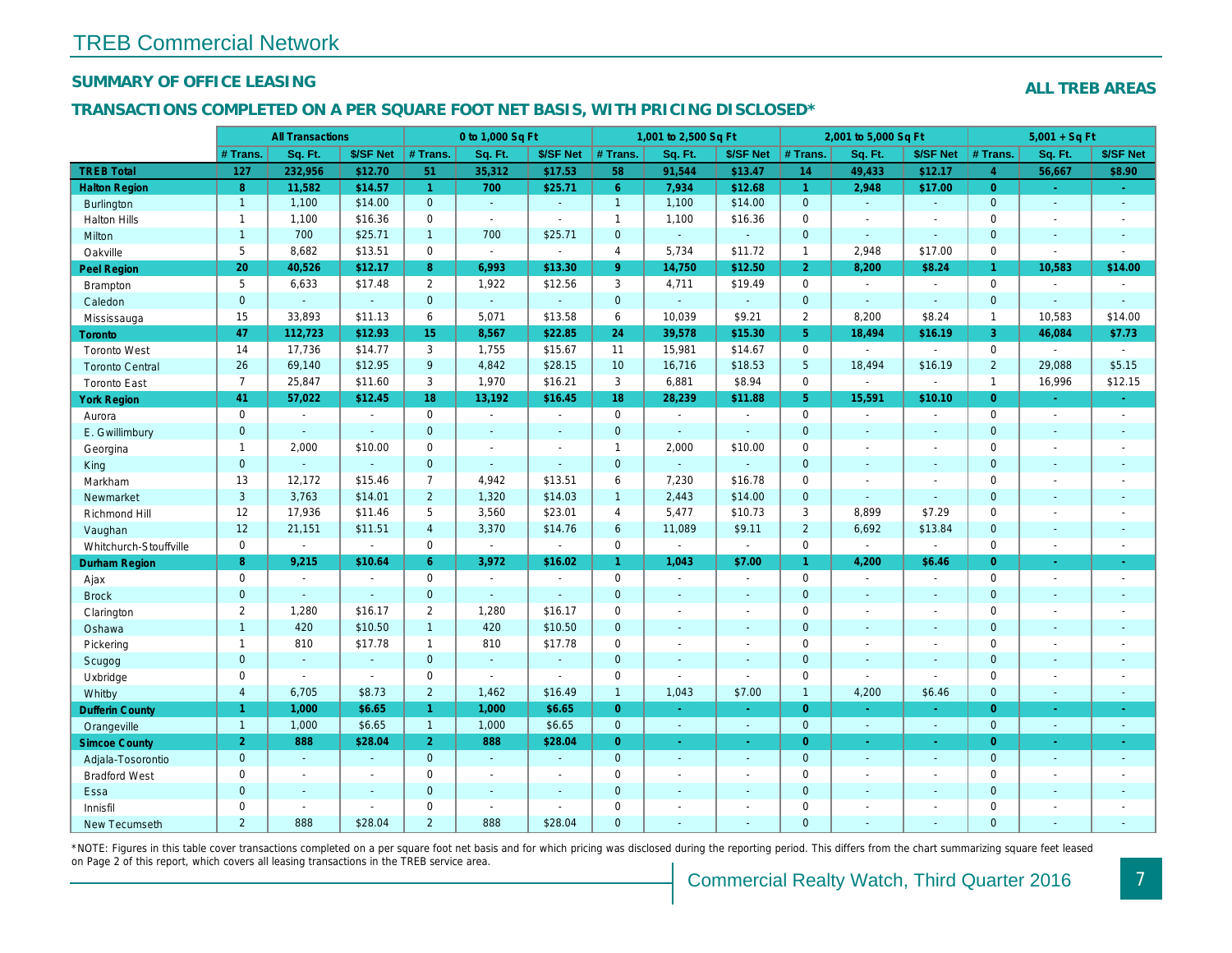## SUMMARY OF OFFICE LEASING

#### TRANSACTIONS COMPLETED ON A PER SQUARE FOOT NET BASIS, WITH PRICING DISCLOSED\*

|                              |                | <b>All Transactions</b>  |                |                 | 0 to 1,000 Sq Ft      |                          |                 | 1,001 to 2,500 Sq Ft |                          |                | 2,001 to 5,000 Sq Ft     |                          |
|------------------------------|----------------|--------------------------|----------------|-----------------|-----------------------|--------------------------|-----------------|----------------------|--------------------------|----------------|--------------------------|--------------------------|
|                              | # Trans.       | Sq. Ft.                  | \$/SF net      | # Trans.        | Sq. Ft.               | \$/SF net                | # Trans.        | Sq. Ft.              | \$/SF net                | # Trans.       | Sq. Ft.                  | \$/SF ne                 |
| <b>TREB Total</b>            | 127            | 232,956                  | \$12.70        | 51              | 35,312                | \$17.53                  | 58              | 91,544               | \$13.47                  | 14             | 49,433                   | \$12.17                  |
| <b>City of Toronto Total</b> | 47             | 112,723                  | \$12.93        | 15 <sub>1</sub> | 8,567                 | \$22.85                  | 24              | 39,578               | \$15.30                  | $5\phantom{.}$ | 18,494                   | \$16.19                  |
| <b>Toronto West</b>          | 14             | 17,736                   | \$14.77        | 3               | 1,755                 | \$15.67                  | 11 <sub>1</sub> | 15,981               | \$14.67                  | $\overline{0}$ | $\sim$                   | $\bullet$                |
| Toronto W01                  | 3              | 4,156                    | \$18.93        | $\mathbf 0$     | $\sim$                | $\sim$                   | 3               | 4,156                | \$18.93                  | $\mathbf 0$    | $\sim$                   | $\sim$                   |
| Toronto W02                  | $\mathbf{1}$   | 1,100                    | \$19.64        | $\mathbf{0}$    | $\omega$              | $\sim$                   | $\mathbf{1}$    | 1,100                | \$19.64                  | $\mathbf 0$    | $\sim$                   | $\sim$                   |
| Toronto W03                  | $\mathbf{1}$   | 398                      | \$15.98        | $\mathbf{1}$    | 398                   | \$15.98                  | $\mathbf 0$     | $\sim$               | $\blacksquare$           | $\mathbf 0$    | $\overline{\phantom{a}}$ | $\blacksquare$           |
| Toronto W04                  | $\mathbf{1}$   | 1,014                    | \$13.50        | $\mathbf{0}$    | $\omega$              | $\omega$                 | $\mathbf{1}$    | 1,014                | \$13.50                  | $\mathbf 0$    | $\sim$                   | $\sim$                   |
| Toronto W05                  | $\overline{2}$ | 2,191                    | \$6.75         | $\mathbf{1}$    | 807                   | \$9.85                   | $\overline{1}$  | 1,384                | \$4.95                   | 0              |                          | $\overline{\phantom{a}}$ |
| Toronto W06                  | $\pmb{0}$      | $\bullet$                | $\blacksquare$ | $\mathbf 0$     | $\blacksquare$        | $\blacksquare$           | $\mathbf 0$     | $\blacksquare$       | $\blacksquare$           | $\mathbf 0$    |                          | $\sim$                   |
| Toronto W07                  | 0              | $\sim$                   | $\sim$         | $\mathbf 0$     | $\sim$                | $\blacksquare$           | 0               | $\blacksquare$       | $\blacksquare$           | 0              |                          |                          |
| Toronto W08                  | $\sqrt{3}$     | 4,306                    | \$13.42        | $\overline{1}$  | 550                   | \$24.00                  | $\overline{2}$  | 3,756                | \$11.87                  | $\mathbf 0$    | $\sim$                   |                          |
| Toronto W09                  | $\mathbf 0$    | $\blacksquare$           | $\sim$         | $\mathbf 0$     | $\tilde{\phantom{a}}$ | $\blacksquare$           | $\mathbf 0$     | $\omega$             | $\blacksquare$           | 0              |                          |                          |
| Toronto W10                  | $\mathbf{3}$   | 4,571                    | \$15.10        | $\mathbf{0}$    | $\omega$              | $\blacksquare$           | 3               | 4,571                | \$15.10                  | $\mathbf 0$    | $\overline{\phantom{a}}$ | $\blacksquare$           |
| <b>Toronto Central</b>       | 26             | 69,140                   | \$12.95        | 9 <sup>°</sup>  | 4,842                 | \$28.15                  | 10 <sub>1</sub> | 16,716               | \$18.53                  | 5 <sup>5</sup> | 18,494                   | \$16.19                  |
| Toronto C01                  | 9              | 15,165                   | \$23.61        | $\overline{4}$  | 1,970                 | \$37.71                  | $\mathbf{3}$    | 5,574                | \$23.33                  | $\mathbf{1}$   | 2,529                    | \$20.50                  |
| Toronto C02                  | $\overline{2}$ | 1,850                    | \$32.43        | $\mathbf{1}$    | 550                   | \$32.73                  | $\overline{1}$  | 1,300                | \$32.31                  | $\mathbf 0$    | $\sim$                   | $\overline{\phantom{a}}$ |
| Toronto C03                  | $\mathbf 0$    | $\sim$                   | $\blacksquare$ | $\mathbf{0}$    | $\omega$              | $\blacksquare$           | $\mathbf{0}$    | $\blacksquare$       | $\blacksquare$           | $\mathbf{0}$   | $\blacksquare$           | $\blacksquare$           |
| Toronto C04                  | $\mathbf{1}$   | 597                      | \$18.50        | $\mathbf{1}$    | 597                   | \$18.50                  | $\mathbf 0$     | $\blacksquare$       | $\blacksquare$           | $\mathbf 0$    | $\sim$                   |                          |
| Toronto C06                  | $\overline{2}$ | 5,495                    | \$25.88        | $\mathbf{0}$    | $\omega$              | $\blacksquare$           | $\mathbf{1}$    | 1,250                | \$17.76                  | $\mathbf{1}$   | 4,245                    | \$28.27                  |
| Toronto C07                  | $\pmb{0}$      | $\blacksquare$           | $\sim$         | $\mathbf 0$     | $\tilde{\phantom{a}}$ | $\blacksquare$           | $\mathbf 0$     | $\blacksquare$       | $\blacksquare$           | $\mathbf 0$    | $\sim$                   | $\sim$                   |
| Toronto C08                  | $\mathbf{3}$   | 5,144                    | \$17.58        | $\mathbf{1}$    | 794                   | \$30.55                  | $\overline{2}$  | 4,350                | \$15.21                  | $\mathbf 0$    | $\blacksquare$           | $\blacksquare$           |
| Toronto C09                  | $\pmb{0}$      | $\blacksquare$           | $\blacksquare$ | $\mathbf 0$     | $\sim$                | $\overline{a}$           | $\mathbf 0$     | $\blacksquare$       | $\overline{\phantom{a}}$ | $\mathbf 0$    |                          |                          |
| Toronto C10                  | $\mathbf 0$    | $\sim$                   | $\blacksquare$ | $\mathbf{0}$    | $\blacksquare$        | $\blacksquare$           | $\mathbf{0}$    | $\sim$               | $\blacksquare$           | $\mathbf 0$    | $\blacksquare$           | $\sim$                   |
| Toronto C11                  | $\mathbf 0$    | $\blacksquare$           | $\blacksquare$ | $\mathbf 0$     | ä,                    | $\blacksquare$           | $\mathbf 0$     | $\blacksquare$       | $\blacksquare$           | $\mathbf 0$    |                          | $\overline{\phantom{a}}$ |
| Toronto C12                  | $\mathbf 0$    | $\blacksquare$           | $\blacksquare$ | $\mathbf{0}$    | ä,                    | $\blacksquare$           | $\mathbf 0$     | $\blacksquare$       | $\blacksquare$           | $\mathbf 0$    | $\blacksquare$           | $\sim$                   |
| Toronto C13                  | $\mathbf{1}$   | 1,245                    | \$19.00        | $\mathbf 0$     | $\sim$                | $\blacksquare$           | $\mathbf{1}$    | 1,245                | \$19.00                  | 0              | $\sim$                   |                          |
| Toronto C14                  | $\overline{2}$ | 6,914                    | \$12.90        | $\mathbf{0}$    | $\omega$              | $\blacksquare$           | $\mathbf 0$     | $\omega$             | $\omega$                 | $\overline{2}$ | 6,914                    | \$12.90                  |
| Toronto C15                  | 6              | 32,730                   | \$3.69         | $\overline{2}$  | 931                   | \$9.38                   | $\overline{2}$  | 2,997                | \$8.58                   | $\mathbf{1}$   | 4,806                    | \$8.00                   |
| <b>Toronto East</b>          | 7 <sup>1</sup> | 25,847                   | \$11.60        | $\overline{3}$  | 1,970                 | \$16.21                  | 3               | 6,881                | \$8.94                   | $\overline{0}$ | $\sim$                   | $\sim$                   |
| Toronto E01                  | $\mathbf 0$    | $\sim$                   | $\sim$         | $\mathbf 0$     | $\sim$                | $\sim$                   | $\mathbf 0$     | $\blacksquare$       | $\blacksquare$           | $\mathbf 0$    | $\sim$                   | $\sim$                   |
| Toronto E02                  | $\mathbf{1}$   | 996                      | \$19.88        | $\mathbf{1}$    | 996                   | \$19.88                  | $\mathbf 0$     | $\sim$               | $\sim$                   | $\mathbf 0$    | $\sim$                   | $\sim$                   |
| Toronto E03                  | $\mathbf 0$    | $\sim$                   | $\sim$         | $\mathbf 0$     | $\sim$                | $\blacksquare$           | 0               | $\blacksquare$       | $\blacksquare$           | 0              | $\overline{\phantom{a}}$ | $\sim$                   |
| Toronto E04                  | $\mathbf{1}$   | 705                      | \$7.00         | $\mathbf{1}$    | 705                   | \$7.00                   | $\mathbf 0$     | $\blacksquare$       | $\blacksquare$           | $\mathbf 0$    | $\sim$                   | $\sim$                   |
| Toronto E05                  | $\mathbf{1}$   | 2,381                    | \$7.50         | 0               | $\blacksquare$        | $\overline{\phantom{a}}$ | $\mathbf{1}$    | 2,381                | \$7.50                   | 0              |                          | $\overline{\phantom{a}}$ |
| Toronto E06                  | $\mathbf{1}$   | 2,500                    | \$6.25         | $\mathbf{0}$    | $\omega$              | $\blacksquare$           | $\overline{1}$  | 2,500                | \$6.25                   | $\mathbf{0}$   | $\sim$                   | $\sim$                   |
| Toronto E07                  | $\overline{2}$ | 2,269                    | \$15.51        | $\mathbf{1}$    | 269                   | \$26.77                  | $\mathbf{1}$    | 2,000                | \$14.00                  | 0              |                          | $\sim$                   |
| Toronto E08                  | $\pmb{0}$      | $\sim$                   | $\sim$         | $\mathbf{0}$    | $\omega$              | $\blacksquare$           | $\mathbf 0$     | $\omega$             | $\sim$                   | $\mathbf 0$    | $\sim$                   | $\overline{\phantom{a}}$ |
| Toronto E09                  | 0              | $\blacksquare$           | $\blacksquare$ | 0               | $\blacksquare$        | $\blacksquare$           | 0               | $\blacksquare$       | $\blacksquare$           | 0              | $\overline{\phantom{a}}$ | $\overline{\phantom{a}}$ |
| Toronto E10                  | $\pmb{0}$      | $\overline{\phantom{a}}$ | $\sim$         | $\mathbf 0$     | $\sim$                | $\overline{\phantom{a}}$ | $\mathbf 0$     | $\blacksquare$       | $\sim$                   | $\pmb{0}$      | $\sim$                   |                          |
| Toronto E11                  | $\mathbf{1}$   | 16,996                   | \$12.15        | $\mathbf 0$     | $\blacksquare$        | $\blacksquare$           | 0               | $\blacksquare$       | $\blacksquare$           | $\mathbf 0$    |                          | $\overline{\phantom{a}}$ |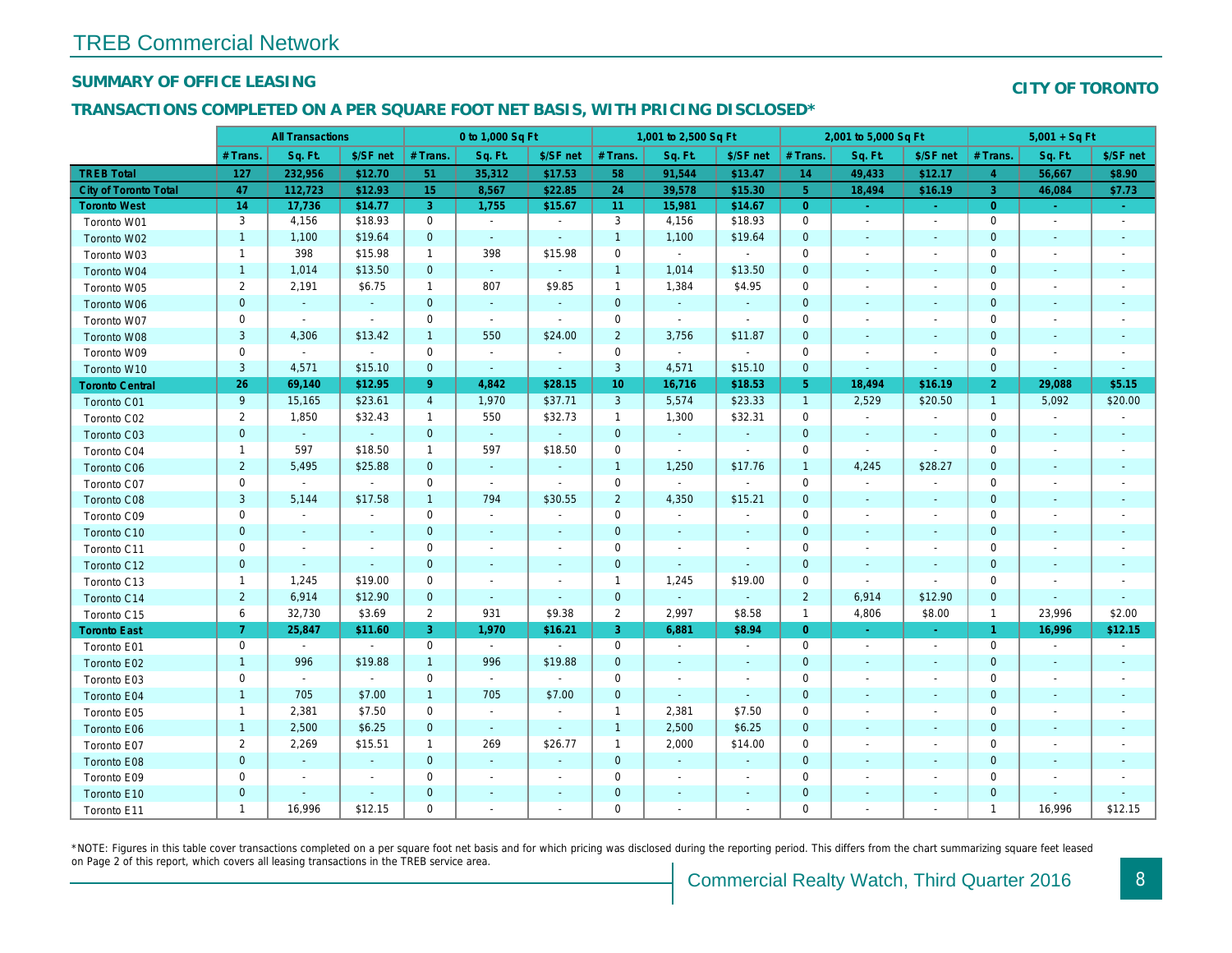## SUMMARY OF INDUSTRIAL SALES

## TRANSACTIONS COMPLETED WITH PRICING DISCLOSED

|                        |                | <b>All Transactions</b>  |                |                | 0 to 5,000 Sq Ft |                |                     | 5,001 to 15,000 Sq Ft    |                  |                 | 15,001 to 50,000 Sq Ft   |                          |
|------------------------|----------------|--------------------------|----------------|----------------|------------------|----------------|---------------------|--------------------------|------------------|-----------------|--------------------------|--------------------------|
|                        | # Trans.       | Sq. Ft.                  | \$/SF Net      | # Trans.       | Sq. Ft.          | \$/SF Net      | # Trans.            | Sq. Ft.                  | \$/SF Net        | # Trans.        | Sq. Ft.                  | \$/SF Ne                 |
| <b>TREB Total</b>      | 75             | 1,380,142                | \$111.13       | 41             | 91,422           | \$175.37       | 13                  | 111,401                  | \$170.49         | 12 <sup>°</sup> | 322,918                  | \$138.0                  |
| <b>Halton Region</b>   | $\overline{4}$ | 95,768                   | \$78.86        | 2 <sup>1</sup> | 2,954            | \$187.03       | $\mathbf{1}$        | 5,900                    | \$156.78         | $\overline{0}$  | $\blacksquare$           | $\sim$                   |
| <b>Burlington</b>      | $\overline{2}$ | 7,778                    | \$165.21       | 1              | 1,878            | \$191.69       | $\mathbf{1}$        | 5,900                    | \$156.78         | $\overline{0}$  | $\blacksquare$           | $\blacksquare$           |
| <b>Halton Hills</b>    | $\mathbf{1}$   | 86,914                   | \$69.90        | $\mathbf 0$    | $\sim$           |                | $\mathsf{O}$        | $\blacksquare$           | $\blacksquare$   | $\Omega$        | $\sim$                   | $\blacksquare$           |
| Milton                 | $\mathbf{0}$   | $\omega$                 | $\sim$         | $\mathbf 0$    | $\omega$         | $\blacksquare$ | $\mathbf 0$         | $\blacksquare$           | $\blacksquare$   | $\mathbf{0}$    | $\blacksquare$           | $\blacksquare$           |
| Oakville               | $\mathbf{1}$   | 1,076                    | \$178.90       | $\mathbf{1}$   | 1,076            | \$178.90       | $\mathbf 0$         | $\overline{\phantom{a}}$ | $\sim$           | $\mathbf 0$     | $\tilde{\phantom{a}}$    | $\blacksquare$           |
| <b>Peel Region</b>     | 24             | 451,091                  | \$128.03       | 13             | 29,598           | \$171.47       | $\overline{4}$      | 37,008                   | \$195.69         | $\overline{4}$  | 91,501                   | \$160.00                 |
| <b>Brampton</b>        | 5              | 35,622                   | \$147.80       | 3              | 5,993            | \$144.34       | $\mathbf{1}$        | 9,150                    | \$191.26         | $\mathbf{1}$    | 20,479                   | \$129.40                 |
| Caledon                | $\mathbf{1}$   | 1,826                    | \$156.08       | $\mathbf{1}$   | 1,826            | \$156.08       | $\mathbf{0}$        | $\blacksquare$           | $\omega$         | $\mathbf 0$     | $\blacksquare$           | $\blacksquare$           |
| Mississauga            | 18             | 413,643                  | \$126.20       | 9              | 21,779           | \$180.23       | 3                   | 27,858                   | \$197.14         | 3               | 71,022                   | \$168.82                 |
| <b>Toronto</b>         | 26             | 408,160                  | \$108.50       | 13             | 29,940           | \$157.28       | 6 <sup>°</sup>      | 55,900                   | \$144.24         | $\overline{4}$  | 109,709                  | \$116.22                 |
| <b>Toronto West</b>    | 12             | 262,674                  | \$99.87        | $\overline{7}$ | 20,902           | \$161.13       | $\overline{2}$      | 29,161                   | \$140.60         | $\mathbf 0$     | $\blacksquare$           | $\sim$                   |
| <b>Toronto Central</b> | $\mathbf{0}$   |                          | $\mathbf{r}$   | $\mathbf 0$    | $\omega$         | $\blacksquare$ | $\mathbf{0}$        | $\omega$                 | ä,               | $\mathbf{0}$    |                          | $\mathbf{r}$             |
| <b>Toronto East</b>    | 14             | 145,486                  | \$124.09       | 6              | 9,038            | \$148.37       | 4                   | 26,739                   | \$148.21         | $\overline{4}$  | 109,709                  | \$116.22                 |
| <b>York Region</b>     | 17             | 228,976                  | \$150.60       | 10             | 24,390           | \$210.97       | 2 <sup>1</sup>      | 12,593                   | \$219.41         | $\overline{4}$  | 121,708                  | \$141.12                 |
| Aurora                 | $\overline{1}$ | 4,914                    | \$243.18       | $\mathbf{1}$   | 4,914            | \$243.18       | $\mathsf{O}$        | $\sim$                   | $\sim$           | $\mathbf 0$     | $\blacksquare$           | $\blacksquare$           |
| E. Gwillimbury         | $\mathbf{0}$   | $\omega$                 | $\omega$       | $\overline{0}$ | $\omega$         | $\blacksquare$ | $\mathbf{0}$        | $\blacksquare$           | $\blacksquare$   | $\mathbf{0}$    | $\omega$                 | $\blacksquare$           |
| Georgina               | 0              | $\sim$                   | $\blacksquare$ | 0              | $\blacksquare$   | $\blacksquare$ | $\mathbf 0$         | $\blacksquare$           | $\blacksquare$   | $\mathbf 0$     | $\blacksquare$           | $\blacksquare$           |
| King                   | $\mathbf{0}$   | $\sim$                   | $\sim$         | $\mathbf 0$    | $\mathbf{r}$     | $\sim$         | $\mathbf 0$         | $\blacksquare$           | $\blacksquare$   | $\mathbf{0}$    | $\omega$                 | $\sim$                   |
| Markham                | 6              | 83,369                   | \$144.24       | 3              | 3,966            | \$216.79       | $\mathbf{1}$        | 6,527                    | \$209.13         | 2               | 72,876                   | \$134.47                 |
| Newmarket              | $\mathbf{1}$   | 1,425                    | \$221.05       | $\mathbf{1}$   | 1,425            | \$221.05       | $\mathbf{0}$        | $\omega$                 | ä,               | $\mathbf{0}$    | $\omega$                 | $\sim$                   |
| Richmond Hill          | 3              | 74,873                   | \$139.45       | $\overline{2}$ | 4,588            | \$226.92       | $\mathbf 0$         | $\blacksquare$           | $\blacksquare$   | 0               | $\blacksquare$           | $\blacksquare$           |
| Vaughan                | 5 <sup>5</sup> | 61,269                   | \$164.07       | $\overline{2}$ | 6,371            | \$200.85       | $\mathbf{1}$        | 6,066                    | \$230.46         | $\overline{2}$  | 48,832                   | \$151.03                 |
| Whitchurch-Stouffville | $\mathbf{1}$   | 3,126                    | \$145.55       | $\mathbf{1}$   | 3,126            | \$145.55       | $\mathsf 0$         | $\blacksquare$           | $\blacksquare$   | $\mathbf 0$     | $\overline{\phantom{a}}$ | $\sim$                   |
| <b>Durham Region</b>   | 3              | 4,540                    | \$121.26       | 3              | 4,540            | \$121.26       | $\overline{0}$      | $\frac{1}{\sqrt{2}}$     | ÷                | $\overline{0}$  | $\bullet$                | $\sigma_{\rm c}$         |
| Ajax                   | 0              | $\blacksquare$           | $\sim$         | $\mathbf 0$    | $\sim$           | $\blacksquare$ | $\mathsf{O}$        | $\blacksquare$           | $\blacksquare$   | $\mathbf 0$     | $\blacksquare$           | $\sim$                   |
| <b>Brock</b>           | $\overline{0}$ | $\mathbf{r}$             | $\sim$         | $\overline{0}$ | $\mathbf{r}$     | $\blacksquare$ | $\mathbf{0}$        | $\blacksquare$           | $\blacksquare$   | $\mathbf{0}$    | $\Delta$                 | $\sim$                   |
| Clarington             | 0              | $\blacksquare$           | $\blacksquare$ | 0              | $\sim$           |                | $\mathsf{O}\xspace$ | ÷,                       | ÷,               | $\mathbf 0$     | ÷,                       | $\overline{\phantom{a}}$ |
| Oshawa                 | $\mathbf{0}$   | $\blacksquare$           | $\sim$         | $\mathbf{0}$   | $\blacksquare$   | $\blacksquare$ | $\mathbf{0}$        | ٠                        | $\blacksquare$   | $\mathbf{0}$    | $\blacksquare$           | $\blacksquare$           |
| Pickering              | $\overline{2}$ | 3,290                    | \$116.41       | $\overline{2}$ | 3,290            | \$116.41       | $\mathbf 0$         | $\blacksquare$           | $\blacksquare$   | $\mathbf 0$     | $\sim$                   | $\blacksquare$           |
| Scugog                 | $\mathbf{0}$   | $\blacksquare$           |                | $\mathbf{0}$   | $\omega$         | ä,             | $\mathbf{0}$        | $\blacksquare$           | $\omega$         | $\mathbf{0}$    | $\omega$                 | $\blacksquare$           |
| Uxbridge               | 0              | $\overline{\phantom{a}}$ | $\blacksquare$ | $\mathbf 0$    | $\sim$           |                | $\mathbf 0$         | $\overline{a}$           | $\overline{a}$   | $\mathbf 0$     | $\sim$                   | $\blacksquare$           |
| Whitby                 | $\mathbf{1}$   | 1,250                    | \$134.00       | $\mathbf{1}$   | 1,250            | \$134.00       | $\mathbf{0}$        | $\blacksquare$           | $\sim$           | $\mathbf{0}$    | $\blacksquare$           | $\sim$                   |
| <b>Dufferin County</b> | $\overline{0}$ | $\sim$                   | $\sim$         | $\overline{0}$ | ÷.               | ×.             | $\overline{0}$      | ÷.                       | $\sim$           | $\overline{0}$  | $\sim$                   | $\sim$                   |
| Orangeville            | $\mathbf 0$    | $\omega$                 | $\omega$       | $\overline{0}$ | $\omega$         | $\omega$       | $\overline{0}$      | $\omega$                 | $\omega_{\rm c}$ | $\mathbf{0}$    | $\omega$                 | $\omega_{\rm c}$         |
| <b>Simcoe County</b>   | $\mathbf{1}$   | 191,607                  | \$45.67        | $\overline{0}$ | $\omega$         | $\omega$       | $\overline{0}$      | $\omega$                 | $\omega_{\rm c}$ | $\overline{0}$  | $\omega$                 | $\sim$                   |
| Adjala-Tosorontio      | $\mathbf{0}$   |                          | $\sim$         | $\overline{0}$ | $\omega$         | $\blacksquare$ | $\mathbf{0}$        | $\blacksquare$           | $\blacksquare$   | $\mathbf{0}$    | $\Delta$                 | $\sim$                   |
| <b>Bradford West</b>   | $\mathbf{1}$   | 191,607                  | \$45.67        | 0              | $\sim$           | $\sim$         | $\mathsf{O}\xspace$ | $\blacksquare$           | $\blacksquare$   | $\mathbf 0$     | $\blacksquare$           | $\blacksquare$           |
| Essa                   | $\mathbf{0}$   |                          | $\sim$         | $\mathbf 0$    | $\blacksquare$   | $\blacksquare$ | $\mathbf 0$         | ä,                       | ä,               | $\mathbf 0$     | $\sim$                   |                          |
| Innisfil               | 0              | $\sim$                   | $\sim$         | 0              | $\blacksquare$   | $\blacksquare$ | $\mathbf 0$         | ä,                       | $\blacksquare$   | $\mathbf 0$     | $\sim$                   | $\blacksquare$           |
| <b>New Tecumseth</b>   | $\Omega$       |                          |                | $\Omega$       |                  |                | $\mathbf{0}$        |                          |                  | $\Omega$        |                          |                          |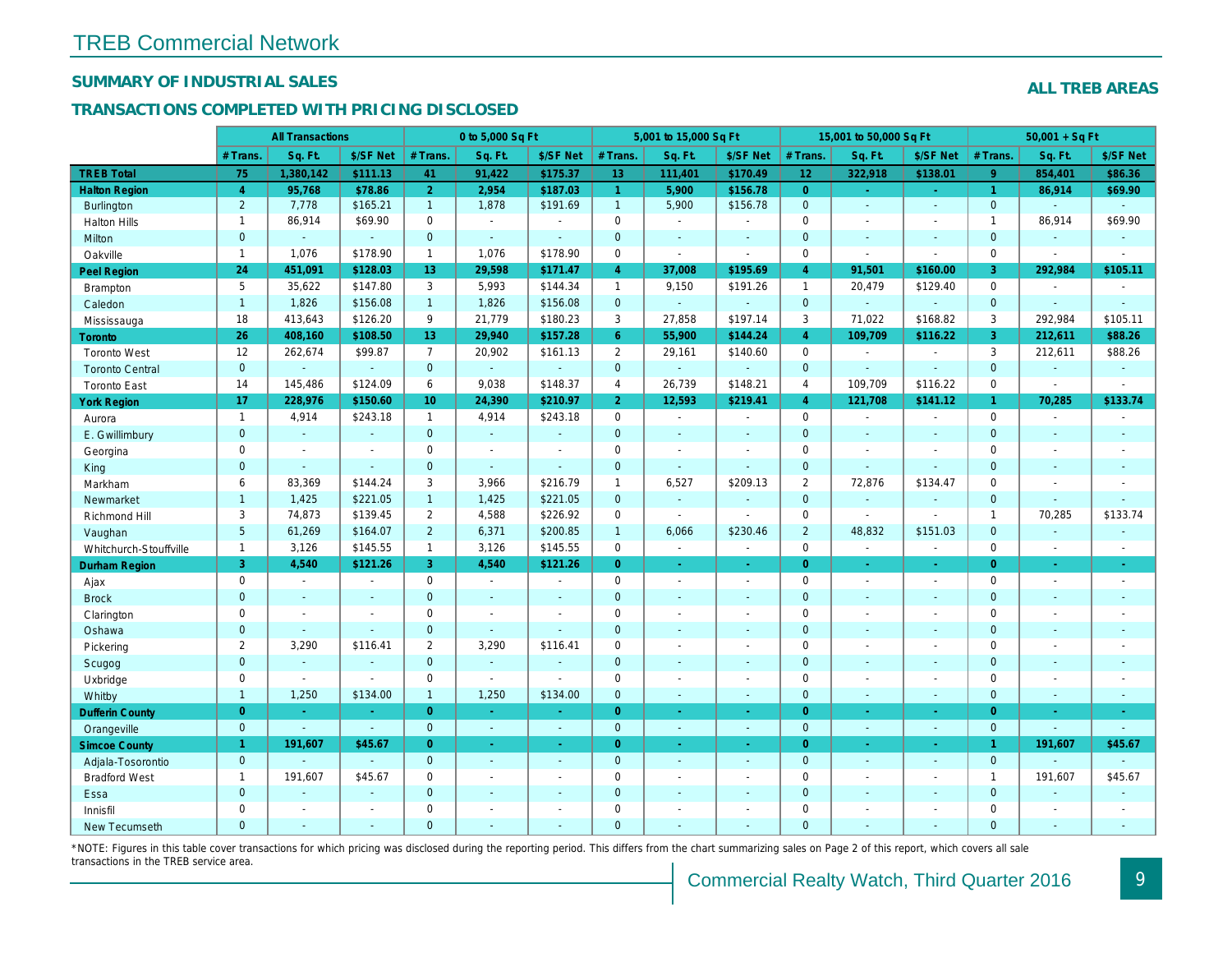## SUMMARY OF INDUSTRIAL SALES - CONDOMINIUM BREAKOUT

#### TRANSACTIONS COMPLETED WITH PRICING DISCLOSED

|                        |                     | <b>All Transactions</b> |                       |                 | 0 to 5,000 Sq Ft |                |                | 5,001 to 15,000 Sq Ft    |                          |                | 15,001 to 50,000 Sq Ft |                  |
|------------------------|---------------------|-------------------------|-----------------------|-----------------|------------------|----------------|----------------|--------------------------|--------------------------|----------------|------------------------|------------------|
|                        | # Trans.            | Sq. Ft.                 | \$/SF Net             | # Trans.        | Sq. Ft.          | \$/SF Net      | # Trans.       | Sq. Ft.                  | \$/SF Net                | # Trans.       | Sq. Ft.                | \$/SF Ne         |
| <b>TREB Total</b>      | 43                  | 114,538                 | \$173.42              | 38              | 82,753           | \$174.49       | 5 <sup>°</sup> | 31,785                   | \$170.62                 | $\overline{0}$ | $\sim$                 | $\sim$           |
| <b>Halton Region</b>   | 3                   | 8,854                   | \$166.87              | 2 <sup>1</sup>  | 2,954            | \$187.03       | $\mathbf{1}$   | 5,900                    | \$156.78                 | $\overline{0}$ | $\bullet$              | $\sim$           |
| <b>Burlington</b>      | $\overline{2}$      | 7,778                   | \$165.21              | $\mathbf{1}$    | 1,878            | \$191.69       | 1              | 5,900                    | \$156.78                 | $\mathbf 0$    | $\blacksquare$         | $\bullet$        |
| <b>Halton Hills</b>    | $\mathbf 0$         | $\sim$                  | $\blacksquare$        | $\mathbf 0$     | $\sim$           |                | $\mathbf 0$    | $\blacksquare$           | $\blacksquare$           | $\mathbf 0$    | L,                     | $\blacksquare$   |
| Milton                 | $\mathbf{0}$        | $\blacksquare$          | $\sim$                | $\mathbf 0$     | $\omega$         | $\blacksquare$ | $\pmb{0}$      | $\blacksquare$           | $\blacksquare$           | $\mathbf 0$    | $\blacksquare$         | $\sim$           |
| Oakville               | $\mathbf{1}$        | 1,076                   | \$178.90              | $\mathbf{1}$    | 1,076            | \$178.90       | 0              | $\tilde{\phantom{a}}$    | $\sim$                   | $\mathbf 0$    | $\blacksquare$         | $\sim$           |
| Peel Region            | 13 <sub>1</sub>     | 33,112                  | \$166.96              | 12 <sub>2</sub> | 27,574           | \$171.58       | $\mathbf{1}$   | 5,538                    | \$143.91                 | $\overline{0}$ | ×.                     | $\bullet$ .      |
| Brampton               | 3                   | 5,993                   | \$144.34              | 3               | 5,993            | \$144.34       | 0              | $\blacksquare$           | $\blacksquare$           | $\mathbf 0$    | $\blacksquare$         | $\sim$           |
| Caledon                | $\mathbf{1}$        | 1,826                   | \$156.08              | 1               | 1,826            | \$156.08       | $\mathbf 0$    | $\omega$                 | $\blacksquare$           | $\mathbf 0$    | $\blacksquare$         | $\sim$           |
| Mississauga            | 9                   | 25,293                  | \$173.10              | 8               | 19,755           | \$181.28       | $\mathbf{1}$   | 5,538                    | \$143.91                 | $\mathbf 0$    | $\sim$                 | $\sim$           |
| <b>Toronto</b>         | 13                  | 32,694                  | \$140.45              | 12 <sup>°</sup> | 24,940           | \$146.51       | $\mathbf{1}$   | 7,754                    | \$120.97                 | $\Omega$       | ÷.                     | $\sim$           |
| <b>Toronto West</b>    | 6                   | 15,902                  | \$145.45              | 6               | 15,902           | \$145.45       | 0              | $\blacksquare$           | $\sim$                   | $\mathbf 0$    | $\blacksquare$         | $\sim$           |
| <b>Toronto Central</b> | $\mathbf{0}$        | $\Delta$                | $\sim$                | $\overline{0}$  | $\omega$         |                | $\mathbf 0$    | $\blacksquare$           | $\sim$                   | $\mathbf{0}$   | $\blacksquare$         | $\blacksquare$   |
| <b>Toronto East</b>    | $\overline{7}$      | 16,792                  | \$135.72              | 6               | 9,038            | \$148.37       | $\mathbf{1}$   | 7,754                    | \$120.97                 | $\mathbf 0$    | $\sim$                 | $\sim$           |
| <b>York Region</b>     | $12\,$              | 36,983                  | \$213.84              | 10 <sup>°</sup> | 24,390           | \$210.97       | 2 <sup>1</sup> | 12,593                   | \$219.41                 | $\overline{0}$ | $\blacksquare$         | $\bullet$ .      |
| Aurora                 | $\mathbf{1}$        | 4,914                   | \$243.18              | $\mathbf{1}$    | 4,914            | \$243.18       | 0              | $\sim$                   | $\sim$                   | $\mathbf 0$    | $\blacksquare$         | $\sim$           |
| E. Gwillimbury         | $\mathbf{0}$        | $\omega$                | $\omega$              | $\overline{0}$  | $\omega$         | $\sim$         | $\mathbf{0}$   | $\blacksquare$           | $\blacksquare$           | $\mathbf{0}$   | $\blacksquare$         | $\blacksquare$   |
| Georgina               | $\mathbf 0$         | $\blacksquare$          | $\blacksquare$        | $\mathbf 0$     | $\blacksquare$   | $\sim$         | $\pmb{0}$      | $\overline{\phantom{a}}$ | $\blacksquare$           | $\mathbf 0$    | $\blacksquare$         | $\blacksquare$   |
| King                   | $\overline{0}$      | $\blacksquare$          | $\blacksquare$        | $\mathbf{0}$    | $\sim$           | $\sim$         | $\mathbf 0$    | $\blacksquare$           | $\blacksquare$           | $\mathbf 0$    | $\blacksquare$         | $\sim$           |
| Markham                | $\overline{4}$      | 10,493                  | \$212.03              | 3               | 3,966            | \$216.79       | $\mathbf{1}$   | 6,527                    | \$209.13                 | $\mathbf 0$    | $\blacksquare$         | $\blacksquare$   |
| Newmarket              | $\mathbf{1}$        | 1,425                   | \$221.05              | $\mathbf{1}$    | 1,425            | \$221.05       | $\mathbf{0}$   | $\omega$                 | $\sim$                   | $\mathbf{0}$   | ÷.                     | $\sim$           |
| Richmond Hill          | $\overline{2}$      | 4,588                   | \$226.92              | $\overline{2}$  | 4,588            | \$226.92       | $\mathbf 0$    | $\sim$                   | $\sim$                   | $\mathbf 0$    | $\sim$                 | $\blacksquare$   |
| Vaughan                | 3                   | 12,437                  | \$215.29              | $\overline{2}$  | 6,371            | \$200.85       | $\mathbf{1}$   | 6,066                    | \$230.46                 | $\mathbf{0}$   | ä,                     | $\sim$           |
| Whitchurch-Stouffville | $\mathbf{1}$        | 3,126                   | \$145.55              | $\mathbf{1}$    | 3,126            | \$145.55       | $\mathbf 0$    | $\blacksquare$           | $\blacksquare$           | $\mathbf 0$    | ÷,                     | $\sim$           |
| Durham Region          | $\overline{2}$      | 2,895                   | \$123.14              | 2 <sup>1</sup>  | 2,895            | \$123.14       | $\overline{0}$ | $\frac{1}{\sqrt{2}}$     | ÷                        | $\overline{0}$ | $\blacksquare$         | $\sigma_{\rm c}$ |
| Ajax                   | $\mathbf 0$         | $\blacksquare$          | $\blacksquare$        | $\mathbf 0$     | $\sim$           |                | $\pmb{0}$      | $\blacksquare$           | $\blacksquare$           | $\mathbf 0$    | $\blacksquare$         | $\sim$           |
| <b>Brock</b>           | $\mathbf{0}$        | $\blacksquare$          | $\sim$                | $\mathbf{0}$    | $\Delta$         | $\sim$         | $\mathbf 0$    | $\omega$                 | $\blacksquare$           | $\mathbf 0$    | $\blacksquare$         | $\blacksquare$   |
| Clarington             | $\mathsf{O}\xspace$ | $\tilde{\phantom{a}}$   | $\tilde{\phantom{a}}$ | $\mathbf 0$     | $\blacksquare$   |                | $\pmb{0}$      | $\overline{a}$           | $\overline{a}$           | $\mathbf 0$    | ÷,                     | $\blacksquare$   |
| Oshawa                 | $\mathbf{0}$        | $\blacksquare$          | $\blacksquare$        | $\mathbf{0}$    | $\omega$         | $\blacksquare$ | $\mathbf 0$    | $\blacksquare$           | $\blacksquare$           | $\mathbf{0}$   | $\blacksquare$         | $\blacksquare$   |
| Pickering              | $\mathbf{1}$        | 1,645                   | \$114.89              | $\mathbf{1}$    | 1,645            | \$114.89       | $\pmb{0}$      | $\blacksquare$           | $\blacksquare$           | $\mathbf 0$    | L,                     | $\blacksquare$   |
| Scugog                 | $\overline{0}$      | $\blacksquare$          | $\sim$                | $\mathbf{0}$    | $\Delta$         | $\sim$         | $\mathbf 0$    | $\omega$                 | $\blacksquare$           | $\mathbf{0}$   | $\omega$               | $\blacksquare$   |
| Uxbridge               | $\mathbf 0$         | $\blacksquare$          | $\omega$              | $\mathbf 0$     | $\blacksquare$   |                | 0              | $\blacksquare$           | $\overline{\phantom{a}}$ | $\mathbf 0$    | L,                     | $\blacksquare$   |
| Whitby                 | $\mathbf{1}$        | 1,250                   | \$134.00              | $\mathbf{1}$    | 1,250            | \$134.00       | $\mathbf{0}$   | $\blacksquare$           | $\blacksquare$           | $\mathbf{0}$   | $\blacksquare$         | $\sim$           |
| <b>Dufferin County</b> | $\overline{0}$      | $\sim$                  | $\sim$                | $\overline{0}$  | i.               | $\sim$         | $\overline{0}$ | $\blacksquare$           | ×.                       | $\overline{0}$ | ×.                     | $\sim$           |
| Orangeville            | $\mathbf{0}$        | $\omega$                | $\omega$              | $\mathbf 0$     | $\omega$         | $\omega$       | $\mathbf{0}$   | $\omega$                 | $\omega$                 | $\mathbf 0$    | $\omega$               | $\omega_{\rm c}$ |
| <b>Simcoe County</b>   | $\overline{0}$      | $\omega$                | $\omega$              | $\overline{0}$  | $\omega$         | $\omega$       | $\overline{0}$ | ä,                       | $\omega$                 | $\overline{0}$ | $\blacksquare$         | $\sigma_{\rm c}$ |
| Adjala-Tosorontio      | $\mathbf{0}$        | $\sim$                  | $\sim$                | $\mathbf{0}$    | $\sim$           | $\sim$         | $\mathbf 0$    | $\mathbf{r}$             | $\blacksquare$           | $\mathbf 0$    | $\blacksquare$         | $\sim$           |
| <b>Bradford West</b>   | $\mathbf 0$         | $\blacksquare$          | $\omega$              | $\mathbf 0$     | $\sim$           | $\sim$         | $\pmb{0}$      | $\blacksquare$           | $\blacksquare$           | $\mathbf 0$    | $\overline{a}$         | $\blacksquare$   |
| Essa                   | $\mathbf{0}$        | $\sim$                  | $\sim$                | $\mathbf{0}$    |                  | $\sim$         | $\pmb{0}$      | $\blacksquare$           | $\blacksquare$           | $\mathbf 0$    | $\blacksquare$         |                  |
| Innisfil               | $\mathbf 0$         | $\blacksquare$          | $\blacksquare$        | $\mathbf 0$     | $\blacksquare$   | $\blacksquare$ | $\pmb{0}$      | $\blacksquare$           | $\blacksquare$           | $\mathbf 0$    | $\blacksquare$         | $\blacksquare$   |
| <b>New Tecumseth</b>   | $\Omega$            |                         |                       | $\Omega$        |                  |                | $\Omega$       |                          |                          | $\Omega$       |                        |                  |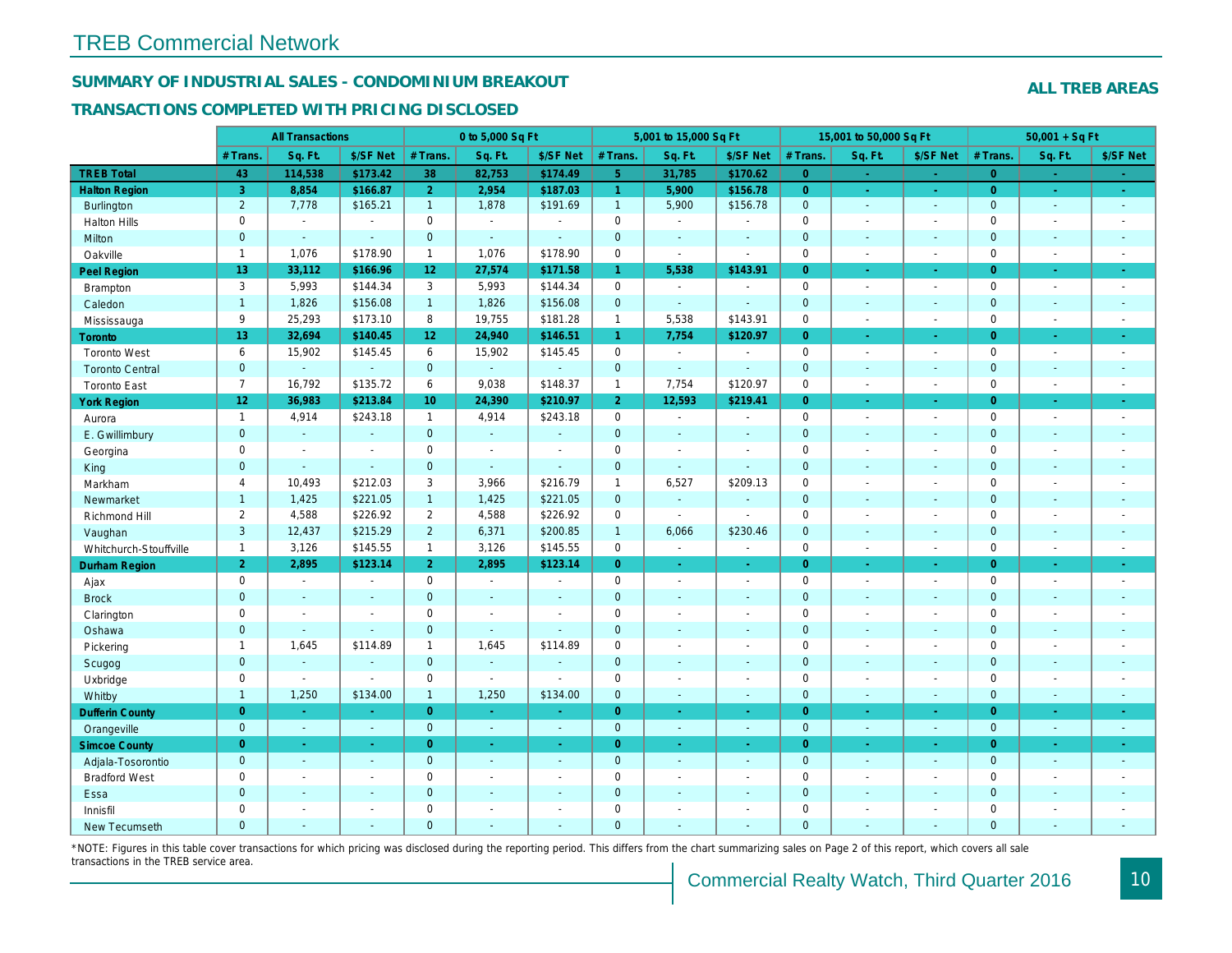## SUMMARY OF INDUSTRIAL SALES - OTHER TYPES BREAKOUT

#### TRANSACTIONS COMPLETED WITH PRICING DISCLOSED

|                        |                 | <b>All Transactions</b> |                       |                | 0 to 5,000 Sq Ft         |                          |                | 5,001 to 15,000 Sq Ft    |                          |                 | 15,001 to 50,000 Sq Ft |                          |
|------------------------|-----------------|-------------------------|-----------------------|----------------|--------------------------|--------------------------|----------------|--------------------------|--------------------------|-----------------|------------------------|--------------------------|
|                        | # Trans         | Sq. Ft.                 | \$/SF Net             | # Trans.       | Sq. Ft.                  | \$/SF Net                | # Trans.       | Sq. Ft.                  | \$/SF Net                | # Trans.        | Sq. Ft.                | \$/SF Ne                 |
| <b>TREB Total</b>      | 32              | 1,265,604               | \$105.49              | 3              | 8,669                    | \$183.76                 | 8 <sup>°</sup> | 79,616                   | \$170.44                 | 12 <sub>2</sub> | 322,918                | \$138.0'                 |
| <b>Halton Region</b>   | $\overline{1}$  | 86,914                  | \$69.90               | $\overline{0}$ | $\sim$                   | $\omega_{\rm c}$         | $\overline{0}$ | $\sim$                   | $\sim$ .                 | $\overline{0}$  | $\omega$               | $\omega_{\rm c}$         |
| <b>Burlington</b>      | $\mathbf{0}$    | $\omega$                | $\omega$              | $\mathbf{0}$   | $\blacksquare$           | $\sim$                   | $\mathbf{0}$   | $\omega$                 | $\omega$                 | $\mathbf 0$     | $\omega$               | $\sim$                   |
| <b>Halton Hills</b>    | $\mathbf{1}$    | 86,914                  | \$69.90               | $\Omega$       | $\overline{\phantom{a}}$ |                          | $\pmb{0}$      | $\blacksquare$           | $\blacksquare$           | $\mathbf 0$     | ÷,                     | $\sim$                   |
| Milton                 | $\mathbf{0}$    | $\blacksquare$          | $\blacksquare$        | $\mathbf{0}$   | $\sim$                   | $\blacksquare$           | $\mathbf 0$    | $\blacksquare$           | $\blacksquare$           | $\mathbf 0$     | $\blacksquare$         | $\blacksquare$           |
| Oakville               | $\mathbf 0$     | $\blacksquare$          | $\blacksquare$        | $\mathbf 0$    | $\blacksquare$           | $\sim$                   | 0              | $\blacksquare$           | $\sim$                   | $\mathbf 0$     | $\sim$                 | $\blacksquare$           |
| <b>Peel Region</b>     | 11              | 417,979                 | \$124.94              | $\mathbf{1}$   | 2,024                    | \$169.96                 | 3              | 31,470                   | \$204.80                 | $\overline{4}$  | 91,501                 | \$160.00                 |
| Brampton               | $\overline{2}$  | 29,629                  | \$148.50              | $\mathbf 0$    | $\sim$                   | $\overline{\phantom{a}}$ | $\mathbf{1}$   | 9,150                    | \$191.26                 | $\mathbf{1}$    | 20,479                 | \$129.40                 |
| Caledon                | $\mathbf{0}$    | $\blacksquare$          | $\blacksquare$        | $\mathbf{0}$   | $\sim$                   | $\sim$                   | $\mathbf{0}$   | $\omega_{\rm c}$         | $\omega$                 | $\mathbf 0$     | $\omega$               | $\omega$                 |
| Mississauga            | 9               | 388,350                 | \$123.14              | $\mathbf{1}$   | 2,024                    | \$169.96                 | $\overline{2}$ | 22,320                   | \$210.35                 | 3               | 71,022                 | \$168.82                 |
| Toronto                | 13 <sup>°</sup> | 375,466                 | \$105.72              | $\mathbf{1}$   | 5,000                    | \$211.00                 | 5 <sup>5</sup> | 48,146                   | \$147.99                 | $\overline{4}$  | 109,709                | \$116.22                 |
| <b>Toronto West</b>    | 6               | 246,772                 | \$96.93               | $\mathbf{1}$   | 5,000                    | \$211.00                 | $\overline{2}$ | 29,161                   | \$140.60                 | $\mathbf 0$     | $\blacksquare$         | $\sim$                   |
| <b>Toronto Central</b> | $\mathbf{0}$    | ÷.                      | $\omega$              | $\mathbf{0}$   | $\omega$                 | $\sim$                   | $\mathbf{0}$   | ä,                       | $\blacksquare$           | $\mathbf{0}$    | $\blacksquare$         | $\sim$                   |
| <b>Toronto East</b>    | $\overline{7}$  | 128,694                 | \$122.58              | $\mathbf 0$    | $\blacksquare$           | $\blacksquare$           | 3              | 18,985                   | \$159.34                 | 4               | 109,709                | \$116.22                 |
| <b>York Region</b>     | 5 <sup>5</sup>  | 191,993                 | \$138.42              | $\overline{0}$ | $\omega$                 | $\sim$                   | $\overline{0}$ | $\blacksquare$           | Ξ                        | $\overline{4}$  | 121,708                | \$141.12                 |
| Aurora                 | $\mathbf 0$     | $\blacksquare$          | $\sim$                | $\Omega$       | $\sim$                   | $\sim$                   | $\mathbf 0$    | $\blacksquare$           | $\sim$                   | $\mathbf 0$     | $\blacksquare$         | $\sim$                   |
| E. Gwillimbury         | $\mathbf{0}$    | $\blacksquare$          | $\blacksquare$        | $\mathbf 0$    | $\sim$                   | $\blacksquare$           | $\pmb{0}$      | $\blacksquare$           | $\blacksquare$           | $\mathbf 0$     | ÷,                     | $\blacksquare$           |
| Georgina               | $\mathbf 0$     | $\blacksquare$          | $\blacksquare$        | $\mathbf 0$    | $\sim$                   | $\sim$                   | $\pmb{0}$      | $\blacksquare$           | $\blacksquare$           | $\mathbf 0$     | $\sim$                 | $\blacksquare$           |
| King                   | $\overline{0}$  | $\sim$                  | $\sim$                | $\mathbf{0}$   | $\sim$                   | $\sim$                   | $\mathbf 0$    | $\omega$                 | $\blacksquare$           | $\mathbf{0}$    | $\blacksquare$         | $\sim$                   |
| Markham                | 2               | 72,876                  | \$134.47              | $\mathbf 0$    | $\sim$                   | $\overline{\phantom{a}}$ | $\pmb{0}$      | $\overline{\phantom{a}}$ | $\overline{\phantom{a}}$ | $\overline{2}$  | 72,876                 | \$134.47                 |
| Newmarket              | $\overline{0}$  | $\blacksquare$          | $\sim$                | $\mathbf{0}$   | $\sim$                   | $\sim$                   | $\mathbf 0$    | $\blacksquare$           | $\blacksquare$           | $\mathbf{0}$    | $\blacksquare$         | $\sim$                   |
| Richmond Hill          | $\mathbf{1}$    | 70,285                  | \$133.74              | $\mathbf 0$    | $\sim$                   | $\overline{a}$           | $\mathbf 0$    | $\blacksquare$           | $\blacksquare$           | $\mathbf 0$     | $\blacksquare$         | $\sim$                   |
| Vaughan                | $\overline{2}$  | 48,832                  | \$151.03              | $\mathbf{0}$   | $\sim$                   | $\sim$                   | $\mathbf 0$    | $\mathbf{r}$             | $\sim$                   | $\overline{2}$  | 48,832                 | \$151.03                 |
| Whitchurch-Stouffville | $\mathbf 0$     | $\blacksquare$          | $\blacksquare$        | $\mathbf 0$    | $\sim$                   | $\sim$                   | 0              | $\sim$                   | $\blacksquare$           | $\mathbf 0$     | $\blacksquare$         | $\blacksquare$           |
| <b>Durham Region</b>   | $\mathbf{1}$    | 1,645                   | \$117.93              | $\mathbf{1}$   | 1,645                    | \$117.93                 | $\overline{0}$ | $\omega$                 | ÷.                       | $\overline{0}$  | $\omega$               | $\omega$                 |
| Ajax                   | $\mathsf 0$     | $\blacksquare$          | $\omega$              | $\mathsf 0$    | $\blacksquare$           | $\blacksquare$           | $\pmb{0}$      | $\blacksquare$           | $\blacksquare$           | $\mathbf 0$     | $\blacksquare$         | $\sim$                   |
| <b>Brock</b>           | $\mathbf{0}$    | $\sim$                  | $\blacksquare$        | $\mathbf{0}$   | $\sim$                   | $\sim$                   | $\mathbf 0$    | $\blacksquare$           | $\blacksquare$           | $\mathbf{0}$    | $\blacksquare$         | $\sim$                   |
| Clarington             | $\mathbf 0$     | $\blacksquare$          | $\tilde{\phantom{a}}$ | $\mathbf 0$    | $\blacksquare$           |                          | $\pmb{0}$      | $\blacksquare$           | $\blacksquare$           | $\mathbf 0$     | $\blacksquare$         | $\blacksquare$           |
| Oshawa                 | $\overline{0}$  | $\omega$                | $\omega$              | $\mathbf{0}$   | $\omega$                 | $\blacksquare$           | $\mathbf 0$    | $\blacksquare$           | $\blacksquare$           | $\mathbf{0}$    | $\blacksquare$         | $\blacksquare$           |
| Pickering              | $\mathbf{1}$    | 1,645                   | \$117.93              | $\mathbf{1}$   | 1,645                    | \$117.93                 | $\mathbf 0$    | $\blacksquare$           | $\blacksquare$           | $\mathbf 0$     | $\blacksquare$         | $\blacksquare$           |
| Scugog                 | $\mathbf{0}$    | $\blacksquare$          | $\blacksquare$        | $\mathbf{0}$   | $\omega$                 | $\sim$                   | $\mathbf 0$    | $\blacksquare$           | $\blacksquare$           | $\mathbf{0}$    | $\blacksquare$         | $\blacksquare$           |
| Uxbridge               | $\mathbf 0$     | $\blacksquare$          | $\blacksquare$        | 0              | $\sim$                   |                          | $\pmb{0}$      | $\overline{a}$           | $\blacksquare$           | $\mathbf 0$     | $\overline{a}$         | $\overline{\phantom{a}}$ |
| Whitby                 | $\mathbf{0}$    | $\sim$                  | $\sim$                | $\mathbf{0}$   | $\sim$                   | $\sim$                   | $\mathbf 0$    | $\blacksquare$           | $\blacksquare$           | $\mathbf{0}$    | $\blacksquare$         | $\sim$                   |
| <b>Dufferin County</b> | $\overline{0}$  | $\sim$                  | $\sim$                | $\overline{0}$ | a.                       | a.                       | $\overline{0}$ | $\blacksquare$           | $\blacksquare$           | $\overline{0}$  | ×.                     | $\sim$                   |
| Orangeville            | $\mathbf{0}$    | $\Delta$                | $\omega$              | $\mathbf 0$    | $\omega$                 | $\omega$                 | $\mathbf{0}$   | $\omega$                 | $\omega$                 | $\mathbf 0$     | $\omega$               | $\sim$                   |
| <b>Simcoe County</b>   | $\mathbf{1}$    | 191,607                 | \$45.67               | $\overline{0}$ | $\omega$                 | $\omega$                 | $\overline{0}$ | Ξ                        | $\omega$                 | $\overline{0}$  | $\blacksquare$         | $\sigma_{\rm c}$         |
| Adjala-Tosorontio      | $\mathbf{0}$    |                         | $\Delta$              | $\mathbf{0}$   | $\sim$                   | $\sim$                   | $\mathbf 0$    | $\omega$                 | $\blacksquare$           | $\mathbf 0$     | $\omega$               | $\sim$                   |
| <b>Bradford West</b>   | $\mathbf{1}$    | 191,607                 | \$45.67               | $\mathbf 0$    | $\sim$                   | $\sim$                   | $\pmb{0}$      | $\blacksquare$           | $\blacksquare$           | $\mathbf 0$     | $\blacksquare$         | $\blacksquare$           |
| Essa                   | $\mathbf{0}$    | $\blacksquare$          | $\blacksquare$        | $\mathbf{0}$   |                          | $\sim$                   | $\pmb{0}$      | $\blacksquare$           | $\blacksquare$           | $\mathbf 0$     | $\blacksquare$         |                          |
| Innisfil               | $\mathbf 0$     | $\blacksquare$          | $\blacksquare$        | $\mathbf 0$    | $\sim$                   | $\blacksquare$           | $\pmb{0}$      | $\blacksquare$           | $\blacksquare$           | $\mathbf 0$     | $\blacksquare$         | $\blacksquare$           |
| <b>New Tecumseth</b>   | $\Omega$        |                         |                       | $\Omega$       |                          |                          | $\Omega$       |                          |                          | $\Omega$        |                        |                          |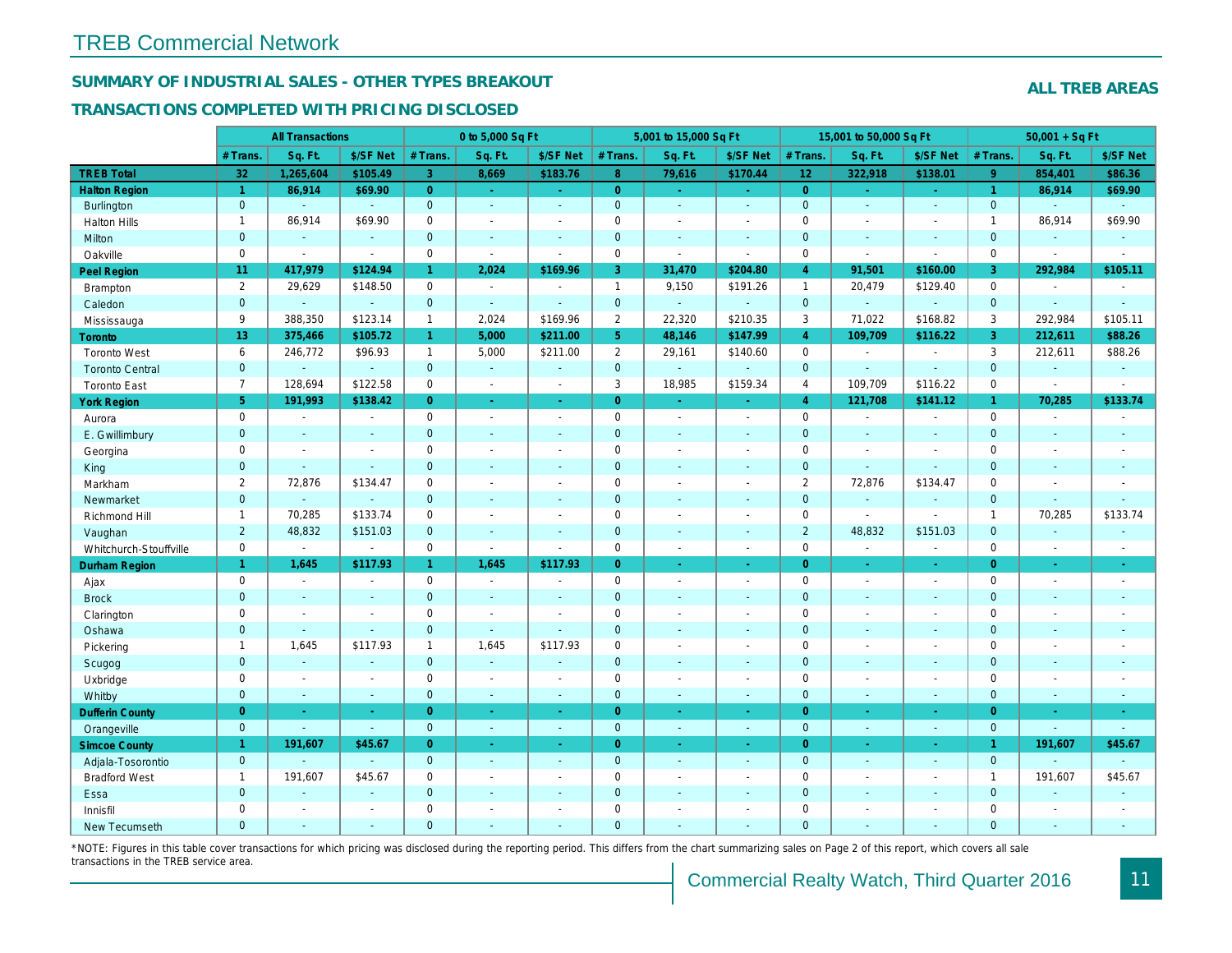## SUMMARY OF INDUSTRIAL SALES

## TRANSACTIONS COMPLETED WITH PRICING DISCLOSED

|                              |                | <b>All Transactions</b>  |                          |                | 0 to 5,000 Sq Ft         |                          |                | 5,001 to 15,000 Sq Ft    |                          |                 | 15,001 to 50,000 Sq Ft   |                          |
|------------------------------|----------------|--------------------------|--------------------------|----------------|--------------------------|--------------------------|----------------|--------------------------|--------------------------|-----------------|--------------------------|--------------------------|
|                              | # Trans.       | Sq. Ft.                  | \$/SF Net                | # Trans.       | Sq. Ft.                  | \$/SF Net                | # Trans.       | Sq. Ft.                  | \$/SF Net                | # Trans.        | Sq. Ft.                  | \$/SF Ne                 |
| <b>TREB Total</b>            | 75             | 1,380,142                | \$111.13                 | 41             | 91,422                   | \$175.37                 | 13             | 111,401                  | \$170.49                 | 12 <sub>2</sub> | 322,918                  | \$138.0                  |
| <b>City of Toronto Total</b> | 26             | 408,160                  | \$108.50                 | 13             | 29,940                   | \$157.28                 | $6^{\circ}$    | 55,900                   | \$144.24                 | $\overline{4}$  | 109,709                  | \$116.22                 |
| <b>Toronto West</b>          | 12             | 262,674                  | \$99.87                  | $\overline{7}$ | 20,902                   | \$161.13                 | 2 <sup>1</sup> | 29,161                   | \$140.60                 | $\overline{0}$  | $\omega$                 | $\omega$                 |
| Toronto W01                  | 0              | $\blacksquare$           | $\sim$                   | $\mathbf 0$    | $\sim$                   | $\blacksquare$           | $\mathbf 0$    | $\blacksquare$           | $\blacksquare$           | $\mathbf 0$     | $\blacksquare$           | $\blacksquare$           |
| Toronto W02                  | $\mathbf 0$    | $\sim$                   | $\sim$                   | $\mathbf 0$    | $\blacksquare$           | $\blacksquare$           | $\mathbf 0$    | $\blacksquare$           | $\blacksquare$           | $\mathbf 0$     | $\blacksquare$           | ٠.                       |
| Toronto W03                  | 0              | $\sim$                   | $\sim$                   | 0              | $\blacksquare$           | $\overline{\phantom{a}}$ | 0              | $\sim$                   | $\sim$                   | $\mathbf 0$     | $\sim$                   | $\blacksquare$           |
| Toronto W04                  | $\mathbf{1}$   | 51,400                   | \$142.80                 | $\mathbf 0$    | $\omega$                 | $\sim$                   | $\mathbf 0$    | $\blacksquare$           | $\Delta$                 | $\mathbf{0}$    | $\blacksquare$           | $\blacksquare$           |
| Toronto W05                  | 5              | 179,636                  | \$79.66                  | $\overline{2}$ | 3,425                    | \$170.80                 | $\mathbf{1}$   | 15,000                   | \$153.33                 | $\mathbf 0$     | $\blacksquare$           | $\overline{\phantom{a}}$ |
| Toronto W06                  | $\mathbf{1}$   | 14,161                   | \$127.11                 | $\mathbf 0$    | $\blacksquare$           | $\blacksquare$           | $\mathbf{1}$   | 14,161                   | \$127.11                 | $\mathbf 0$     | $\blacksquare$           | $\blacksquare$           |
| Toronto W07                  | $\mathbf 0$    | $\sim$                   | $\blacksquare$           | $\mathbf 0$    | $\blacksquare$           | $\blacksquare$           | $\mathbf 0$    | $\blacksquare$           | $\blacksquare$           | $\mathbf 0$     | ÷                        | $\overline{\phantom{a}}$ |
| Toronto W08                  | $\pmb{0}$      | $\blacksquare$           | $\sim$                   | $\mathbf 0$    | $\blacksquare$           | $\blacksquare$           | $\mathbf 0$    | $\blacksquare$           | $\blacksquare$           | $\mathbf{0}$    | $\blacksquare$           | $\blacksquare$           |
| Toronto W09                  | 0              | $\blacksquare$           | $\blacksquare$           | $\mathbf 0$    | $\tilde{\phantom{a}}$    | $\blacksquare$           | $\mathbf 0$    | $\blacksquare$           | $\blacksquare$           | $\mathbf 0$     | $\blacksquare$           | $\overline{\phantom{a}}$ |
| Toronto W10                  | $\sqrt{5}$     | 17,477                   | \$159.24                 | $\sqrt{5}$     | 17,477                   | \$159.24                 | $\mathbf 0$    | $\blacksquare$           | $\blacksquare$           | $\mathbf 0$     | $\blacksquare$           | $\blacksquare$           |
| <b>Toronto Central</b>       | $\overline{0}$ | $\sim$                   |                          | $\overline{0}$ | ÷.                       | Ξ                        | $\overline{0}$ | $\omega$                 | ÷.                       | $\overline{0}$  | $\omega$                 | $\sim$                   |
| Toronto C01                  | $\mathbf{0}$   | $\sim$                   | $\sim$                   | $\mathbf 0$    | $\sim$                   | $\blacksquare$           | $\mathbf 0$    | $\blacksquare$           | $\sim$                   | $\mathbf{0}$    | $\blacksquare$           | $\blacksquare$           |
| Toronto C02                  | 0              | $\blacksquare$           |                          | $\mathbf 0$    | $\blacksquare$           | $\blacksquare$           | $\mathbf 0$    | $\overline{\phantom{a}}$ | $\overline{\phantom{a}}$ | $\mathbf 0$     | $\overline{\phantom{a}}$ | $\blacksquare$           |
| Toronto C03                  | $\mathbf 0$    | $\sim$                   | $\sim$                   | $\mathbf 0$    | $\blacksquare$           | $\blacksquare$           | $\mathbf 0$    | $\blacksquare$           | $\blacksquare$           | $\mathbf 0$     | $\overline{\phantom{a}}$ | $\sim$                   |
| Toronto C04                  | 0              | $\sim$                   | $\overline{\phantom{a}}$ | $\mathbf 0$    | $\sim$                   | $\blacksquare$           | $\mathbf 0$    | $\sim$                   | $\sim$                   | 0               | $\blacksquare$           | $\overline{\phantom{a}}$ |
| Toronto C06                  | $\mathbf{0}$   | $\sim$                   | $\sim$                   | $\overline{0}$ | $\sim$                   | $\sim$                   | $\mathbf 0$    | $\sim$                   | $\sim$                   | $\mathbf 0$     | $\sim$                   | $\sim$                   |
| Toronto C07                  | 0              | $\overline{\phantom{a}}$ | $\overline{\phantom{a}}$ | $\mathbf 0$    | $\blacksquare$           | $\overline{\phantom{a}}$ | $\pmb{0}$      | $\overline{\phantom{a}}$ | $\sim$                   | 0               | $\blacksquare$           | $\overline{\phantom{a}}$ |
| Toronto C08                  | $\mathbf{0}$   | $\overline{\phantom{a}}$ | $\sim$                   | $\mathbf{0}$   | $\blacksquare$           | $\overline{\phantom{a}}$ | $\mathbf{0}$   | $\blacksquare$           | $\overline{\phantom{a}}$ | $\mathbf{0}$    | $\blacksquare$           | $\blacksquare$           |
| Toronto C09                  | 0              | $\overline{\phantom{a}}$ | $\sim$                   | $\mathbf 0$    | $\blacksquare$           | $\blacksquare$           | $\mathbf 0$    | $\blacksquare$           | $\overline{\phantom{a}}$ | $\mathbf 0$     | $\blacksquare$           | $\blacksquare$           |
| Toronto C10                  | $\mathbf 0$    | $\overline{\phantom{a}}$ | $\overline{a}$           | $\mathbf 0$    | $\overline{\phantom{a}}$ | $\blacksquare$           | $\mathbf 0$    | $\sim$                   | $\sim$                   | $\mathbf 0$     | $\sim$                   | $\sim$                   |
| Toronto C11                  | 0              | $\blacksquare$           | $\overline{\phantom{a}}$ | $\mathbf 0$    | $\blacksquare$           | $\overline{\phantom{a}}$ | $\pmb{0}$      | $\blacksquare$           | $\blacksquare$           | 0               | $\blacksquare$           | $\blacksquare$           |
| Toronto C12                  | $\mathbf{0}$   | $\sim$                   | $\sim$                   | $\mathbf{0}$   | $\sim$                   | $\blacksquare$           | $\mathbf 0$    | $\sim$                   | $\sim$                   | $\mathbf{0}$    | $\sim$                   | $\sim$                   |
| Toronto C13                  | 0              | $\blacksquare$           | $\overline{\phantom{a}}$ | $\mathbf 0$    | $\blacksquare$           | $\blacksquare$           | $\mathbf 0$    | $\blacksquare$           | $\blacksquare$           | $\mathbf 0$     | $\blacksquare$           | $\blacksquare$           |
| Toronto C14                  | $\mathbf 0$    |                          | $\sim$                   | $\mathbf 0$    | $\blacksquare$           | $\blacksquare$           | $\mathbf 0$    | ÷,                       | $\blacksquare$           | $\mathbf{0}$    | $\blacksquare$           | $\blacksquare$           |
| Toronto C15                  | 0              | $\blacksquare$           | $\blacksquare$           | $\mathbf 0$    | $\blacksquare$           | $\blacksquare$           | $\mathbf 0$    | $\blacksquare$           | $\blacksquare$           | $\mathbf 0$     | $\blacksquare$           | $\blacksquare$           |
| <b>Toronto East</b>          | 14             | 145,486                  | \$124.09                 | $6^{\circ}$    | 9,038                    | \$148.37                 | $\overline{4}$ | 26,739                   | \$148.21                 | $\overline{4}$  | 109,709                  | \$116.22                 |
| Toronto E01                  | $\mathbf 0$    | $\blacksquare$           | $\omega$                 | $\mathbf 0$    | $\sim$                   | $\sim$                   | $\mathbf 0$    | $\blacksquare$           | $\omega$                 | $\mathbf 0$     | $\omega$                 | $\sim$                   |
| Toronto E02                  | $\mathbf 0$    | $\sim$                   | $\sim$                   | $\mathbf 0$    | $\sim$                   | $\blacksquare$           | $\mathbf 0$    | $\blacksquare$           | $\sim$                   | $\mathbf 0$     | $\blacksquare$           | $\blacksquare$           |
| Toronto E03                  | $\mathbf{1}$   | 21,564                   | \$91.59                  | 0              | $\blacksquare$           | $\overline{\phantom{a}}$ | $\mathbf 0$    | $\omega$                 | $\blacksquare$           | $\overline{1}$  | 21,564                   | \$91.59                  |
| Toronto E04                  | 3              | 36,460                   | \$124.79                 | $\mathbf{0}$   | $\sim$                   | $\blacksquare$           | $\overline{2}$ | 10,960                   | \$173.36                 | $\mathbf{1}$    | 25,500                   | \$103.92                 |
| Toronto E05                  | 0              | $\blacksquare$           | $\sim$                   | 0              | $\tilde{\phantom{a}}$    | $\sim$                   | $\mathbf 0$    | $\blacksquare$           | $\omega$                 | 0               | $\blacksquare$           | $\blacksquare$           |
| Toronto E06                  | $\mathbf{0}$   | $\sim$                   | $\sim$                   | $\mathbf 0$    | $\omega$                 | $\sim$                   | $\mathbf 0$    | $\blacksquare$           | $\sim$                   | $\mathbf 0$     | $\blacksquare$           | $\blacksquare$           |
| Toronto E07                  | 4              | 5,389                    | \$179.81                 | 4              | 5,389                    | \$179.81                 | 0              | $\blacksquare$           | $\overline{\phantom{a}}$ | 0               | $\blacksquare$           | $\overline{\phantom{a}}$ |
| Toronto E08                  | $\mathbf{0}$   | $\omega$                 | $\sim$                   | $\overline{0}$ | $\omega$                 | $\blacksquare$           | $\mathbf 0$    | $\omega$                 | $\blacksquare$           | $\mathbf{0}$    | $\sim$                   | $\sim$                   |
| Toronto E09                  | $\overline{2}$ | 15,779                   | \$130.74                 | 0              | $\blacksquare$           | $\overline{\phantom{a}}$ | $\overline{2}$ | 15,779                   | \$130.74                 | $\mathbf 0$     |                          | $\overline{\phantom{a}}$ |
| Toronto E10                  | $\mathbf{0}$   |                          | $\sim$                   | $\mathbf 0$    | $\frac{1}{2}$            | $\blacksquare$           | $\mathbf 0$    | $\blacksquare$           | ٠                        | $\mathbf 0$     | $\blacksquare$           |                          |
| Toronto E11                  | $\overline{4}$ | 66,294                   | \$128.17                 | $\overline{2}$ | 3,649                    | \$101.95                 | $\mathbf 0$    | $\blacksquare$           | ٠                        | $\overline{2}$  | 62,645                   | \$129.70                 |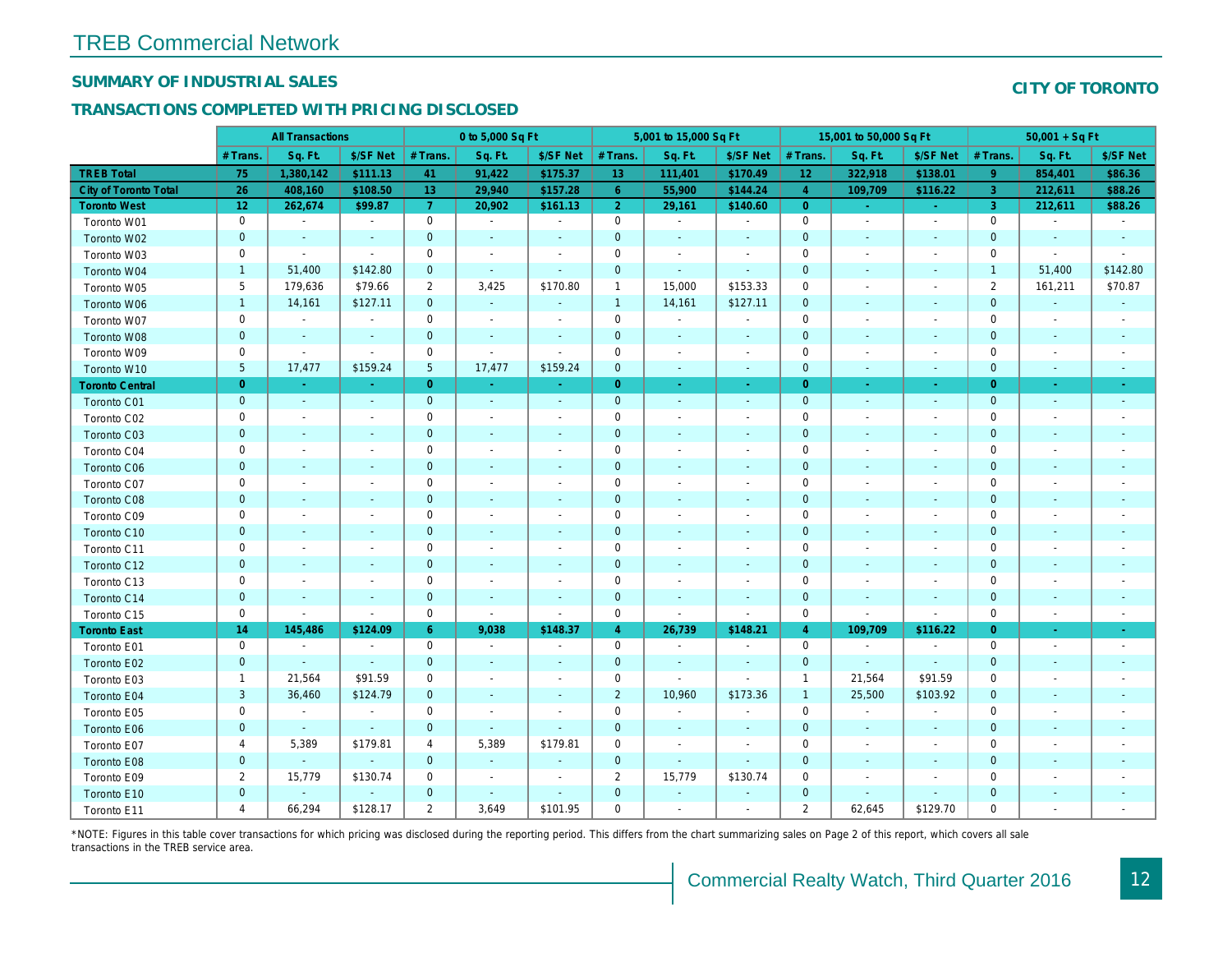## SUMMARY OF INDUSTRIAL SALES - CONDOMINIUM BREAKOUT

#### TRANSACTIONS COMPLETED WITH PRICING DISCLOSED

|                        |                | <b>All Transactions</b>  |                          |                | 0 to 5,000 Sq Ft         |                          |                | 5,001 to 15,000 Sq Ft    |                          |                | 15,001 to 50,000 Sq Ft   |                          |
|------------------------|----------------|--------------------------|--------------------------|----------------|--------------------------|--------------------------|----------------|--------------------------|--------------------------|----------------|--------------------------|--------------------------|
|                        | # Trans.       | Sq. Ft.                  | \$/SF Net                | # Trans.       | Sq. Ft.                  | \$/SF Net                | # Trans.       | Sq. Ft.                  | \$/SF Net                | # Trans.       | Sq. Ft.                  | \$/SF Ne                 |
| <b>TREB Total</b>      | 43             | 114,538                  | \$173.42                 | 38             | 82,753                   | \$174.49                 | 5 <sup>1</sup> | 31,785                   | \$170.62                 | $\overline{0}$ | $\sim$                   | $\sim$                   |
| City of Toronto Total  | 13             | 32,694                   | \$140.45                 | 12             | 24,940                   | \$146.51                 | $\overline{1}$ | 7,754                    | \$120.97                 | $\overline{0}$ |                          | $\omega_{\rm c}$         |
| <b>Toronto West</b>    | $6^{\circ}$    | 15,902                   | \$145.45                 | $6^{\circ}$    | 15,902                   | \$145.45                 | $\overline{0}$ | $\sim$                   | $\sim$                   | $\overline{0}$ | $\sim$                   | $\sim$                   |
| Toronto W01            | 0              | $\blacksquare$           | $\blacksquare$           | $\mathbf 0$    | $\sim$                   | $\blacksquare$           | $\mathbf 0$    | $\blacksquare$           | $\blacksquare$           | $\mathbf 0$    | $\blacksquare$           | $\sim$                   |
| Toronto W02            | $\mathbf{0}$   | $\sim$                   | $\sim$                   | $\mathbf 0$    | $\sim$                   | $\sim$                   | $\mathbf 0$    | $\sim$                   | $\blacksquare$           | $\mathbf{0}$   | $\sim$                   | $\sim$                   |
| Toronto W03            | 0              | $\overline{\phantom{a}}$ | $\overline{\phantom{a}}$ | $\mathbf 0$    | $\blacksquare$           | $\blacksquare$           | $\mathbf 0$    | $\blacksquare$           | $\blacksquare$           | $\mathbf 0$    | $\blacksquare$           | $\blacksquare$           |
| Toronto W04            | $\mathbf 0$    | $\blacksquare$           | $\sim$                   | $\mathbf 0$    | $\sim$                   | $\blacksquare$           | $\mathbf 0$    | $\blacksquare$           | $\blacksquare$           | $\mathbf 0$    | $\blacksquare$           | $\blacksquare$           |
| Toronto W05            | $\overline{2}$ | 3,425                    | \$170.80                 | $\overline{2}$ | 3,425                    | \$170.80                 | $\mathbf 0$    | $\blacksquare$           | $\blacksquare$           | 0              | $\blacksquare$           | $\overline{\phantom{a}}$ |
| Toronto W06            | $\mathbf{0}$   | $\blacksquare$           | $\sim$                   | $\mathbf 0$    | $\sim$                   |                          | $\mathbf 0$    | $\sim$                   | $\sim$                   | $\mathbf 0$    | $\sim$                   | $\blacksquare$           |
| Toronto W07            | 0              | $\blacksquare$           | $\overline{\phantom{a}}$ | $\mathbf 0$    | $\blacksquare$           | $\overline{\phantom{a}}$ | $\mathbf 0$    | $\blacksquare$           | $\blacksquare$           | $\mathbf 0$    | $\blacksquare$           | $\blacksquare$           |
| Toronto W08            | $\mathbf{0}$   | $\blacksquare$           |                          | $\mathbf 0$    | $\blacksquare$           | $\blacksquare$           | $\mathbf 0$    | $\overline{\phantom{a}}$ | $\overline{\phantom{a}}$ | $\mathbf 0$    | $\blacksquare$           |                          |
| Toronto W09            | 0              | $\blacksquare$           | $\sim$                   | $\mathbf 0$    | $\blacksquare$           | $\sim$                   | $\mathbf 0$    | $\blacksquare$           | $\blacksquare$           | $\mathbf 0$    | $\blacksquare$           | $\blacksquare$           |
| Toronto W10            | 4              | 12,477                   | \$138.49                 | 4              | 12,477                   | \$138.49                 | $\mathbf 0$    | $\blacksquare$           | $\blacksquare$           | $\mathbf 0$    | $\blacksquare$           | ٠                        |
| <b>Toronto Central</b> | $\overline{0}$ | $\sim$                   | $\sim$                   | $\overline{0}$ | $\sim$                   | $\sim$                   | $\overline{0}$ | ◆                        | $\bullet$ .              | $\overline{0}$ | $\bullet$                | $\sim$                   |
| Toronto C01            | $\mathbf{0}$   | $\omega$                 | $\sim$                   | $\mathbf 0$    | $\sim$                   | $\blacksquare$           | $\mathbf 0$    | $\omega$                 | $\mathbf{r}$             | $\mathbf 0$    | $\omega$                 | $\sim$                   |
| Toronto C02            | 0              | $\overline{\phantom{a}}$ | $\overline{\phantom{a}}$ | $\mathbf 0$    | $\blacksquare$           | $\blacksquare$           | $\mathbf 0$    | $\blacksquare$           | $\blacksquare$           | $\mathbf 0$    | $\sim$                   | $\blacksquare$           |
| Toronto C03            | $\mathbf 0$    | $\sim$                   |                          | $\mathbf 0$    | $\blacksquare$           | $\overline{\phantom{a}}$ | $\mathbf 0$    | $\blacksquare$           | ٠                        | $\mathbf 0$    | $\sim$                   | ٠                        |
| Toronto C04            | 0              | $\overline{\phantom{a}}$ |                          | $\mathbf 0$    | $\sim$                   | $\blacksquare$           | $\mathbf 0$    | $\blacksquare$           | $\blacksquare$           | $\mathbf 0$    | $\overline{\phantom{a}}$ | $\blacksquare$           |
| Toronto C06            | $\mathbf 0$    | $\sim$                   | $\blacksquare$           | $\mathbf 0$    | $\blacksquare$           | $\blacksquare$           | $\mathbf 0$    | $\blacksquare$           | $\blacksquare$           | $\mathbf 0$    | $\blacksquare$           | $\blacksquare$           |
| Toronto C07            | 0              | $\overline{\phantom{a}}$ |                          | $\mathbf 0$    | $\blacksquare$           | ٠                        | $\mathbf 0$    | $\overline{a}$           | $\overline{a}$           | $\mathbf 0$    | $\overline{\phantom{a}}$ | $\blacksquare$           |
| Toronto C08            | $\mathbf{0}$   | $\sim$                   | $\sim$                   | $\mathbf{0}$   | $\blacksquare$           | $\blacksquare$           | $\mathbf 0$    | $\blacksquare$           | $\blacksquare$           | $\mathbf 0$    | $\blacksquare$           | $\blacksquare$           |
| Toronto C09            | 0              | $\overline{\phantom{a}}$ |                          | $\mathsf 0$    | $\sim$                   | $\blacksquare$           | $\mathbf 0$    | $\blacksquare$           | $\blacksquare$           | $\mathbf 0$    | $\overline{\phantom{a}}$ |                          |
| Toronto C10            | $\mathbf 0$    | $\blacksquare$           | $\blacksquare$           | $\mathbf 0$    | $\blacksquare$           | $\blacksquare$           | $\mathbf 0$    | $\blacksquare$           | $\blacksquare$           | $\mathbf{0}$   | $\blacksquare$           | $\blacksquare$           |
| Toronto C11            | 0              | $\overline{\phantom{a}}$ |                          | $\mathbf 0$    | $\blacksquare$           |                          | $\mathbf 0$    | $\overline{a}$           | $\overline{a}$           | $\mathbf 0$    | $\overline{a}$           | $\overline{\phantom{a}}$ |
| Toronto C12            | $\mathbf{0}$   | $\sim$                   | $\sim$                   | $\mathbf 0$    | $\blacksquare$           | $\blacksquare$           | $\mathbf 0$    | $\blacksquare$           | $\blacksquare$           | $\mathbf{0}$   | $\blacksquare$           | $\blacksquare$           |
| Toronto C13            | 0              | $\blacksquare$           | $\overline{\phantom{a}}$ | $\mathbf 0$    | $\blacksquare$           | $\blacksquare$           | $\mathbf 0$    | $\overline{\phantom{a}}$ | $\blacksquare$           | $\mathbf 0$    | $\blacksquare$           | $\blacksquare$           |
| Toronto C14            | $\mathbf 0$    | $\sim$                   | $\sim$                   | $\pmb{0}$      | $\blacksquare$           | $\blacksquare$           | $\mathbf 0$    | $\sim$                   | $\blacksquare$           | $\mathbf 0$    | $\blacksquare$           | $\sim$                   |
| Toronto C15            | 0              | $\blacksquare$           | $\sim$                   | $\mathsf 0$    | $\mathbf{r}$             | $\blacksquare$           | $\mathsf 0$    | $\sim$                   | $\blacksquare$           | $\mathbf 0$    | $\blacksquare$           | $\sim$                   |
| <b>Toronto East</b>    | $\mathbf{7}$   | 16,792                   | \$135.72                 | 6              | 9,038                    | \$148.37                 | $\mathbf{1}$   | 7,754                    | \$120.97                 | $\overline{0}$ | $\bullet$                | $\sigma_{\rm c}$         |
| Toronto E01            | 0              | $\sim$                   | $\overline{\phantom{a}}$ | $\mathbf 0$    | $\blacksquare$           | $\overline{\phantom{a}}$ | $\mathbf 0$    | $\blacksquare$           | $\overline{\phantom{a}}$ | $\mathbf 0$    | $\overline{\phantom{a}}$ | $\sim$                   |
| Toronto E02            | $\mathbf{0}$   | $\sim$                   | $\sim$                   | $\mathbf 0$    | $\sim$                   | $\sim$                   | $\mathbf 0$    | $\blacksquare$           | $\sim$                   | $\mathbf 0$    | $\sim$                   | $\sim$                   |
| Toronto E03            | 0              | $\overline{\phantom{a}}$ | $\overline{\phantom{a}}$ | $\mathbf 0$    | $\sim$                   | $\overline{\phantom{a}}$ | $\mathbf 0$    | $\blacksquare$           | $\blacksquare$           | 0              | $\blacksquare$           | $\blacksquare$           |
| Toronto E04            | $\mathbf 0$    | $\blacksquare$           | $\sim$                   | $\mathbf 0$    | $\sim$                   | $\blacksquare$           | $\mathbf 0$    | $\blacksquare$           | $\blacksquare$           | $\mathbf 0$    | $\sim$                   | $\overline{\phantom{a}}$ |
| Toronto E05            | 0              | $\overline{\phantom{a}}$ | $\overline{\phantom{a}}$ | $\mathbf 0$    | $\overline{\phantom{a}}$ | $\overline{\phantom{a}}$ | $\mathbf 0$    | $\blacksquare$           | $\blacksquare$           | $\mathbf 0$    | $\overline{\phantom{a}}$ | $\overline{\phantom{a}}$ |
| Toronto E06            | $\mathbf{0}$   | $\blacksquare$           | $\sim$                   | $\mathbf 0$    | $\sim$                   | $\blacksquare$           | $\mathbf 0$    | $\sim$                   | $\sim$                   | $\mathbf 0$    | $\sim$                   | $\blacksquare$           |
| Toronto E07            | 4              | 5,389                    | \$179.81                 | 4              | 5,389                    | \$179.81                 | $\mathbf 0$    | $\blacksquare$           | $\blacksquare$           | $\mathbf 0$    | $\blacksquare$           | $\blacksquare$           |
| Toronto E08            | $\mathbf{0}$   | $\blacksquare$           | $\sim$                   | $\mathbf 0$    | $\omega$                 | $\frac{1}{2}$            | $\mathbf{0}$   | $\blacksquare$           | $\blacksquare$           | $\mathbf 0$    | $\blacksquare$           |                          |
| Toronto E09            | $\mathbf{1}$   | 7,754                    | \$120.97                 | 0              | $\blacksquare$           | $\blacksquare$           | $\mathbf{1}$   | 7,754                    | \$120.97                 | $\mathbf 0$    | $\sim$                   | $\blacksquare$           |
| Toronto E10            | $\mathbf 0$    | $\sim$                   |                          | $\mathbf 0$    | $\sim$                   | $\blacksquare$           | $\pmb{0}$      | $\blacksquare$           |                          | $\mathbf 0$    |                          |                          |
| Toronto E11            | $\mathbf{2}$   | 3,649                    | \$101.95                 | $\mathbf{2}$   | 3,649                    | \$101.95                 | $\mathbf 0$    | $\blacksquare$           | $\blacksquare$           | $\mathbf 0$    | $\blacksquare$           | $\blacksquare$           |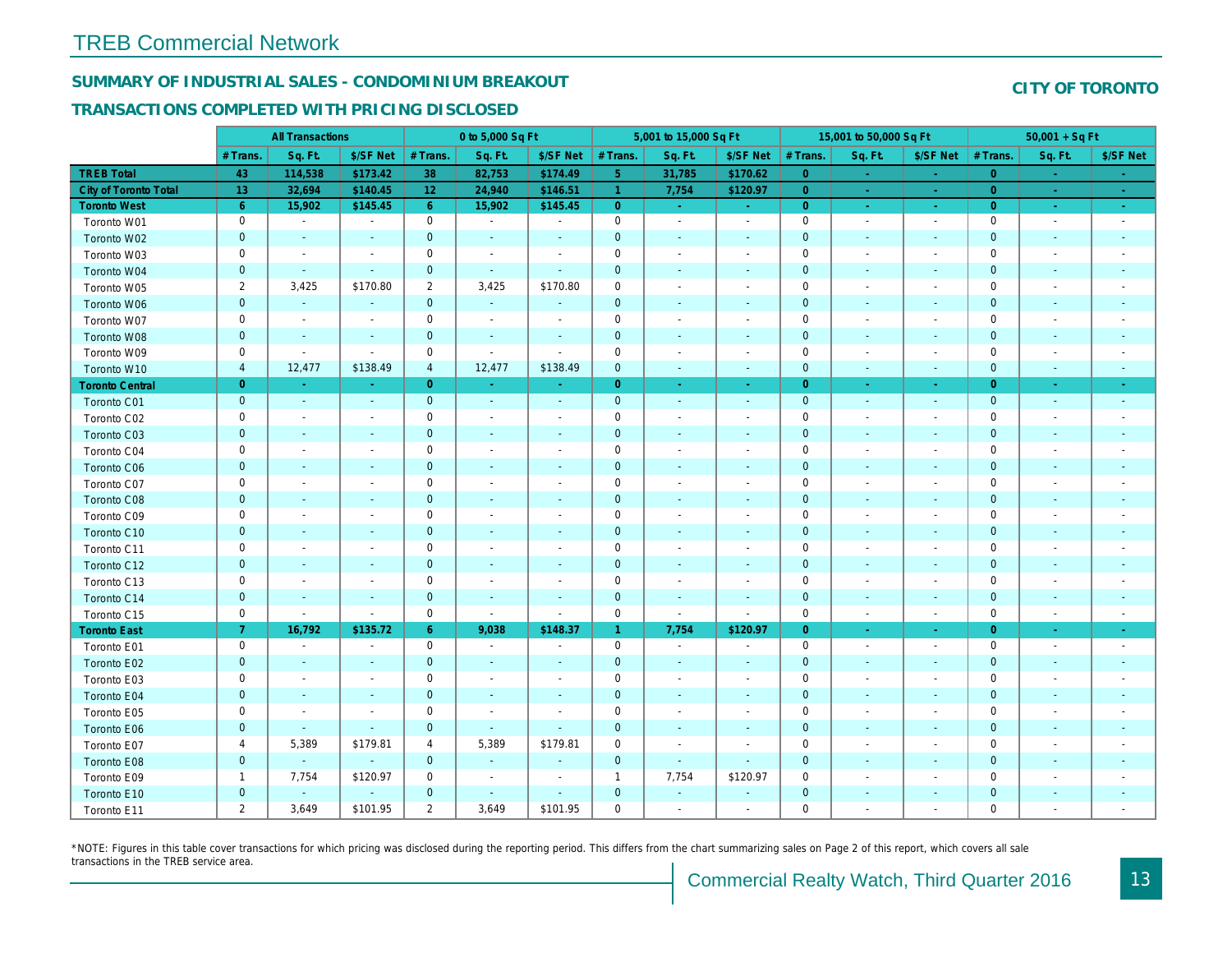## SUMMARY OF INDUSTRIAL SALES - OTHER TYPES BREAKOUT

#### TRANSACTIONS COMPLETED WITH PRICING DISCLOSED

|                              |                | <b>All Transactions</b>  |                          |                      | 0 to 5,000 Sq Ft         |                          |                     | 5,001 to 15,000 Sq Ft    |                          |                 | 15,001 to 50,000 Sq Ft   |                          |
|------------------------------|----------------|--------------------------|--------------------------|----------------------|--------------------------|--------------------------|---------------------|--------------------------|--------------------------|-----------------|--------------------------|--------------------------|
|                              | # Trans        | Sq. Ft.                  | \$/SF Net                | # Trans.             | Sq. Ft.                  | \$/SF Net                | # Trans.            | Sq. Ft.                  | \$/SF Net                | # Trans.        | Sq. Ft.                  | \$/SF Ne                 |
| <b>TREB Total</b>            | 32             | 1,265,604                | \$105.49                 | 3                    | 8,669                    | \$183.76                 | 8 <sup>°</sup>      | 79,616                   | \$170.44                 | 12 <sub>2</sub> | 322,918                  | \$138.0                  |
| <b>City of Toronto Total</b> | 13             | 375,466                  | \$105.72                 |                      | 5,000                    | \$211.00                 | 5 <sup>1</sup>      | 48,146                   | \$147.99                 | $\overline{4}$  | 109,709                  | \$116.22                 |
| <b>Toronto West</b>          | 6 <sup>°</sup> | 246,772                  | \$96.93                  | $\blacktriangleleft$ | 5,000                    | \$211.00                 | 2 <sup>1</sup>      | 29,161                   | \$140.60                 | $\overline{0}$  | $\bullet$                | $\omega_{\rm{eff}}$      |
| Toronto W01                  | 0              | $\blacksquare$           | $\blacksquare$           | $\mathbf 0$          | $\sim$                   | $\blacksquare$           | $\mathsf{O}$        | $\blacksquare$           | $\sim$                   | $\mathbf 0$     | $\blacksquare$           | $\sim$                   |
| Toronto W02                  | $\mathbf 0$    | $\blacksquare$           | $\sim$                   | $\mathbf 0$          | $\blacksquare$           | $\frac{1}{2}$            | $\mathbf 0$         | $\blacksquare$           | $\sim$                   | $\mathbf 0$     | $\blacksquare$           | $\blacksquare$           |
| Toronto W03                  | 0              | $\blacksquare$           | $\sim$                   | $\mathbf 0$          | $\sim$                   | $\blacksquare$           | $\mathbf 0$         | $\blacksquare$           | $\sim$                   | $\mathbf 0$     | $\blacksquare$           | $\blacksquare$           |
| Toronto W04                  | $\mathbf{1}$   | 51,400                   | \$142.80                 | $\mathbf 0$          | $\sim$                   | $\blacksquare$           | $\mathbf 0$         | $\blacksquare$           | ä,                       | $\mathbf 0$     | $\blacksquare$           | $\blacksquare$           |
| Toronto W05                  | 3              | 176,211                  | \$77.89                  | 0                    | $\blacksquare$           | $\blacksquare$           | $\mathbf{1}$        | 15,000                   | \$153.33                 | $\mathbf 0$     | $\blacksquare$           | $\blacksquare$           |
| Toronto W06                  | $\mathbf{1}$   | 14,161                   | \$127.11                 | 0                    | $\blacksquare$           | $\blacksquare$           | $\mathbf{1}$        | 14,161                   | \$127.11                 | $\mathbf 0$     | $\blacksquare$           | ٠                        |
| Toronto W07                  | 0              | $\sim$                   | $\sim$                   | 0                    | $\blacksquare$           | $\sim$                   | $\mathsf 0$         | $\blacksquare$           | $\sim$                   | $\mathbf 0$     | $\sim$                   | $\overline{\phantom{a}}$ |
| Toronto W08                  | $\mathbf{0}$   | $\blacksquare$           | $\sim$                   | $\mathbf 0$          | $\sim$                   | $\blacksquare$           | $\pmb{0}$           | $\sim$                   | $\blacksquare$           | $\mathbf 0$     | $\blacksquare$           | $\blacksquare$           |
| Toronto W09                  | 0              | $\blacksquare$           | $\blacksquare$           | $\mathbf 0$          | $\blacksquare$           | $\sim$                   | $\mathbf 0$         | $\overline{\phantom{a}}$ | $\overline{\phantom{a}}$ | $\mathbf 0$     | $\blacksquare$           | $\blacksquare$           |
| Toronto W10                  | $\mathbf{1}$   | 5,000                    | \$211.00                 | $\mathbf{1}$         | 5,000                    | \$211.00                 | $\mathbf 0$         | $\blacksquare$           | $\blacksquare$           | $\mathbf 0$     | $\blacksquare$           | ٠                        |
| <b>Toronto Central</b>       | $\overline{0}$ | $\sim$                   | $\sim$                   | $\overline{0}$       | $\sim$                   | $\blacksquare$           | $\overline{0}$      | $\omega$                 | $\blacksquare$           | $\overline{0}$  | $\sim$                   | $\sim$                   |
| Toronto C01                  | $\mathbf 0$    | $\sim$                   | $\sim$                   | $\mathbf 0$          | $\sim$                   | $\blacksquare$           | $\mathbf 0$         | $\omega$                 | $\sim$                   | $\mathbf 0$     | $\omega$                 | $\sim$                   |
| Toronto C02                  | 0              | $\overline{\phantom{a}}$ | $\overline{a}$           | $\mathbf 0$          | $\sim$                   | $\blacksquare$           | $\mathbf 0$         | $\blacksquare$           | $\blacksquare$           | $\mathbf 0$     | $\overline{\phantom{a}}$ | $\blacksquare$           |
| Toronto C03                  | $\mathbf 0$    | $\overline{\phantom{a}}$ |                          | $\mathbf 0$          | $\blacksquare$           | $\blacksquare$           | $\mathbf 0$         | $\blacksquare$           | $\blacksquare$           | 0               | $\blacksquare$           | ٠                        |
| Toronto C04                  | 0              | $\overline{\phantom{a}}$ |                          | $\mathbf 0$          | $\sim$                   | $\blacksquare$           | $\mathbf 0$         | $\overline{a}$           | $\blacksquare$           | $\mathbf 0$     | $\overline{\phantom{a}}$ | $\blacksquare$           |
| Toronto C06                  | $\mathbf 0$    | $\blacksquare$           | $\blacksquare$           | $\mathbf 0$          | $\blacksquare$           | $\blacksquare$           | $\mathbf 0$         | $\blacksquare$           | $\blacksquare$           | $\mathbf 0$     | $\blacksquare$           | $\blacksquare$           |
| Toronto C07                  | 0              | $\overline{\phantom{a}}$ | $\overline{\phantom{a}}$ | $\mathbf 0$          | $\blacksquare$           | $\frac{1}{2}$            | $\mathbf 0$         | $\overline{a}$           | $\overline{a}$           | $\mathbf 0$     | $\ddot{\phantom{0}}$     | $\blacksquare$           |
| Toronto C08                  | $\mathbf{0}$   | $\blacksquare$           |                          | $\mathbf{0}$         | ٠                        | $\blacksquare$           | $\mathbf{0}$        | ÷,                       | $\overline{\phantom{a}}$ | $\mathbf{0}$    | $\blacksquare$           | ٠                        |
| Toronto C09                  | 0              | $\sim$                   |                          | $\mathsf 0$          | $\sim$                   | $\blacksquare$           | $\mathbf 0$         | $\blacksquare$           | $\blacksquare$           | $\mathbf 0$     | ÷,                       |                          |
| Toronto C10                  | $\mathbf 0$    | $\sim$                   | $\sim$                   | $\mathbf 0$          | $\blacksquare$           | $\blacksquare$           | $\mathbf 0$         | $\blacksquare$           | $\blacksquare$           | $\mathbf 0$     | $\blacksquare$           | $\blacksquare$           |
| Toronto C11                  | 0              | $\overline{\phantom{a}}$ | $\overline{\phantom{a}}$ | $\mathbf 0$          | $\blacksquare$           | $\overline{\phantom{a}}$ | $\mathbf 0$         | $\overline{a}$           | $\overline{a}$           | $\mathbf 0$     | $\overline{\phantom{a}}$ | $\blacksquare$           |
| Toronto C12                  | $\mathbf 0$    | $\sim$                   | $\sim$                   | $\mathbf{0}$         | $\blacksquare$           | $\blacksquare$           | $\mathbf 0$         | $\blacksquare$           | $\blacksquare$           | $\mathbf 0$     | $\sim$                   | ٠                        |
| Toronto C13                  | 0              | $\overline{\phantom{a}}$ | $\overline{\phantom{a}}$ | $\mathbf 0$          | $\blacksquare$           | $\overline{\phantom{a}}$ | $\mathbf 0$         | $\blacksquare$           | $\blacksquare$           | $\mathbf 0$     | $\sim$                   | $\blacksquare$           |
| Toronto C14                  | $\mathbf 0$    | $\sim$                   | $\sim$                   | $\mathbf 0$          | $\sim$                   | $\sim$                   | $\mathbf 0$         | $\blacksquare$           | $\sim$                   | $\mathbf 0$     | $\omega$                 | $\sim$                   |
| Toronto C15                  | 0              | $\blacksquare$           | $\sim$                   | $\mathsf 0$          | $\blacksquare$           | $\blacksquare$           | $\mathsf{O}\xspace$ | $\blacksquare$           | $\sim$                   | $\mathbf 0$     |                          | $\blacksquare$           |
| <b>Toronto East</b>          | $\overline{7}$ | 128,694                  | \$122.58                 | $\overline{0}$       | $\omega$                 | $\sim$                   | 3 <sup>°</sup>      | 18,985                   | \$159.34                 | $\overline{4}$  | 109,709                  | \$116.22                 |
| Toronto E01                  | 0              | $\blacksquare$           | $\blacksquare$           | $\mathbf 0$          | $\sim$                   | $\blacksquare$           | $\mathbf 0$         | $\sim$                   | $\blacksquare$           | $\mathbf 0$     | $\blacksquare$           | $\sim$                   |
| Toronto E02                  | $\mathbf 0$    | $\blacksquare$           | $\sim$                   | $\mathbf 0$          | $\sim$                   | $\sim$                   | $\mathbf 0$         | $\blacksquare$           | $\sim$                   | $\mathbf{0}$    | $\sim$                   | $\sim$                   |
| Toronto E03                  | $\mathbf{1}$   | 21,564                   | \$91.59                  | 0                    | $\overline{\phantom{a}}$ | $\overline{\phantom{a}}$ | $\mathbf 0$         | $\blacksquare$           | $\blacksquare$           | $\mathbf{1}$    | 21,564                   | \$91.59                  |
| Toronto E04                  | 3              | 36,460                   | \$124.79                 | $\mathbf{0}$         | $\sim$                   | $\sim$                   | $\overline{2}$      | 10,960                   | \$173.36                 | $\overline{1}$  | 25,500                   | \$103.92                 |
| Toronto E05                  | 0              | $\blacksquare$           | $\blacksquare$           | $\mathbf 0$          | $\blacksquare$           | $\blacksquare$           | $\mathbf 0$         | $\blacksquare$           | $\blacksquare$           | $\mathbf 0$     | $\blacksquare$           | $\blacksquare$           |
| Toronto E06                  | $\mathbf 0$    |                          |                          | $\mathbf 0$          | $\blacksquare$           |                          | $\mathbf 0$         | $\blacksquare$           | $\overline{\phantom{a}}$ | $\mathbf{0}$    | $\blacksquare$           | $\blacksquare$           |
| Toronto E07                  | 0              | $\overline{\phantom{a}}$ | $\overline{\phantom{a}}$ | $\mathbf 0$          | $\blacksquare$           | $\overline{\phantom{a}}$ | $\mathbf 0$         | $\overline{\phantom{a}}$ | $\overline{\phantom{a}}$ | 0               | $\blacksquare$           | $\blacksquare$           |
| Toronto E08                  | $\mathbf{0}$   | $\sim$                   | $\omega$                 | $\mathbf 0$          | $\blacksquare$           | $\blacksquare$           | $\mathbf 0$         | $\mathbf{r}$             | $\mathbf{r}$             | $\mathbf 0$     | $\sim$                   |                          |
| Toronto E09                  | $\mathbf{1}$   | 8,025                    | \$140.19                 | 0                    | $\blacksquare$           | $\blacksquare$           | $\mathbf{1}$        | 8,025                    | \$140.19                 | $\mathbf 0$     | $\sim$                   | $\blacksquare$           |
| Toronto E10                  | $\mathbf 0$    |                          |                          | $\mathbf 0$          | $\blacksquare$           | $\blacksquare$           | $\pmb{0}$           | $\blacksquare$           |                          | $\mathbf 0$     | $\sim$                   |                          |
| Toronto E11                  | $\overline{2}$ | 62,645                   | \$129.70                 | $\mathbf 0$          | $\blacksquare$           | $\blacksquare$           | $\mathbf 0$         | $\blacksquare$           | $\blacksquare$           | 2               | 62,645                   | \$129.70                 |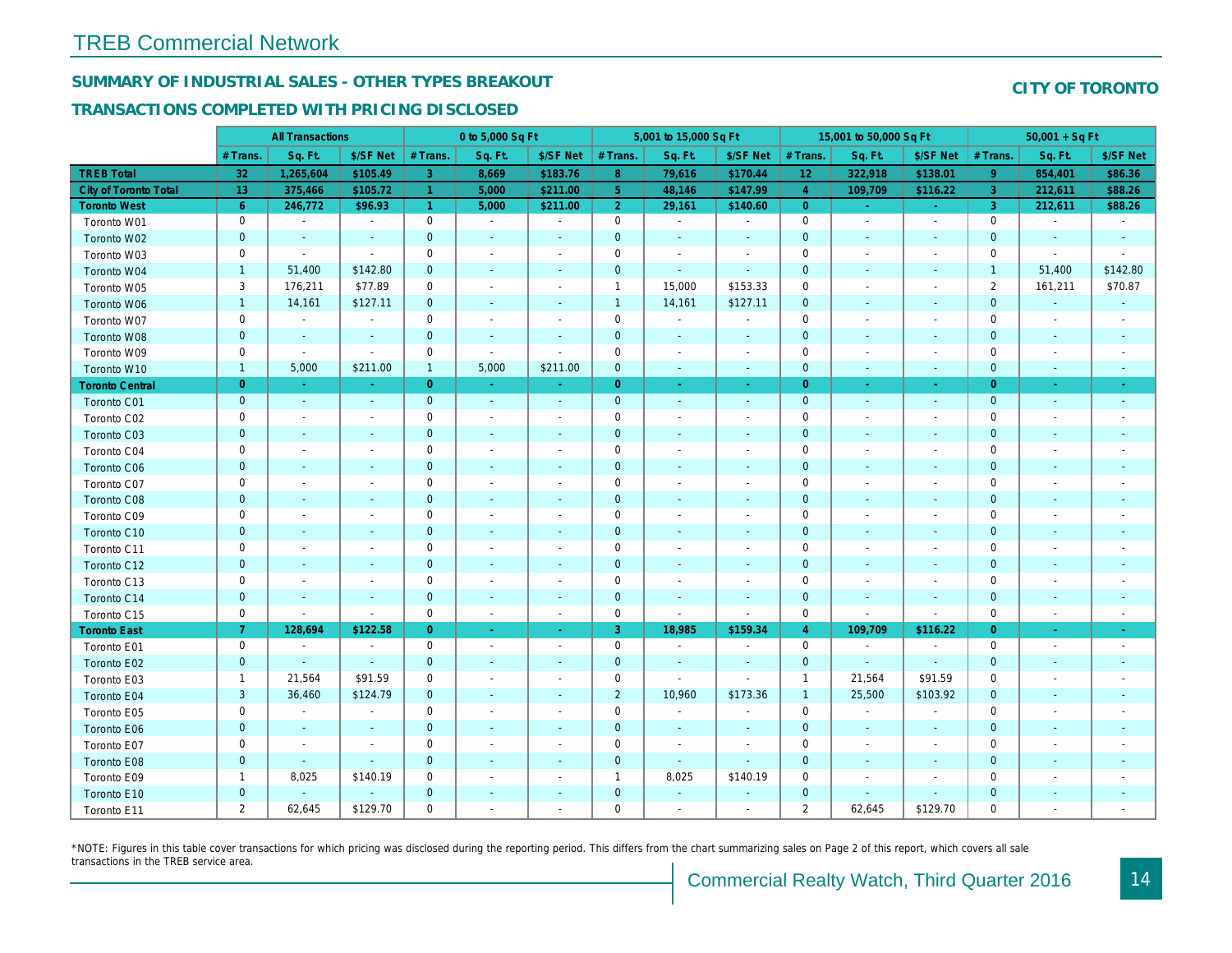## SUMMARY OF COMMERCIAL/RETAIL SALES

#### TRANSACTIONS COMPLETED WITH PRICING DISCLOSED

|                        |                | <b>All Transactions</b> |                |                 | 0 to 1,000 Sq Ft |                |                     | 1,001 to 2,500 Sq Ft |                |                | 2,001 to 5,000 Sq Ft |                  |
|------------------------|----------------|-------------------------|----------------|-----------------|------------------|----------------|---------------------|----------------------|----------------|----------------|----------------------|------------------|
|                        | # Trans.       | Sq. Ft.                 | \$/SF Net      | # Trans.        | Sq. Ft.          | \$/SF Net      | # Trans.            | Sq. Ft.              | \$/SF Net      | # Trans.       | Sq. Ft.              | \$/SF Ne         |
| <b>TREB Total</b>      | 98             | 372,595                 | \$208.22       | 30              | 19,342           | \$462.84       | 38                  | 67,023               | \$388.01       | 18             | 59,812               | \$424.0          |
| <b>Halton Region</b>   | $\overline{4}$ | 19,225                  | \$163.71       | $\mathbf{1}$    | 563              | \$475.00       | 2 <sup>1</sup>      | 3,776                | \$378.71       | $\overline{0}$ | $\blacksquare$       | $\omega_{\rm c}$ |
| <b>Burlington</b>      | $\overline{0}$ | $\omega$                | $\omega$       | $\mathbf{0}$    | $\omega$         | $\blacksquare$ | $\mathbf{0}$        | $\omega$             | $\sim$         | $\mathbf{0}$   | $\blacksquare$       | $\blacksquare$   |
| <b>Halton Hills</b>    | 0              | $\sim$                  | $\sim$         | 0               | $\blacksquare$   |                | $\mathsf{O}$        | $\blacksquare$       | $\overline{a}$ | $\Omega$       | $\sim$               | $\blacksquare$   |
| Milton                 | $\mathbf{1}$   | 2,464                   | \$430.19       | $\mathbf 0$     | $\omega$         | $\blacksquare$ | $\mathbf{1}$        | 2,464                | \$430.19       | $\mathbf{0}$   | $\blacksquare$       | $\blacksquare$   |
| Oakville               | 3              | 16,761                  | \$124.54       | $\mathbf{1}$    | 563              | \$475.00       | $\mathbf{1}$        | 1,312                | \$282.01       | $\mathbf 0$    | $\blacksquare$       | $\blacksquare$   |
| <b>Peel Region</b>     | 14             | 48,697                  | \$149.46       | 3               | 2,385            | \$284.70       | 8                   | 12,497               | \$327.24       | $\overline{2}$ | 5,937                | \$276.23         |
| <b>Brampton</b>        | 8              | 12,702                  | \$343.84       | $\mathbf{1}$    | 945              | \$278.31       | 6                   | 9,252                | \$360.41       | $\mathbf{1}$   | 2,505                | \$307.39         |
| Caledon                | $\mathbf{1}$   | 27,878                  | \$31.21        | $\mathbf 0$     | $\omega$         | $\blacksquare$ | $\mathbf{0}$        | $\omega_{\rm c}$     | $\omega$       | $\mathbf{0}$   | $\omega$             | $\blacksquare$   |
| Mississauga            | 5              | 8,117                   | \$251.45       | $\overline{2}$  | 1,440            | \$288.89       | $\overline{2}$      | 3,245                | \$232.67       | $\overline{1}$ | 3,432                | \$253.50         |
| <b>Toronto</b>         | 36             | 80,725                  | \$404.25       | 12 <sup>2</sup> | 8,228            | \$519.50       | 13 <sub>1</sub>     | 25,273               | \$311.36       | $\mathbf{7}$   | 24,520               | \$629.0          |
| <b>Toronto West</b>    | 14             | 33,255                  | \$319.20       | 3               | 2,317            | \$486.84       | $\overline{7}$      | 13,364               | \$290.11       | 2              | 5,520                | \$624.09         |
| <b>Toronto Central</b> | 13             | 29,222                  | \$616.69       | 5               | 3,513            | \$674.92       | $\overline{4}$      | 7,509                | \$431.48       | $\mathbf{3}$   | 12,800               | \$828.91         |
| <b>Toronto East</b>    | 9              | 18,248                  | \$219.06       | $\overline{4}$  | 2,398            | \$323.39       | $\overline{2}$      | 4,400                | \$170.91       | $\overline{2}$ | 6,200                | \$220.97         |
| <b>York Region</b>     | 34             | 191,375                 | \$151.71       | 13              | 7,576            | \$449.13       | 12 <sub>1</sub>     | 20,741               | \$521.28       | 5 <sup>5</sup> | 15,855               | \$400.00         |
| Aurora                 | $\overline{1}$ | 25,627                  | \$60.48        | $\mathbf 0$     | $\sim$           | $\blacksquare$ | $\mathsf{O}$        | $\blacksquare$       | $\sim$         | $\mathbf 0$    | $\omega$             | $\blacksquare$   |
| E. Gwillimbury         | $\mathbf{0}$   | $\omega$                | $\omega$       | $\overline{0}$  | $\sim$           | $\blacksquare$ | $\mathbf{0}$        | $\blacksquare$       | ä,             | $\mathbf{0}$   | $\omega$             | $\blacksquare$   |
| Georgina               | 0              | $\sim$                  | $\sim$         | 0               | $\blacksquare$   | $\blacksquare$ | $\mathbf 0$         | $\blacksquare$       | $\blacksquare$ | $\mathbf 0$    | $\blacksquare$       | $\blacksquare$   |
| King                   | $\overline{2}$ | 7,016                   | \$341.92       | $\mathbf{0}$    | $\mathbf{r}$     | $\blacksquare$ | $\mathbf{1}$        | 1,600                | \$727.43       | $\mathbf{0}$   | $\omega$             | $\blacksquare$   |
| Markham                | 15             | 20,712                  | \$426.56       | 8               | 3,575            | \$506.29       | 3                   | 3,932                | \$309.77       | $\overline{4}$ | 13,205               | \$439.76         |
| Newmarket              | $\overline{2}$ | 4,504                   | \$728.24       | $\overline{0}$  | $\Delta$         |                | $\overline{2}$      | 4,504                | \$728.24       | $\mathbf{0}$   | $\omega$             | $\sim$           |
| Richmond Hill          | 6              | 8,129                   | \$309.71       | $\overline{2}$  | 1,799            | \$354.44       | 4                   | 6,330                | \$297.00       | $\mathbf 0$    | $\sim$               | $\blacksquare$   |
| Vaughan                | $\overline{7}$ | 16,487                  | \$348.94       | 3               | 2,202            | \$433.66       | $\overline{2}$      | 4,375                | \$747.43       | $\overline{1}$ | 2,650                | \$201.89         |
| Whitchurch-Stouffville | $\overline{1}$ | 108,900                 | \$43.16        | $\mathbf 0$     | $\omega$         | $\sim$         | $\mathsf{O}$        | $\omega$             | $\sim$         | $\mathbf 0$    | $\omega$             | $\blacksquare$   |
| <b>Durham Region</b>   | $\mathbf{7}$   | 18,766                  | \$178.45       | $\mathbf{1}$    | 590              | \$557.12       | 2 <sup>1</sup>      | 3,276                | \$343.41       | $\overline{3}$ | 9,000                | \$130.00         |
| Ajax                   | 0              | $\sim$                  | $\blacksquare$ | $\mathbf 0$     | $\sim$           | $\blacksquare$ | $\mathsf{O}$        | $\blacksquare$       | $\blacksquare$ | $\mathbf 0$    | $\blacksquare$       | $\blacksquare$   |
| <b>Brock</b>           | $\overline{0}$ | $\mathbf{r}$            | $\mathbf{r}$   | $\overline{0}$  | $\mathbf{r}$     | $\blacksquare$ | $\mathbf{0}$        | $\Box$               | $\blacksquare$ | $\mathbf{0}$   | ÷.                   | $\blacksquare$   |
| Clarington             | $\overline{2}$ | 4,176                   | \$220.31       | 0               | $\sim$           | $\blacksquare$ | $\mathbf{1}$        | 1,176                | \$446.43       | $\mathbf{1}$   | 3,000                | \$131.67         |
| Oshawa                 | $\overline{2}$ | 9,300                   | \$119.89       | $\mathbf{0}$    | $\blacksquare$   | ٠              | $\mathbf{0}$        | $\blacksquare$       | $\blacksquare$ | $\overline{1}$ | 3,400                | \$114.7'         |
| Pickering              | 0              | $\sim$                  | $\sim$         | 0               | $\sim$           | $\blacksquare$ | $\mathbf 0$         | $\blacksquare$       | $\blacksquare$ | $\mathbf 0$    | $\blacksquare$       |                  |
| Scugog                 | $\mathbf{1}$   | 2,100                   | \$285.71       | $\mathbf{0}$    | $\omega$         | $\blacksquare$ | $\overline{1}$      | 2,100                | \$285.71       | $\mathbf{0}$   | $\omega$             | $\blacksquare$   |
| Uxbridge               | $\mathbf{1}$   | 2,600                   | \$148.08       | $\mathbf 0$     | $\blacksquare$   |                | $\mathbf 0$         | $\blacksquare$       | $\overline{a}$ | $\mathbf{1}$   | 2,600                | \$148.08         |
| Whitby                 | $\mathbf{1}$   | 590                     | \$557.12       | $\mathbf{1}$    | 590              | \$557.12       | $\mathbf{0}$        | $\blacksquare$       | $\blacksquare$ | $\mathbf{0}$   | $\omega$             | $\blacksquare$   |
| <b>Dufferin County</b> | $\overline{0}$ | ÷.                      | $\sim$         | $\overline{0}$  | $\sim$           | $\sim$         | $\overline{0}$      | $\omega$             | ×.             | $\overline{0}$ | ÷.                   | $\sim$           |
| Orangeville            | $\mathbf 0$    | $\omega$                | $\omega$       | $\overline{0}$  | $\omega$         | $\omega$       | $\mathbf{0}$        | $\omega$             | $\omega$       | $\mathbf{0}$   | $\omega$             | $\omega$         |
| <b>Simcoe County</b>   | 3              | 13,806                  | \$154.89       | $\overline{0}$  | $\omega$         | $\omega$       | $\overline{1}$      | 1,460                | \$465.75       | $\mathbf{1}$   | 4,500                | \$174.44         |
| Adjala-Tosorontio      | $\mathbf{0}$   |                         |                | $\mathbf{0}$    | $\omega$         | $\blacksquare$ | $\mathbf{0}$        | $\blacksquare$       | ä,             | $\mathbf{0}$   | ÷.                   |                  |
| <b>Bradford West</b>   | $\mathbf{1}$   | 4,500                   | \$174.44       | 0               | $\sim$           | $\sim$         | $\mathsf{O}\xspace$ | $\blacksquare$       | $\blacksquare$ | $\mathbf{1}$   | 4,500                | \$174.44         |
| Essa                   | $\mathbf{0}$   | $\sim$                  |                | $\mathbf{0}$    | $\blacksquare$   | $\blacksquare$ | $\mathbf{0}$        | $\blacksquare$       | $\blacksquare$ | $\mathbf{0}$   | $\omega$             |                  |
| Innisfil               | $\mathbf{2}$   | 9,306                   | \$145.44       | $\mathbf 0$     | $\blacksquare$   | $\blacksquare$ | $\mathbf{1}$        | 1,460                | \$465.75       | $\mathbf 0$    | $\blacksquare$       | $\blacksquare$   |
| <b>New Tecumseth</b>   | $\Omega$       |                         |                | $\Omega$        |                  |                | $\Omega$            |                      |                | $\Omega$       |                      |                  |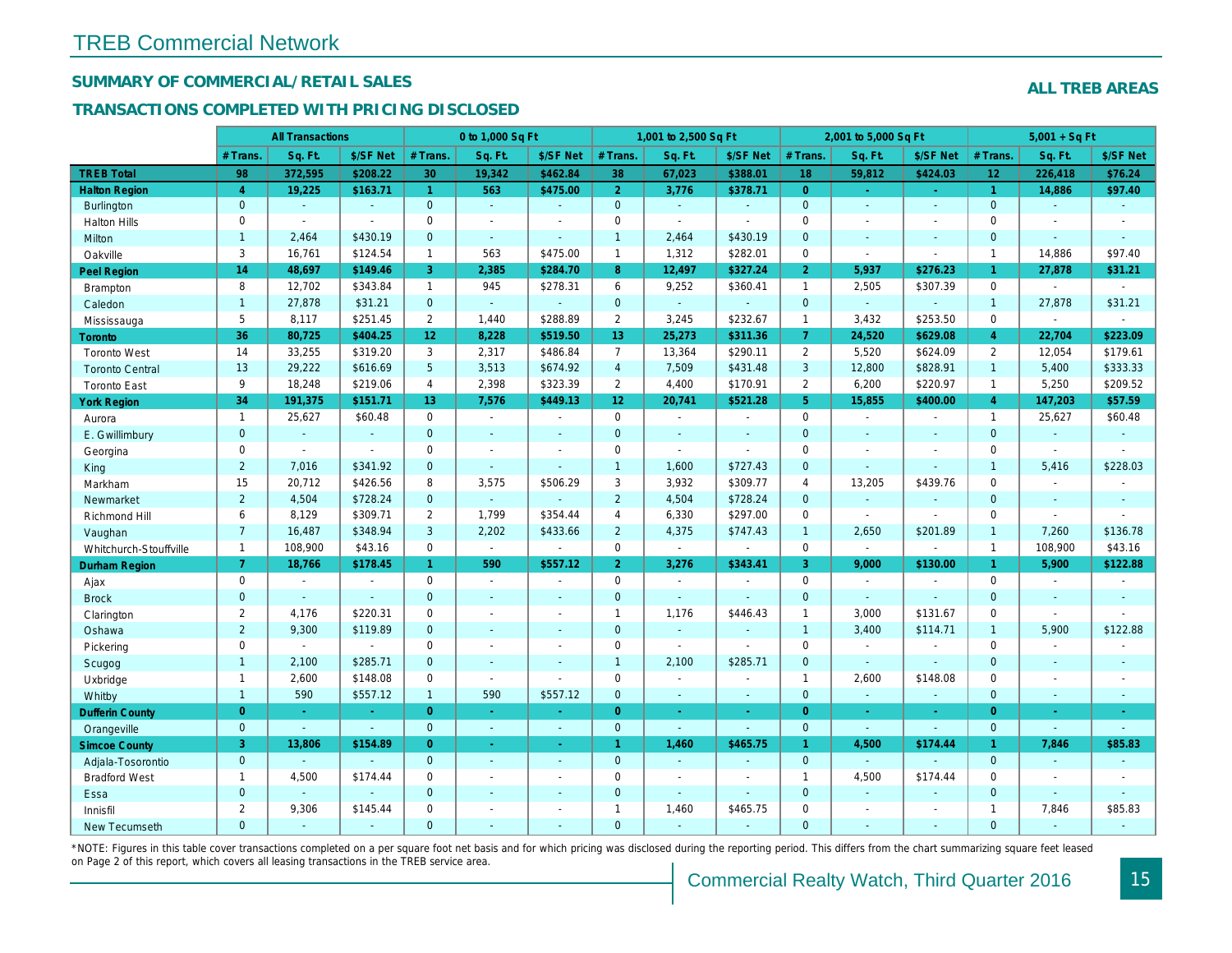#### SUMMARY OF COMMERCIAL/RETAIL SALES - CONDOMINIUM BREAKOUT

#### TRANSACTIONS COMPLETED WITH PRICING DISCLOSED

|                        |                | <b>All Transactions</b> |                       |                 | 0 to 1,000 Sq Ft |                          |                | 1,001 to 2,500 Sq Ft  |                          |                | 2,001 to 5,000 Sq Ft |                          |
|------------------------|----------------|-------------------------|-----------------------|-----------------|------------------|--------------------------|----------------|-----------------------|--------------------------|----------------|----------------------|--------------------------|
|                        | # Trans        | Sq. Ft.                 | \$/SF Net             | # Trans.        | Sq. Ft.          | \$/SF Net                | # Trans.       | Sq. Ft.               | \$/SF Net                | # Trans.       | Sq. Ft.              | \$/SF Ne                 |
| <b>TREB Total</b>      | 22             | 32,438                  | \$413.75              | 12 <sub>2</sub> | 8,282            | \$428.89                 | 6 <sup>1</sup> | 10,359                | \$403.42                 | $\overline{4}$ | 13,797               | \$412.4'                 |
| <b>Halton Region</b>   | $\overline{0}$ | $\omega$                | $\omega$              | $\overline{0}$  | $\sim$           | $\omega$                 | $\overline{0}$ | ÷.                    | ÷.                       | $\overline{0}$ | $\omega$             | $\sim$                   |
| Burlington             | $\mathbf{0}$   | $\omega$                | $\Delta$              | $\mathbf{0}$    | $\omega$         | $\sim$                   | $\mathbf{0}$   | $\Box$                | $\blacksquare$           | $\mathbf{0}$   | $\mathbf{r}$         | $\sim$                   |
| <b>Halton Hills</b>    | $\mathbf 0$    | $\omega$                | $\tilde{\phantom{a}}$ | $\mathbf 0$     | $\sim$           | $\overline{\phantom{a}}$ | $\pmb{0}$      | $\blacksquare$        | $\blacksquare$           | $\mathbf 0$    | $\overline{a}$       | $\blacksquare$           |
| Milton                 | $\mathbf{0}$   | $\sim$                  | $\blacksquare$        | $\mathbf{0}$    | $\sim$           | $\sim$                   | $\mathbf 0$    | $\omega$              | $\blacksquare$           | $\mathbf 0$    | $\omega$             | $\sim$                   |
| Oakville               | $\mathbf 0$    | $\blacksquare$          | $\sim$                | $\mathbf 0$     | $\mathbf{r}$     | $\sim$                   | $\pmb{0}$      | $\sim$                | $\sim$                   | $\mathbf 0$    | $\sim$               | $\blacksquare$           |
| Peel Region            | 5 <sub>5</sub> | 8,741                   | \$345.04              | $\overline{2}$  | 1,695            | \$244.25                 | $\overline{2}$ | 3,614                 | \$479.25                 | $\mathbf{1}$   | 3,432                | \$253.50                 |
| Brampton               | $\overline{2}$ | 2,459                   | \$630.34              | $\mathbf{1}$    | 945              | \$278.31                 | $\mathbf{1}$   | 1,514                 | \$850.07                 | $\mathbf 0$    | $\blacksquare$       | $\overline{\phantom{a}}$ |
| Caledon                | $\mathbf{0}$   | $\omega$                | $\omega$              | $\mathbf{0}$    | $\omega$         | $\sim$                   | $\mathbf{0}$   | $\omega_{\rm c}$      | $\omega$                 | $\mathbf{0}$   | $\omega$             | $\blacksquare$           |
| Mississauga            | 3              | 6,282                   | \$233.37              | $\mathbf{1}$    | 750              | \$201.33                 | $\mathbf{1}$   | 2,100                 | \$211.90                 | $\mathbf{1}$   | 3,432                | \$253.50                 |
| Toronto                | 9 <sup>°</sup> | 11,977                  | \$576.80              | 6               | 4,246            | \$536.83                 | $\overline{2}$ | 3,331                 | \$398.98                 | 1.             | 4,400                | \$750.00                 |
| <b>Toronto West</b>    | $\overline{4}$ | 4,448                   | \$392.76              | 3               | 2,317            | \$486.84                 | $\mathbf{1}$   | 2,131                 | \$290.47                 | $\mathbf 0$    | $\sim$               | $\sim$                   |
| <b>Toronto Central</b> | $\overline{4}$ | 7,212                   | \$707.15              | $\overline{2}$  | 1,612            | \$676.18                 | $\mathbf{1}$   | 1,200                 | \$591.67                 | $\mathbf{1}$   | 4,400                | \$750.00                 |
| <b>Toronto East</b>    | $\mathbf{1}$   | 317                     | \$193.63              | $\mathbf{1}$    | 317              | \$193.63                 | 0              | $\sim$                | $\blacksquare$           | $\mathbf 0$    | $\omega$             | $\blacksquare$           |
| <b>York Region</b>     | $\overline{7}$ | 11,130                  | \$284.64              | 3 <sup>1</sup>  | 1,751            | \$302.68                 | 2 <sup>1</sup> | 3,414                 | \$327.48                 | $\overline{2}$ | 5,965                | \$254.82                 |
| Aurora                 | $\mathbf 0$    | $\sim$                  | $\blacksquare$        | $\mathbf 0$     | $\sim$           | $\blacksquare$           | 0              | $\sim$                | $\blacksquare$           | $\mathbf 0$    | $\sim$               | $\sim$                   |
| E. Gwillimbury         | $\mathbf{0}$   | $\sim$                  | $\sim$                | $\mathbf{0}$    | $\mathbf{r}$     |                          | $\mathbf 0$    | $\blacksquare$        | $\blacksquare$           | $\mathbf 0$    | $\blacksquare$       | $\blacksquare$           |
| Georgina               | $\mathbf 0$    | $\blacksquare$          | $\blacksquare$        | $\Omega$        | $\sim$           | $\sim$                   | $\mathbf 0$    | $\blacksquare$        | $\sim$                   | $\mathbf 0$    | $\blacksquare$       | $\blacksquare$           |
| King                   | $\mathbf{0}$   | $\blacksquare$          | $\blacksquare$        | $\mathbf{0}$    | $\sim$           |                          | $\mathbf 0$    | $\blacksquare$        | $\blacksquare$           | $\mathbf{0}$   | $\blacksquare$       | $\blacksquare$           |
| Markham                | $\overline{4}$ | 5,328                   | \$321.51              | 2               | 753              | \$385.13                 | $\mathbf{1}$   | 1,260                 | \$347.62                 | $\mathbf{1}$   | 3,315                | \$297.13                 |
| Newmarket              | $\mathbf{1}$   | 2,154                   | \$315.69              | $\mathbf{0}$    | $\omega$         |                          | $\overline{1}$ | 2,154                 | \$315.69                 | $\mathbf 0$    | $\omega$             | $\sim$                   |
| Richmond Hill          | $\mathbf{1}$   | 998                     | \$240.48              | $\mathbf{1}$    | 998              | \$240.48                 | $\mathbf 0$    | $\blacksquare$        | $\blacksquare$           | $\mathbf 0$    | $\blacksquare$       | $\blacksquare$           |
| Vaughan                | $\mathbf{1}$   | 2,650                   | \$201.89              | $\overline{0}$  | $\omega$         | $\sim$                   | $\mathbf{0}$   | $\sim$                | $\overline{\phantom{a}}$ | $\overline{1}$ | 2,650                | \$201.89                 |
| Whitchurch-Stouffville | $\mathbf 0$    | $\blacksquare$          | $\blacksquare$        | $\mathbf 0$     | $\bullet$        | $\sim$                   | $\mathbf 0$    | $\blacksquare$        | $\blacksquare$           | $\mathsf 0$    | $\blacksquare$       | $\blacksquare$           |
| <b>Durham Region</b>   | $\mathbf{1}$   | 590                     | \$557.12              | $\mathbf{1}$    | 590              | \$557.12                 | $\overline{0}$ | $\omega$              | ÷.                       | $\overline{0}$ | $\sim$               | $\omega$                 |
| Ajax                   | $\mathbf 0$    | $\sim$                  | $\blacksquare$        | $\mathbf 0$     | $\sim$           | ÷.                       | $\pmb{0}$      | $\sim$                | $\blacksquare$           | $\mathbf 0$    | $\blacksquare$       | $\sim$                   |
| <b>Brock</b>           | $\mathbf 0$    | $\omega$                | $\omega$              | $\mathbf 0$     | $\omega$         | $\sim$                   | $\pmb{0}$      | $\Box$                | $\omega$                 | $\mathbf 0$    | $\omega$             | $\sim$                   |
| Clarington             | $\mathbf 0$    | $\blacksquare$          | $\blacksquare$        | $\mathbf 0$     | $\sim$           | $\blacksquare$           | $\pmb{0}$      | $\blacksquare$        | $\blacksquare$           | $\mathbf 0$    | ÷,                   | $\blacksquare$           |
| Oshawa                 | $\overline{0}$ | $\blacksquare$          | $\sim$                | $\mathbf{0}$    | $\sim$           |                          | $\mathbf 0$    | $\blacksquare$        | $\blacksquare$           | $\mathbf{0}$   | $\blacksquare$       | $\blacksquare$           |
| Pickering              | $\mathbf 0$    | $\blacksquare$          | $\blacksquare$        | $\mathbf 0$     | $\sim$           |                          | $\pmb{0}$      | $\tilde{\phantom{a}}$ | $\blacksquare$           | $\mathbf 0$    | ÷,                   | $\blacksquare$           |
| Scugog                 | $\mathbf{0}$   | $\blacksquare$          | $\blacksquare$        | $\mathbf{0}$    | $\omega$         | $\blacksquare$           | $\mathbf 0$    | $\blacksquare$        | $\blacksquare$           | $\mathbf 0$    | $\blacksquare$       | $\blacksquare$           |
| Uxbridge               | $\mathbf 0$    | $\blacksquare$          | $\omega$              | $\mathbf 0$     | $\mathbf{r}$     |                          | $\pmb{0}$      | $\blacksquare$        | $\blacksquare$           | $\mathbf 0$    | ÷,                   | $\blacksquare$           |
| Whitby                 | $\mathbf{1}$   | 590                     | \$557.12              | $\mathbf{1}$    | 590              | \$557.12                 | $\mathbf 0$    | $\blacksquare$        | $\blacksquare$           | $\mathbf{0}$   | $\blacksquare$       | $\sim$                   |
| <b>Dufferin County</b> | $\overline{0}$ | $\sim$                  | $\sim$                | $\overline{0}$  | a.               | $\sim$                   | $\overline{0}$ | $\blacksquare$        | $\blacksquare$           | $\overline{0}$ | ×.                   | $\sim$                   |
| Orangeville            | $\overline{0}$ | $\omega$                | $\blacksquare$        | $\mathbf{0}$    | $\omega$         | $\sim$                   | $\mathbf{0}$   | $\omega$              | $\sim$                   | $\mathbf{0}$   | $\omega$             | $\sim$                   |
| <b>Simcoe County</b>   | $\overline{0}$ | $\sim$                  | $\omega$              | $\overline{0}$  | $\omega$         | $\omega$                 | $\overline{0}$ | $\blacksquare$        | $\blacksquare$           | $\overline{0}$ | $\blacksquare$       | $\sigma_{\rm c}$         |
| Adjala-Tosorontio      | $\mathbf{0}$   | $\sim$                  | $\sim$                | $\mathbf 0$     | $\sim$           | $\sim$                   | $\mathbf 0$    | $\omega$              | $\blacksquare$           | $\mathbf 0$    | $\omega$             | $\sim$                   |
| <b>Bradford West</b>   | $\mathbf 0$    | $\sim$                  | $\blacksquare$        | $\mathbf 0$     | $\sim$           | $\sim$                   | $\pmb{0}$      | $\blacksquare$        | $\blacksquare$           | $\mathbf 0$    | $\blacksquare$       | $\blacksquare$           |
| Essa                   | $\mathbf{0}$   | $\sim$                  | $\blacksquare$        | $\mathbf{0}$    |                  | $\sim$                   | $\pmb{0}$      | $\blacksquare$        | $\blacksquare$           | $\mathbf 0$    | $\blacksquare$       |                          |
| Innisfil               | $\mathbf 0$    | $\blacksquare$          | $\blacksquare$        | $\mathbf 0$     | $\blacksquare$   | $\blacksquare$           | $\pmb{0}$      | $\blacksquare$        | $\blacksquare$           | $\mathbf 0$    | $\blacksquare$       | $\blacksquare$           |
| <b>New Tecumseth</b>   | $\Omega$       |                         |                       | $\Omega$        |                  |                          | $\Omega$       |                       |                          | $\overline{0}$ |                      |                          |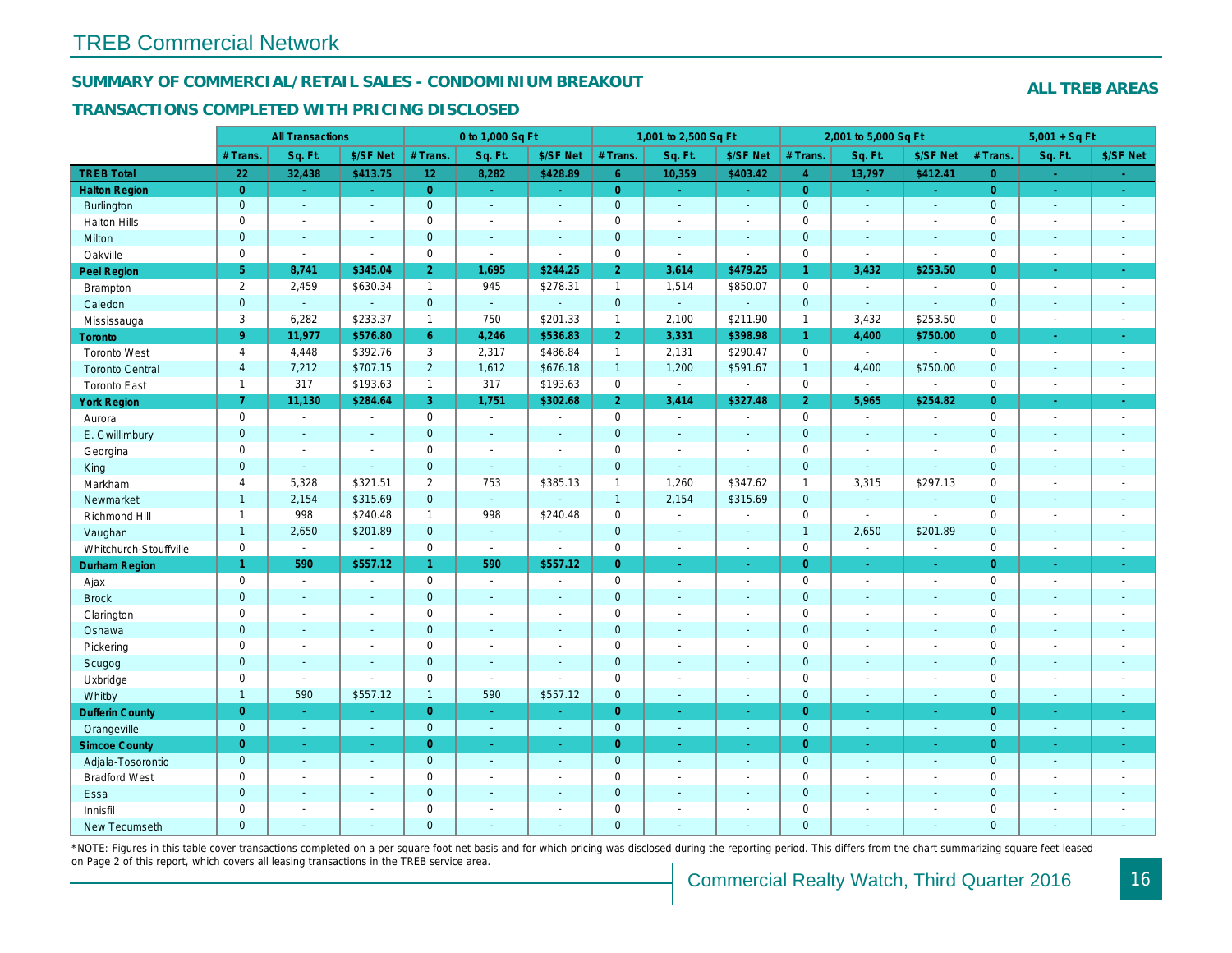#### SUMMARY OF COMMERCIAL/RETAIL SALES - OTHER TYPES BREAKOUT

#### TRANSACTIONS COMPLETED WITH PRICING DISCLOSED

|                        |                | <b>All Transactions</b> |                |                 | 0 to 1,000 Sq Ft |                          |                     | 1,001 to 2,500 Sq Ft     |                |                | 2,001 to 5,000 Sq Ft |                |
|------------------------|----------------|-------------------------|----------------|-----------------|------------------|--------------------------|---------------------|--------------------------|----------------|----------------|----------------------|----------------|
|                        | # Trans.       | Sq. Ft.                 | \$/SF Net      | # Trans.        | Sq. Ft.          | \$/SF Net                | # Trans.            | Sq. Ft.                  | \$/SF Net      | # Trans.       | Sq. Ft.              | \$/SF Ne       |
| <b>TREB Total</b>      | 76             | 340,157                 | \$188.62       | 18              | 11,060           | \$488.26                 | 32                  | 56,664                   | \$385.19       | 14             | 46,015               | \$427.5'       |
| <b>Halton Region</b>   | $\overline{4}$ | 19,225                  | \$163.71       | $\mathbf{1}$    | 563              | \$475.00                 | 2 <sup>1</sup>      | 3,776                    | \$378.71       | $\overline{0}$ | $\omega$             | $\omega$       |
| <b>Burlington</b>      | $\overline{0}$ | $\omega$                | $\omega$       | $\mathbf{0}$    | $\omega$         | $\blacksquare$           | $\mathbf{0}$        | $\omega_{\rm c}$         | $\omega$       | $\overline{0}$ | $\omega$             | $\omega$       |
| <b>Halton Hills</b>    | 0              | $\sim$                  | $\blacksquare$ | 0               | $\sim$           |                          | $\mathbf 0$         | $\blacksquare$           | ä,             | $\mathbf 0$    | ÷,                   | $\blacksquare$ |
| Milton                 | $\mathbf{1}$   | 2,464                   | \$430.19       | $\mathbf{0}$    | $\omega$         | $\blacksquare$           | $\mathbf{1}$        | 2,464                    | \$430.19       | $\mathbf{0}$   | $\blacksquare$       | $\blacksquare$ |
| Oakville               | 3              | 16,761                  | \$124.54       | $\mathbf{1}$    | 563              | \$475.00                 | $\mathbf{1}$        | 1,312                    | \$282.01       | $\mathbf 0$    | $\blacksquare$       | $\blacksquare$ |
| Peel Region            | 9 <sup>°</sup> | 39,956                  | \$106.68       | 1 <sup>1</sup>  | 690              | \$384.06                 | 6 <sup>°</sup>      | 8,883                    | \$265.39       | $\mathbf{1}$   | 2,505                | \$307.39       |
| <b>Brampton</b>        | 6              | 10,243                  | \$275.07       | $\mathbf 0$     | $\sim$           | $\overline{\phantom{a}}$ | 5                   | 7,738                    | \$264.60       | $\mathbf{1}$   | 2,505                | \$307.39       |
| Caledon                | $\mathbf{1}$   | 27,878                  | \$31.21        | $\mathbf{0}$    | $\sim$           | ÷.                       | $\overline{0}$      | $\omega_{\rm c}$         | ÷.             | $\mathbf{0}$   | $\omega$             | $\blacksquare$ |
| Mississauga            | $\overline{2}$ | 1,835                   | \$313.35       | $\mathbf{1}$    | 690              | \$384.06                 | $\mathbf{1}$        | 1,145                    | \$270.74       | $\mathbf 0$    | $\sim$               | $\blacksquare$ |
| Toronto                | 27             | 68,748                  | \$374.19       | 6               | 3,982            | \$501.03                 | 11                  | 21,942                   | \$298.06       | 6              | 20,120               | \$602.63       |
| <b>Toronto West</b>    | 10             | 28,807                  | \$307.84       | $\mathbf 0$     | $\sim$           | $\overline{a}$           | 6                   | 11,233                   | \$290.04       | $\overline{2}$ | 5,520                | \$624.09       |
| <b>Toronto Central</b> | 9              | 22,010                  | \$587.05       | 3               | 1,901            | \$673.86                 | $\mathbf{3}$        | 6,309                    | \$401.01       | $\overline{2}$ | 8,400                | \$870.24       |
| <b>Toronto East</b>    | 8              | 17,931                  | \$219.51       | 3               | 2,081            | \$343.15                 | $\overline{2}$      | 4,400                    | \$170.91       | $\overline{2}$ | 6,200                | \$220.97       |
| <b>York Region</b>     | 27             | 180,245                 | \$143.51       | 10 <sup>°</sup> | 5,825            | \$493.15                 | 10 <sup>°</sup>     | 17,327                   | \$559.47       | $\overline{3}$ | 9,890                | \$487.56       |
| Aurora                 | $\overline{1}$ | 25,627                  | \$60.48        | $\mathbf 0$     | $\sim$           | $\blacksquare$           | $\mathsf{O}$        | $\blacksquare$           | $\sim$         | $\mathbf 0$    | $\blacksquare$       | $\blacksquare$ |
| E. Gwillimbury         | $\mathbf{0}$   | $\blacksquare$          | $\sim$         | $\mathbf{0}$    | $\sim$           | $\blacksquare$           | $\mathbf{0}$        | $\blacksquare$           | $\sim$         | $\mathbf{0}$   | $\omega$             | $\blacksquare$ |
| Georgina               | 0              | $\sim$                  | $\sim$         | $\mathbf 0$     | $\sim$           | $\sim$                   | $\mathbf 0$         | $\blacksquare$           | $\blacksquare$ | $\mathbf 0$    | $\blacksquare$       | $\blacksquare$ |
| King                   | $\overline{2}$ | 7,016                   | \$341.92       | $\mathbf 0$     | $\mathbf{r}$     | $\blacksquare$           | $\mathbf{1}$        | 1,600                    | \$727.43       | $\mathbf{0}$   | $\omega$             | $\blacksquare$ |
| Markham                | 11             | 15,384                  | \$462.95       | 6               | 2,822            | \$538.63                 | $\overline{2}$      | 2,672                    | \$291.92       | 3              | 9,890                | \$487.56       |
| Newmarket              | $\mathbf{1}$   | 2,350                   | \$1,106.38     | $\mathbf 0$     | $\omega$         |                          | $\mathbf{1}$        | 2,350                    | \$1,106.38     | $\mathbf{0}$   | $\omega$             | $\sim$         |
| Richmond Hill          | 5              | 7,131                   | \$319.40       | $\mathbf{1}$    | 801              | \$496.51                 | 4                   | 6,330                    | \$297.00       | $\mathbf 0$    | $\blacksquare$       | $\blacksquare$ |
| Vaughan                | 6              | 13,837                  | \$377.10       | 3               | 2,202            | \$433.66                 | $\overline{2}$      | 4,375                    | \$747.43       | $\mathbf{0}$   | $\sim$               | $\sim$         |
| Whitchurch-Stouffville | $\mathbf{1}$   | 108,900                 | \$43.16        | 0               | $\blacksquare$   | $\sim$                   | $\mathsf{O}\xspace$ | $\blacksquare$           | ÷,             | $\mathbf 0$    | $\sim$               | $\blacksquare$ |
| Durham Region          | 6              | 18,176                  | \$166.15       | $\overline{0}$  | $\sim$           | $\bullet$                | 2 <sup>1</sup>      | 3,276                    | \$343.41       | $\mathbf{3}$   | 9,000                | \$130.00       |
| Ajax                   | 0              | $\sim$                  | $\sim$         | $\mathbf 0$     | $\blacksquare$   | $\sim$                   | $\mathbf 0$         | $\sim$                   | $\blacksquare$ | $\mathbf 0$    | $\sim$               | $\blacksquare$ |
| <b>Brock</b>           | $\mathbf{0}$   | $\omega$                | $\omega$       | $\mathbf 0$     | $\omega$         | $\blacksquare$           | $\overline{0}$      | $\Box$                   | $\omega$       | $\mathbf{0}$   | $\omega$             | $\blacksquare$ |
| Clarington             | $\overline{2}$ | 4,176                   | \$220.31       | $\mathbf 0$     | $\blacksquare$   | $\blacksquare$           | $\mathbf{1}$        | 1,176                    | \$446.43       | $\mathbf{1}$   | 3,000                | \$131.67       |
| Oshawa                 | $\overline{2}$ | 9,300                   | \$119.89       | $\mathbf{0}$    | $\blacksquare$   | ٠                        | $\mathbf{0}$        | $\blacksquare$           | $\blacksquare$ | $\mathbf{1}$   | 3,400                | \$114.7'       |
| Pickering              | 0              | $\sim$                  | $\sim$         | 0               | $\blacksquare$   | $\blacksquare$           | $\mathbf 0$         | $\blacksquare$           | $\blacksquare$ | $\mathbf 0$    | $\sim$               | $\blacksquare$ |
| Scugog                 | $\mathbf{1}$   | 2,100                   | \$285.71       | $\mathbf{0}$    | $\omega$         | $\sim$                   | $\mathbf{1}$        | 2,100                    | \$285.71       | $\mathbf{0}$   | $\omega$             | $\blacksquare$ |
| Uxbridge               | $\mathbf{1}$   | 2,600                   | \$148.08       | $\mathbf 0$     | $\overline{a}$   | $\sim$                   | $\mathsf 0$         | $\overline{\phantom{a}}$ | ä,             | $\mathbf{1}$   | 2,600                | \$148.08       |
| Whitby                 | $\mathbf{0}$   | $\blacksquare$          | $\blacksquare$ | $\mathbf 0$     | $\sim$           | $\sim$                   | $\mathbf{0}$        | $\sim$                   | $\blacksquare$ | $\mathbf{0}$   | $\blacksquare$       | ٠.             |
| <b>Dufferin County</b> | $\overline{0}$ | $\omega$                | $\sim$         | $\overline{0}$  | ÷.               | $\sim$                   | $\overline{0}$      | $\omega$                 | $\omega$       | $\overline{0}$ | $\omega$             | $\sim$         |
| Orangeville            | $\overline{0}$ | $\omega$                | $\omega$       | $\overline{0}$  | $\Delta$         | $\omega$                 | $\overline{0}$      | $\sim$                   | $\mathbf{r}$   | $\mathbf{0}$   | $\omega$             | $\blacksquare$ |
| <b>Simcoe County</b>   | 3              | 13,806                  | \$154.89       | $\overline{0}$  | $\bullet$        | $\omega$                 | $\mathbf{1}$        | 1,460                    | \$465.75       | $\mathbf{1}$   | 4,500                | \$174.44       |
| Adjala-Tosorontio      | $\mathbf{0}$   |                         |                | $\mathbf{0}$    | $\sim$           | $\blacksquare$           | $\mathbf{0}$        | $\omega$                 |                | $\mathbf{0}$   | $\Delta$             |                |
| <b>Bradford West</b>   | $\mathbf{1}$   | 4,500                   | \$174.44       | 0               | $\blacksquare$   | $\sim$                   | $\mathbf 0$         | $\blacksquare$           | $\blacksquare$ | $\overline{1}$ | 4,500                | \$174.44       |
| Essa                   | $\mathbf{0}$   | $\blacksquare$          | $\blacksquare$ | $\mathbf{0}$    | $\blacksquare$   | $\blacksquare$           | $\mathbf 0$         | $\blacksquare$           | $\blacksquare$ | $\mathbf{0}$   | $\blacksquare$       |                |
| Innisfil               | $\overline{2}$ | 9,306                   | \$145.44       | $\mathbf 0$     | $\blacksquare$   | $\overline{\phantom{a}}$ | $\mathbf{1}$        | 1,460                    | \$465.75       | $\mathbf 0$    | $\blacksquare$       | $\blacksquare$ |
| <b>New Tecumseth</b>   | $\Omega$       | $\sim$                  |                | $\mathbf{0}$    | ÷.               | ÷                        | $\mathbf{0}$        | ÷.                       | ÷.             | $\Omega$       | $\sim$               | $\blacksquare$ |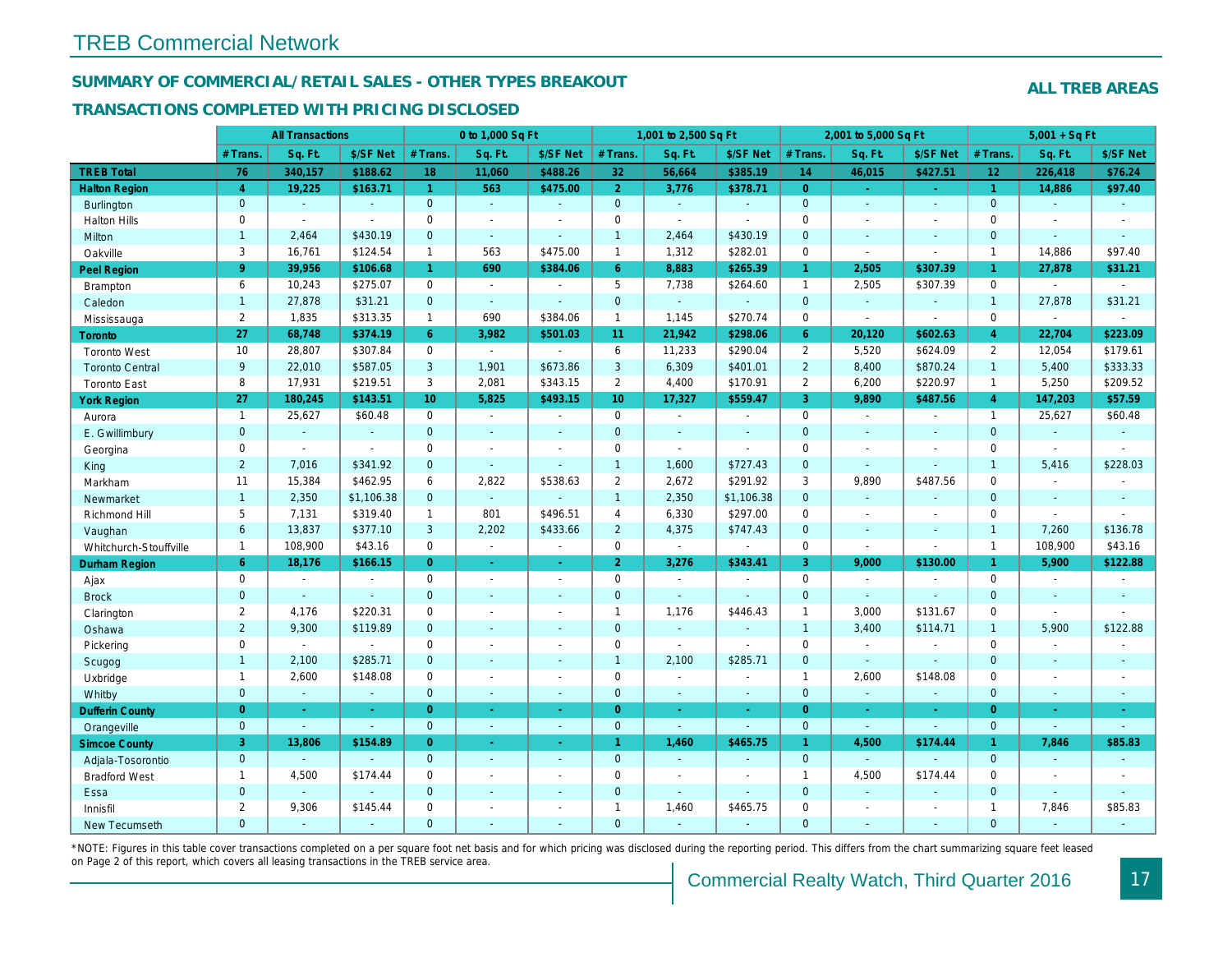## SUMMARY OF COMMERCIAL/RETAIL SALES

#### TRANSACTIONS COMPLETED WITH PRICING DISCLOSED

|                              |                 | <b>All Transactions</b>  |                |                | 0 to 1,000 Sq Ft |                          |                | 1,001 to 2,500 Sq Ft     |                          |                | 2,001 to 5,000 Sq Ft     |                          |
|------------------------------|-----------------|--------------------------|----------------|----------------|------------------|--------------------------|----------------|--------------------------|--------------------------|----------------|--------------------------|--------------------------|
|                              | # Trans         | Sq. Ft.                  | \$/SF Net      | # Trans.       | Sq. Ft.          | \$/SF Net                | # Trans.       | Sq. Ft.                  | \$/SF Net                | # Trans.       | Sq. Ft.                  | \$/SF Ne                 |
| <b>TREB Total</b>            | 98              | 372,595                  | \$208.22       | 30             | 19,342           | \$462.84                 | 38             | 67,023                   | \$388.01                 | 18             | 59,812                   | \$424.03                 |
| <b>City of Toronto Total</b> | 36              | 80,725                   | \$404.25       | 12             | 8,228            | \$519.50                 | 13             | 25,273                   | \$311.36                 | $\overline{7}$ | 24,520                   | \$629.0                  |
| <b>Toronto West</b>          | 14              | 33,255                   | \$319.20       | 3              | 2,317            | \$486.84                 | $\overline{7}$ | 13,364                   | \$290.11                 | $\overline{2}$ | 5,520                    | \$624.09                 |
| Toronto W01                  | 0               | $\blacksquare$           | $\blacksquare$ | $\mathbf 0$    | $\sim$           | $\blacksquare$           | $\mathbf 0$    | $\blacksquare$           | $\blacksquare$           | $\mathbf 0$    | $\blacksquare$           | $\blacksquare$           |
| Toronto W02                  | $\mathbf{1}$    | 1,800                    | \$436.11       | $\mathbf{0}$   | $\blacksquare$   | $\blacksquare$           | $\mathbf{1}$   | 1,800                    | \$436.11                 | $\mathbf{0}$   | $\blacksquare$           | $\blacksquare$           |
| Toronto W03                  | $\mathbf 0$     | $\blacksquare$           | $\sim$         | $\mathbf 0$    | $\blacksquare$   | $\blacksquare$           | $\mathbf 0$    | $\blacksquare$           | $\sim$                   | $\mathbf 0$    | $\blacksquare$           | $\blacksquare$           |
| Toronto W04                  | $\mathbf{1}$    | 1,796                    | \$208.80       | $\mathbf 0$    | $\blacksquare$   | $\blacksquare$           | $\mathbf{1}$   | 1,796                    | \$208.80                 | $\mathbf 0$    | $\blacksquare$           | $\blacksquare$           |
| Toronto W05                  | 3               | 9,798                    | \$148.81       | 0              | $\sim$           | $\blacksquare$           | $\overline{2}$ | 3,744                    | \$169.07                 | 0              | $\blacksquare$           | $\blacksquare$           |
| Toronto W06                  | 3               | 4,763                    | \$405.21       | $\mathbf{1}$   | 870              | \$534.48                 | $\overline{2}$ | 3,893                    | \$376.32                 | $\mathbf{0}$   | $\sim$                   | $\sim$                   |
| Toronto W07                  | $\mathbf{1}$    | 750                      | \$433.33       | $\mathbf{1}$   | 750              | \$433.33                 | $\mathbf 0$    | $\omega$                 | $\sim$                   | $\mathbf 0$    | $\blacksquare$           | $\sim$                   |
| Toronto W08                  | $\mathbf{3}$    | 6,217                    | \$608.49       | $\mathbf{1}$   | 697              | \$484.94                 | $\mathbf 0$    | $\blacksquare$           | $\blacksquare$           | $\overline{2}$ | 5,520                    | \$624.09                 |
| Toronto W09                  | $\mathbf 0$     | $\blacksquare$           | $\blacksquare$ | 0              | $\blacksquare$   | $\blacksquare$           | $\mathbf 0$    | $\blacksquare$           | $\overline{\phantom{a}}$ | $\mathbf 0$    | $\blacksquare$           | $\overline{\phantom{a}}$ |
| Toronto W10                  | $\overline{2}$  | 8,131                    | \$240.93       | $\mathbf{0}$   | $\sim$           | $\blacksquare$           | $\mathbf{1}$   | 2,131                    | \$290.47                 | $\mathbf 0$    | $\blacksquare$           | $\sim$                   |
| <b>Toronto Central</b>       | 13 <sup>°</sup> | 29,222                   | \$616.69       | 5 <sup>5</sup> | 3,513            | \$674.92                 | $\overline{4}$ | 7,509                    | \$431.48                 | 3              | 12,800                   | \$828.9                  |
| Toronto C01                  | $\overline{4}$  | 12,900                   | \$675.19       | $\mathbf{0}$   | $\sim$           | $\blacksquare$           | $\overline{2}$ | 3,700                    | \$516.22                 | $\overline{2}$ | 9,200                    | \$739.13                 |
| Toronto C02                  | $\mathbf{1}$    | 612                      | \$735.29       | $\mathbf{1}$   | 612              | \$735.29                 | $\mathbf 0$    | $\sim$                   | $\sim$                   | $\mathbf 0$    | $\blacksquare$           | $\blacksquare$           |
| Toronto C03                  | $\mathbf{0}$    | $\sim$                   | $\omega$       | $\mathbf{0}$   | $\omega$         | $\blacksquare$           | $\mathbf 0$    | $\sim$                   | $\blacksquare$           | $\mathbf{0}$   | $\blacksquare$           | $\blacksquare$           |
| Toronto C04                  | $\overline{2}$  | 5,409                    | \$804.22       | 0              | $\blacksquare$   | $\overline{\phantom{a}}$ | $\mathbf{1}$   | 1,809                    | \$298.51                 | $\overline{1}$ | 3,600                    | \$1,058.3                |
| <b>Toronto C06</b>           | $\mathbf 0$     | $\omega$                 | $\omega$       | $\mathbf 0$    | $\omega$         | $\blacksquare$           | $\mathbf 0$    | $\omega$                 | $\omega$                 | $\mathbf{0}$   | $\blacksquare$           | $\blacksquare$           |
| Toronto C07                  | 2               | 2,306                    | \$518.65       | $\mathbf{1}$   | 306              | \$1,326.80               | $\mathbf{1}$   | 2,000                    | \$395.00                 | $\mathbf 0$    | $\blacksquare$           | $\blacksquare$           |
| Toronto C08                  | $\mathbf{1}$    | 1,000                    | \$640.00       | $\mathbf{1}$   | 1,000            | \$640.00                 | $\mathbf 0$    | $\omega$                 | $\blacksquare$           | $\mathbf{0}$   | $\blacksquare$           | $\blacksquare$           |
| Toronto C09                  | 0               | $\blacksquare$           | $\sim$         | 0              | $\blacksquare$   | $\blacksquare$           | $\mathbf 0$    | $\blacksquare$           | $\sim$                   | 0              | $\blacksquare$           | $\blacksquare$           |
| Toronto C10                  | $\mathbf{0}$    | $\omega$                 | $\sim$         | $\mathbf{0}$   | $\sim$           | $\sim$                   | $\mathbf{0}$   | $\sim$                   | $\sim$                   | $\mathbf{0}$   | $\sim$                   | $\sim$                   |
| Toronto C11                  | $\mathbf{1}$    | 5,400                    | \$333.33       | 0              | $\sim$           | $\overline{\phantom{a}}$ | $\mathbf 0$    | $\blacksquare$           | $\blacksquare$           | $\mathbf 0$    | $\blacksquare$           | $\overline{\phantom{a}}$ |
| Toronto C12                  | $\mathbf{0}$    | $\omega$                 | $\blacksquare$ | $\mathbf{0}$   | $\mathbf{u}$     | $\blacksquare$           | $\mathbf 0$    | $\sim$                   | $\sim$                   | $\mathbf 0$    | $\blacksquare$           | $\blacksquare$           |
| Toronto C13                  | $\overline{2}$  | 1,595                    | \$548.59       | 2              | 1,595            | \$548.59                 | 0              | $\overline{\phantom{a}}$ | $\overline{\phantom{a}}$ | 0              | $\overline{\phantom{a}}$ | $\overline{\phantom{a}}$ |
| Toronto C14                  | $\mathbf{0}$    | $\sim$                   | $\sim$         | $\mathbf{0}$   | $\blacksquare$   | $\blacksquare$           | $\mathbf 0$    | $\sim$                   | $\sim$                   | $\mathbf{0}$   | $\sim$                   | $\sim$                   |
| Toronto C15                  | 0               | $\blacksquare$           | $\blacksquare$ | $\mathbf 0$    | $\blacksquare$   | $\blacksquare$           | $\mathbf 0$    | $\blacksquare$           | $\blacksquare$           | $\mathbf 0$    | $\blacksquare$           | $\blacksquare$           |
| <b>Toronto East</b>          | $9^{\circ}$     | 18,248                   | \$219.06       | $\overline{4}$ | 2,398            | \$323.39                 | 2 <sup>1</sup> | 4,400                    | \$170.91                 | $\overline{2}$ | 6,200                    | \$220.97                 |
| Toronto E01                  | $\mathbf{1}$    | 2,600                    | \$353.85       | 0              | $\sim$           | $\sim$                   | $\mathbf 0$    | $\blacksquare$           | $\sim$                   | $\overline{1}$ | 2,600                    | \$353.85                 |
| Toronto E02                  | $\mathbf{1}$    | 5,250                    | \$209.52       | $\mathbf{0}$   | $\sim$           | ٠                        | $\mathbf 0$    | $\blacksquare$           | $\sim$                   | $\mathbf{0}$   | $\sim$                   | $\sim$                   |
| Toronto E03                  | 0               | $\blacksquare$           | $\sim$         | $\mathbf 0$    | $\blacksquare$   | $\blacksquare$           | $\pmb{0}$      | $\omega$                 | $\blacksquare$           | $\mathbf 0$    | $\blacksquare$           | $\blacksquare$           |
| Toronto E04                  | $\mathbf{1}$    | 2,400                    | \$175.00       | $\mathbf{0}$   | $\blacksquare$   | $\blacksquare$           | $\mathbf{1}$   | 2,400                    | \$175.00                 | $\mathbf{0}$   | $\blacksquare$           |                          |
| Toronto E05                  | $\mathbf 0$     | $\blacksquare$           | $\blacksquare$ | $\mathbf 0$    | $\sim$           | $\blacksquare$           | $\mathbf 0$    | $\sim$                   | $\sim$                   | $\mathbf 0$    | $\blacksquare$           | $\blacksquare$           |
| Toronto E06                  | $\mathbf{0}$    | $\sim$                   | $\sim$         | $\mathbf 0$    | $\sim$           | e                        | $\mathbf 0$    | $\blacksquare$           | $\sim$                   | $\mathbf 0$    | $\sim$                   |                          |
| Toronto E07                  | 3               | 4,808                    | \$141.01       | $\overline{2}$ | 1,208            | \$188.73                 | 0              | $\blacksquare$           | $\blacksquare$           | $\mathbf{1}$   | 3,600                    | \$125.00                 |
| Toronto E08                  | $\mathbf{1}$    | 2,000                    | \$166.00       | $\mathbf{0}$   | $\sim$           | $\blacksquare$           | $\mathbf{1}$   | 2,000                    | \$166.00                 | $\mathbf 0$    | $\blacksquare$           | $\blacksquare$           |
| Toronto E09                  | 0               | $\blacksquare$           | $\sim$         | 0              | $\blacksquare$   | $\blacksquare$           | $\mathbf 0$    | $\blacksquare$           | $\blacksquare$           | $\mathbf 0$    | $\blacksquare$           | $\blacksquare$           |
| Toronto E10                  | $\mathbf{0}$    | $\overline{\phantom{a}}$ | $\sim$         | $\mathbf 0$    | $\sim$           | $\sim$                   | $\mathbf 0$    | ٠                        | $\blacksquare$           | $\mathbf 0$    | $\sim$                   |                          |
| Toronto E11                  | $\overline{2}$  | 1,190                    | \$460.08       | 2              | 1,190            | \$460.08                 | $\mathbf 0$    | ä,                       | $\blacksquare$           | 0              | ÷.                       | $\overline{\phantom{a}}$ |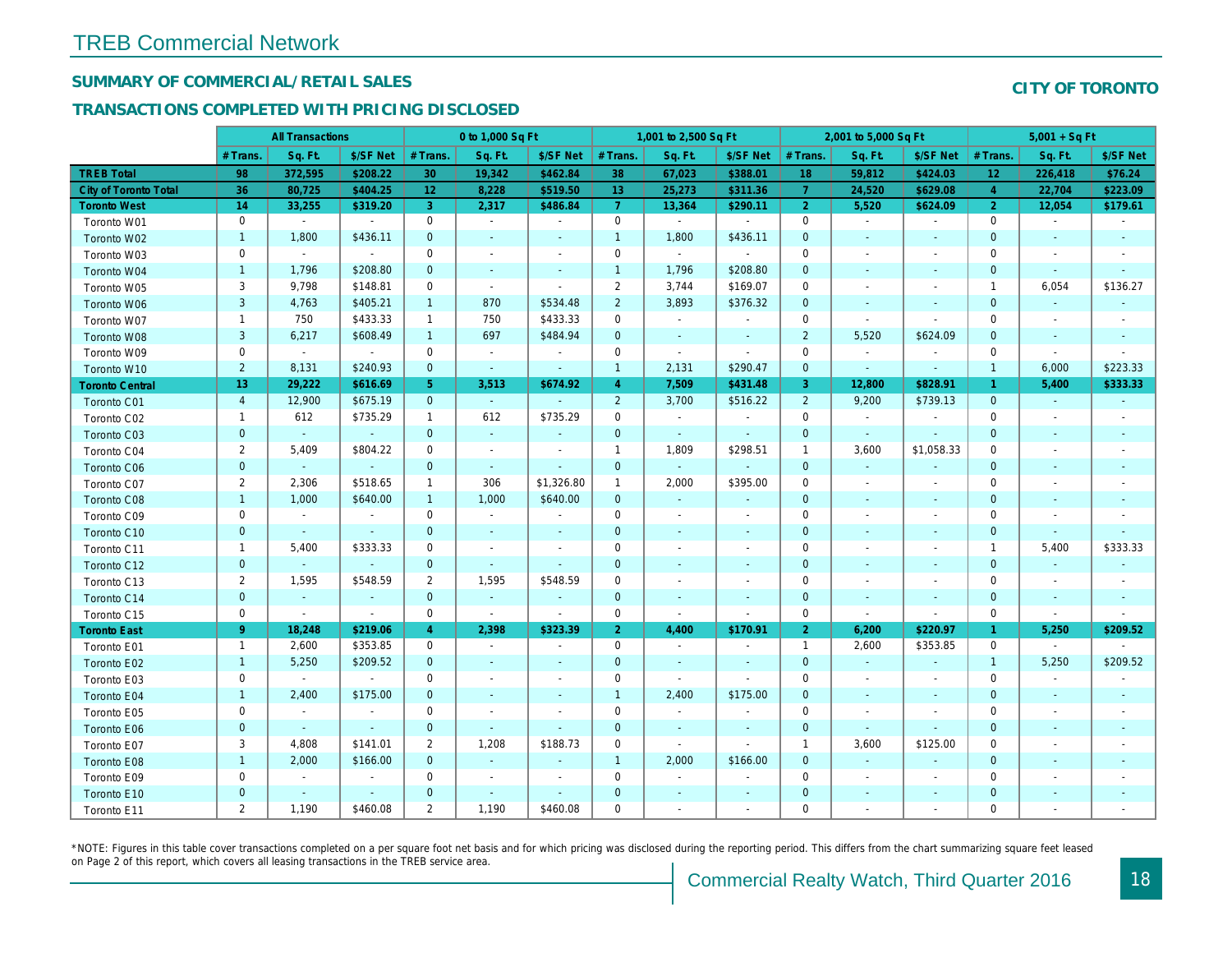#### SUMMARY OF COMMERCIAL/RETAIL SALES - CONDOMINIUM BREAKOUT

#### TRANSACTIONS COMPLETED WITH PRICING DISCLOSED

|                              |                | <b>All Transactions</b>  |                          |                      | 0 to 1,000 Sq Ft         |                          |                | 1,001 to 2,500 Sq Ft     |                          |                      | 2,001 to 5,000 Sq Ft     |                          |
|------------------------------|----------------|--------------------------|--------------------------|----------------------|--------------------------|--------------------------|----------------|--------------------------|--------------------------|----------------------|--------------------------|--------------------------|
|                              | # Trans        | Sq. Ft.                  | \$/SF Net                | # Trans.             | Sq. Ft.                  | \$/SF Net                | # Trans.       | Sq. Ft.                  | \$/SF Net                | # Trans.             | Sq. Ft.                  | \$/SF Ne                 |
| <b>TREB Total</b>            | 22             | 32,438                   | \$413.75                 | 12                   | 8,282                    | \$428.89                 | $6^{\circ}$    | 10,359                   | \$403.42                 | $\overline{4}$       | 13,797                   | \$412.4                  |
| <b>City of Toronto Total</b> | 9 <sup>°</sup> | 11,977                   | \$576.80                 | 6 <sup>°</sup>       | 4,246                    | \$536.83                 | $\overline{2}$ | 3,331                    | \$398.98                 | $\blacktriangleleft$ | 4,400                    | \$750.00                 |
| <b>Toronto West</b>          | $\overline{4}$ | 4,448                    | \$392.76                 | 3                    | 2,317                    | \$486.84                 | $\mathbf{1}$   | 2,131                    | \$290.47                 | $\overline{0}$       | $\omega$                 | $\sim$                   |
| Toronto W01                  | 0              | $\sim$                   | $\blacksquare$           | 0                    | $\sim$                   | $\blacksquare$           | $\mathsf 0$    | $\blacksquare$           | $\blacksquare$           | $\mathbf 0$          | $\blacksquare$           | $\sim$                   |
| Toronto W02                  | $\mathbf{0}$   | $\blacksquare$           |                          | $\mathbf 0$          | $\blacksquare$           | $\blacksquare$           | $\mathbf{0}$   | ÷,                       | ÷,                       | $\mathbf{0}$         | $\blacksquare$           | $\blacksquare$           |
| Toronto W03                  | $\mathbf 0$    | $\blacksquare$           |                          | $\mathbf 0$          | $\blacksquare$           | $\blacksquare$           | $\mathbf 0$    | $\blacksquare$           | $\blacksquare$           | $\mathbf 0$          | $\blacksquare$           | $\blacksquare$           |
| Toronto W04                  | $\pmb{0}$      | $\sim$                   |                          | $\mathbf 0$          | $\blacksquare$           | $\blacksquare$           | $\mathbf 0$    | $\blacksquare$           | $\blacksquare$           | $\mathbf{0}$         | $\blacksquare$           | $\overline{\phantom{a}}$ |
| Toronto W05                  | 0              | $\blacksquare$           | $\blacksquare$           | $\mathbf 0$          | $\sim$                   | $\blacksquare$           | $\mathbf 0$    | $\blacksquare$           | $\blacksquare$           | 0                    | $\blacksquare$           | $\blacksquare$           |
| Toronto W06                  | $\mathbf{1}$   | 870                      | \$534.48                 | $\mathbf{1}$         | 870                      | \$534.48                 | $\mathbf 0$    | $\sim$                   | ٠                        | $\mathbf 0$          | $\sim$                   | $\sim$                   |
| Toronto W07                  | $\mathbf{1}$   | 750                      | \$433.33                 | $\mathbf{1}$         | 750                      | \$433.33                 | $\mathbf 0$    | $\sim$                   | $\blacksquare$           | 0                    | $\sim$                   | $\overline{\phantom{a}}$ |
| Toronto W08                  | $\mathbf{1}$   | 697                      | \$484.94                 | $\mathbf{1}$         | 697                      | \$484.94                 | $\mathbf 0$    | $\blacksquare$           | $\sim$                   | $\mathbf{0}$         | $\blacksquare$           |                          |
| Toronto W09                  | $\mathbf 0$    | $\blacksquare$           | $\blacksquare$           | $\mathbf 0$          | $\blacksquare$           | $\blacksquare$           | $\mathbf 0$    | $\blacksquare$           | $\blacksquare$           | $\mathbf 0$          | ÷                        | $\overline{\phantom{a}}$ |
| Toronto W10                  | $\mathbf{1}$   | 2,131                    | \$290.47                 | $\mathbf{0}$         | $\sim$                   | $\blacksquare$           | $\mathbf{1}$   | 2,131                    | \$290.47                 | $\mathbf{0}$         | $\blacksquare$           | $\blacksquare$           |
| <b>Toronto Central</b>       | $\overline{4}$ | 7,212                    | \$707.15                 | 2 <sup>1</sup>       | 1,612                    | \$676.18                 | $\mathbf{1}$   | 1,200                    | \$591.67                 | $\mathbf{1}$         | 4,400                    | \$750.00                 |
| Toronto C01                  | $\overline{2}$ | 5,600                    | \$716.07                 | $\mathbf{0}$         | $\sim$                   | $\blacksquare$           | $\mathbf{1}$   | 1,200                    | \$591.67                 | $\overline{1}$       | 4,400                    | \$750.00                 |
| Toronto C02                  | $\mathbf{1}$   | 612                      | \$735.29                 | $\mathbf{1}$         | 612                      | \$735.29                 | $\mathbf 0$    | $\omega$                 | $\blacksquare$           | $\mathbf 0$          | $\blacksquare$           | $\blacksquare$           |
| Toronto C03                  | $\mathbf{0}$   | $\blacksquare$           | $\sim$                   | $\mathbf{0}$         | $\omega$                 | $\blacksquare$           | $\mathbf 0$    | $\blacksquare$           | $\blacksquare$           | $\mathbf{0}$         | $\blacksquare$           | $\blacksquare$           |
| Toronto C04                  | 0              | $\blacksquare$           |                          | $\mathbf 0$          | $\blacksquare$           | $\overline{\phantom{a}}$ | $\mathbf 0$    | $\overline{\phantom{a}}$ | $\overline{\phantom{a}}$ | $\mathbf 0$          | ÷,                       | $\blacksquare$           |
| <b>Toronto C06</b>           | $\mathbf 0$    | $\blacksquare$           | $\blacksquare$           | $\mathbf 0$          | $\blacksquare$           | $\blacksquare$           | $\mathbf 0$    | $\blacksquare$           | $\blacksquare$           | $\mathbf 0$          | $\blacksquare$           | $\blacksquare$           |
| Toronto C07                  | $\mathbf 0$    | $\sim$                   | $\sim$                   | $\mathbf 0$          | $\blacksquare$           | $\sim$                   | $\mathsf 0$    | ä,                       | $\sim$                   | $\mathbf 0$          | $\blacksquare$           | $\blacksquare$           |
| Toronto C08                  | $\mathbf{1}$   | 1,000                    | \$640.00                 | $\mathbf{1}$         | 1,000                    | \$640.00                 | $\mathbf 0$    | ٠                        | $\blacksquare$           | $\mathbf{0}$         | $\blacksquare$           | $\blacksquare$           |
| Toronto C09                  | 0              | $\blacksquare$           | $\overline{\phantom{a}}$ | $\mathbf 0$          | $\blacksquare$           | $\blacksquare$           | $\mathbf 0$    | $\blacksquare$           | $\sim$                   | 0                    | $\overline{\phantom{a}}$ | $\overline{\phantom{a}}$ |
| Toronto C10                  | $\mathbf{0}$   | $\sim$                   | $\sim$                   | $\mathbf{0}$         | $\sim$                   | $\blacksquare$           | $\mathbf{0}$   | $\sim$                   | $\sim$                   | $\mathbf 0$          | $\sim$                   | $\sim$                   |
| Toronto C11                  | 0              | $\blacksquare$           | $\overline{\phantom{a}}$ | $\mathbf 0$          | $\sim$                   | $\blacksquare$           | $\mathbf 0$    | $\blacksquare$           | $\blacksquare$           | $\mathbf 0$          | $\overline{\phantom{a}}$ | $\overline{\phantom{a}}$ |
| Toronto C12                  | $\mathbf{0}$   | $\sim$                   | $\sim$                   | $\mathbf 0$          | $\blacksquare$           | $\blacksquare$           | $\mathbf 0$    | $\sim$                   | $\sim$                   | $\mathbf 0$          | $\blacksquare$           | $\blacksquare$           |
| Toronto C13                  | 0              | $\overline{\phantom{a}}$ | $\overline{\phantom{a}}$ | 0                    | $\overline{\phantom{a}}$ | $\overline{\phantom{a}}$ | 0              | $\overline{\phantom{a}}$ | $\blacksquare$           | 0                    | $\overline{\phantom{a}}$ | $\overline{\phantom{a}}$ |
| Toronto C14                  | $\pmb{0}$      | $\sim$                   | $\sim$                   | $\mathbf{0}$         | $\sim$                   | $\blacksquare$           | $\mathbf 0$    | $\sim$                   | $\sim$                   | $\mathbf{0}$         | $\sim$                   | $\sim$                   |
| Toronto C15                  | 0              | $\sim$                   | $\blacksquare$           | $\mathbf 0$          | $\blacksquare$           | $\blacksquare$           | $\mathbf 0$    | $\blacksquare$           | $\blacksquare$           | $\mathbf 0$          | $\overline{\phantom{a}}$ | $\sim$                   |
| <b>Toronto East</b>          | $\mathbf{1}$   | 317                      | \$193.63                 | $\blacktriangleleft$ | 317                      | \$193.63                 | $\overline{0}$ | $\blacksquare$           | $\bullet$                | $\overline{0}$       | $\blacksquare$           | $\sim$                   |
| Toronto E01                  | 0              | $\sim$                   | $\sim$                   | $\mathbf 0$          | $\sim$                   | $\overline{\phantom{a}}$ | $\mathbf 0$    | $\sim$                   | $\sim$                   | $\mathbf 0$          | $\blacksquare$           | $\sim$                   |
| Toronto E02                  | $\mathbf{0}$   | $\sim$                   |                          | $\mathbf{0}$         | $\sim$                   | ٠                        | $\mathbf 0$    | $\blacksquare$           | $\sim$                   | $\mathbf{0}$         | $\sim$                   | $\blacksquare$           |
| Toronto E03                  | 0              | $\blacksquare$           | $\overline{\phantom{a}}$ | $\mathbf 0$          | $\blacksquare$           | $\blacksquare$           | $\pmb{0}$      | $\blacksquare$           | $\blacksquare$           | $\mathbf 0$          | $\blacksquare$           | $\blacksquare$           |
| Toronto E04                  | $\mathbf 0$    | $\blacksquare$           | $\sim$                   | $\mathbf 0$          | $\blacksquare$           | $\blacksquare$           | $\mathbf 0$    | ÷,                       | ٠                        | $\mathbf{0}$         | $\blacksquare$           |                          |
| Toronto E05                  | $\mathbf 0$    | $\blacksquare$           | $\sim$                   | $\mathbf 0$          | $\sim$                   | $\blacksquare$           | $\mathbf 0$    | $\sim$                   | $\blacksquare$           | $\mathbf 0$          | $\sim$                   | $\blacksquare$           |
| Toronto E06                  | $\pmb{0}$      | $\sim$                   | $\sim$                   | $\mathbf 0$          | $\sim$                   | $\blacksquare$           | $\mathbf 0$    |                          |                          | $\mathbf 0$          | $\sim$                   |                          |
| Toronto E07                  | $\mathbf{1}$   | 317                      | \$193.63                 | $\mathbf{1}$         | 317                      | \$193.63                 | $\mathbf 0$    | $\overline{\phantom{a}}$ | $\blacksquare$           | 0                    | $\blacksquare$           | $\overline{\phantom{a}}$ |
| Toronto E08                  | $\mathbf{0}$   | $\sim$                   | $\sim$                   | $\mathbf 0$          | $\sim$                   | $\blacksquare$           | $\mathbf{0}$   | $\sim$                   | $\sim$                   | $\mathbf 0$          | $\sim$                   | ٠                        |
| Toronto E09                  | 0              | $\sim$                   | $\sim$                   | $\mathbf 0$          | $\sim$                   | $\blacksquare$           | $\mathbf 0$    | ä,                       | $\blacksquare$           | $\mathbf 0$          | $\sim$                   | $\overline{\phantom{a}}$ |
| Toronto E10                  | $\mathbf{0}$   |                          |                          | $\mathbf 0$          | $\blacksquare$           | $\blacksquare$           | $\mathbf 0$    |                          | ٠                        | $\mathbf 0$          | $\sim$                   |                          |
| Toronto E11                  | $\mathbf 0$    | $\sim$                   |                          | $\mathbf 0$          | ÷,                       | $\blacksquare$           | $\mathbf 0$    |                          | $\blacksquare$           | $\mathbf 0$          |                          | $\overline{\phantom{a}}$ |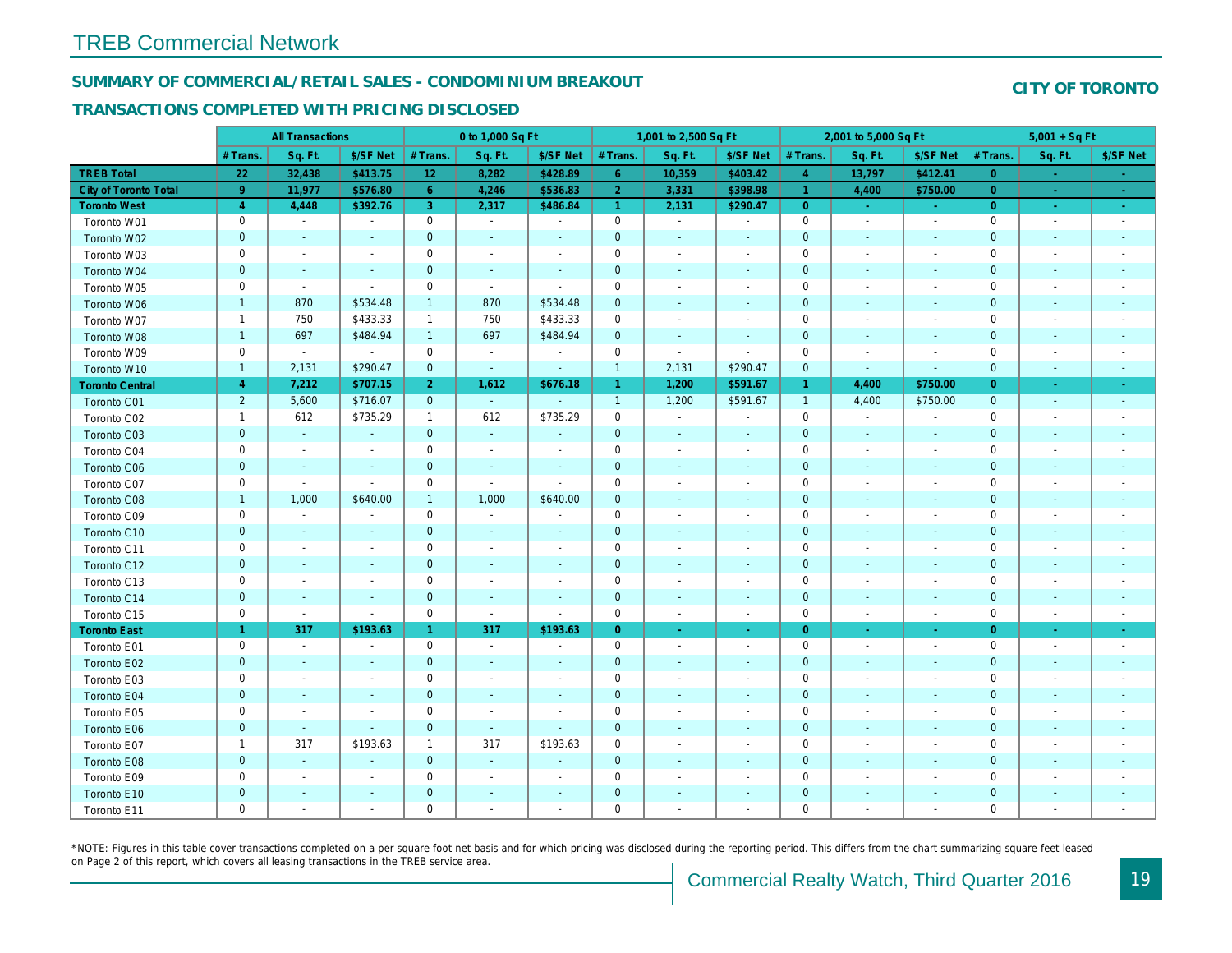## SUMMARY OF COMMERCIAL/RETAIL SALES- OTHER TYPES BREAKOUT

#### TRANSACTIONS COMPLETED WITH PRICING DISCLOSED

|                              | <b>All Transactions</b><br>Sq. Ft.<br># Trans. |                          |                | 0 to 1,000 Sq Ft |                          |                          |                | 1,001 to 2,500 Sq Ft     |                          |                |                          | 2,001 to 5,000 Sq Ft     |
|------------------------------|------------------------------------------------|--------------------------|----------------|------------------|--------------------------|--------------------------|----------------|--------------------------|--------------------------|----------------|--------------------------|--------------------------|
|                              |                                                |                          | \$/SF Net      | # Trans.         | Sq. Ft.                  | \$/SF Net                | # Trans.       | Sq. Ft.                  | \$/SF Net                | # Trans.       | Sq. Ft.                  | \$/SF Ne                 |
| <b>TREB Total</b>            | 76                                             | 340,157                  | \$188.62       | 18               | 11,060                   | \$488.26                 | 32             | 56,664                   | \$385.19                 | 14             | 46,015                   | \$427.5                  |
| <b>City of Toronto Total</b> | 27                                             | 68,748                   | \$374.19       | $6^{\circ}$      | 3,982                    | \$501.03                 | 11             | 21,942                   | \$298.06                 | 6              | 20,120                   | \$602.63                 |
| <b>Toronto West</b>          | 10                                             | 28,807                   | \$307.84       | $\overline{0}$   | $\sim$                   | $\sim$                   | $6^{\circ}$    | 11,233                   | \$290.04                 | $\overline{2}$ | 5,520                    | \$624.09                 |
| Toronto W01                  | 0                                              | $\sim$                   | $\sim$         | $\mathbf 0$      | $\blacksquare$           | $\omega$                 | $\mathbf 0$    | $\omega$                 | $\sim$                   | $\mathbf 0$    | $\blacksquare$           | $\sim$                   |
| Toronto W02                  | $\mathbf{1}$                                   | 1,800                    | \$436.11       | $\mathbf{0}$     | $\blacksquare$           | $\blacksquare$           | $\mathbf{1}$   | 1,800                    | \$436.11                 | $\mathbf{0}$   | $\blacksquare$           | $\sim$                   |
| Toronto W03                  | 0                                              | $\blacksquare$           | $\sim$         | $\mathbf 0$      | $\blacksquare$           | $\blacksquare$           | $\mathbf 0$    | $\blacksquare$           | $\sim$                   | $\mathbf 0$    | $\blacksquare$           | $\overline{\phantom{a}}$ |
| Toronto W04                  | $\mathbf{1}$                                   | 1,796                    | \$208.80       | $\mathbf 0$      | $\blacksquare$           | $\blacksquare$           | $\mathbf{1}$   | 1,796                    | \$208.80                 | $\mathbf 0$    | $\blacksquare$           | $\blacksquare$           |
| Toronto W05                  | 3                                              | 9,798                    | \$148.81       | 0                | $\blacksquare$           | $\overline{\phantom{a}}$ | $\overline{2}$ | 3,744                    | \$169.07                 | 0              | $\overline{\phantom{a}}$ | $\overline{\phantom{a}}$ |
| Toronto W06                  | $\overline{2}$                                 | 3,893                    | \$376.32       | $\mathbf{0}$     | $\blacksquare$           | $\blacksquare$           | $\overline{2}$ | 3,893                    | \$376.32                 | $\mathbf{0}$   | $\blacksquare$           | $\blacksquare$           |
| Toronto W07                  | $\mathbf 0$                                    | $\sim$                   | $\sim$         | $\mathbf 0$      | $\blacksquare$           | $\blacksquare$           | $\mathbf 0$    | $\blacksquare$           | $\blacksquare$           | $\mathbf 0$    | $\blacksquare$           | $\blacksquare$           |
| Toronto W08                  | $\overline{2}$                                 | 5,520                    | \$624.09       | $\mathbf{0}$     | $\blacksquare$           | $\blacksquare$           | $\mathbf 0$    | $\blacksquare$           | $\sim$                   | $\overline{2}$ | 5,520                    | \$624.09                 |
| Toronto W09                  | 0                                              | $\blacksquare$           | $\sim$         | $\mathbf 0$      | $\blacksquare$           | $\overline{\phantom{a}}$ | $\mathbf 0$    | $\blacksquare$           | $\blacksquare$           | $\mathbf 0$    | $\blacksquare$           | $\overline{\phantom{a}}$ |
| Toronto W10                  | $\mathbf{1}$                                   | 6,000                    | \$223.33       | $\mathbf 0$      | $\blacksquare$           | $\blacksquare$           | $\mathbf 0$    | $\blacksquare$           | $\blacksquare$           | $\mathbf 0$    | $\blacksquare$           | $\blacksquare$           |
| <b>Toronto Central</b>       | $9^{\circ}$                                    | 22,010                   | \$587.05       | 3                | 1,901                    | \$673.86                 | 3              | 6,309                    | \$401.01                 | 2              | 8,400                    | \$870.24                 |
| Toronto C01                  | $\overline{2}$                                 | 7,300                    | \$643.84       | $\mathbf{0}$     | $\omega$                 | $\omega$                 | $\mathbf{1}$   | 2,500                    | \$480.00                 | $\overline{1}$ | 4,800                    | \$729.17                 |
| Toronto C02                  | $\mathbf 0$                                    | $\blacksquare$           | $\blacksquare$ | $\mathbf 0$      | $\sim$                   | $\overline{\phantom{a}}$ | $\mathbf 0$    | $\blacksquare$           | $\blacksquare$           | $\mathbf 0$    | $\blacksquare$           | $\blacksquare$           |
| Toronto C03                  | $\mathbf{0}$                                   | $\sim$                   | $\sim$         | $\mathbf{0}$     | $\blacksquare$           | $\blacksquare$           | $\mathbf 0$    | $\blacksquare$           | $\blacksquare$           | $\mathbf 0$    | $\blacksquare$           | $\blacksquare$           |
| Toronto C04                  | $\overline{2}$                                 | 5,409                    | \$804.22       | 0                | $\blacksquare$           | $\overline{\phantom{a}}$ | $\mathbf{1}$   | 1,809                    | \$298.51                 | $\overline{1}$ | 3,600                    | \$1,058.3                |
| Toronto C06                  | $\mathbf{0}$                                   | $\omega$                 | $\omega$       | $\mathbf 0$      | $\omega$                 | $\blacksquare$           | $\mathbf{0}$   | $\omega$                 | $\omega$                 | $\mathbf 0$    | $\sim$                   | $\blacksquare$           |
| Toronto C07                  | 2                                              | 2,306                    | \$518.65       | $\mathbf{1}$     | 306                      | \$1,326.80               | $\mathbf{1}$   | 2,000                    | \$395.00                 | $\mathbf 0$    | $\blacksquare$           | $\blacksquare$           |
| Toronto C08                  | $\mathbf{0}$                                   | $\omega$                 | $\omega$       | $\mathbf{0}$     | $\omega$                 | $\blacksquare$           | $\mathbf{0}$   | $\omega$                 | $\omega$                 | $\mathbf{0}$   | $\omega$                 | $\blacksquare$           |
| Toronto C09                  | 0                                              | $\blacksquare$           | $\sim$         | 0                | $\sim$                   | $\blacksquare$           | $\mathbf 0$    | $\blacksquare$           | $\sim$                   | 0              | $\sim$                   | $\overline{\phantom{a}}$ |
| Toronto C10                  | $\mathbf{0}$                                   | $\sim$                   | $\sim$         | $\mathbf 0$      | $\sim$                   | $\overline{\phantom{a}}$ | $\mathbf 0$    | $\blacksquare$           | $\sim$                   | $\mathbf 0$    | $\blacksquare$           | $\blacksquare$           |
| Toronto C11                  | $\mathbf{1}$                                   | 5,400                    | \$333.33       | 0                | $\overline{\phantom{a}}$ | $\overline{\phantom{a}}$ | 0              | $\overline{\phantom{a}}$ | $\blacksquare$           | 0              | $\overline{\phantom{a}}$ | $\overline{\phantom{a}}$ |
| Toronto C12                  | $\mathbf{0}$                                   | $\omega$                 | $\sim$         | $\mathbf{0}$     | $\sim$                   | $\blacksquare$           | $\mathbf{0}$   | $\sim$                   | $\sim$                   | $\mathbf{0}$   | $\sim$                   | $\sim$                   |
| Toronto C13                  | $\overline{2}$                                 | 1,595                    | \$548.59       | $\overline{2}$   | 1,595                    | \$548.59                 | $\mathbf 0$    | $\blacksquare$           | $\overline{\phantom{a}}$ | $\mathbf 0$    | $\blacksquare$           | $\blacksquare$           |
| Toronto C14                  | $\mathbf{0}$                                   | $\sim$                   | $\sim$         | $\mathbf{0}$     | $\sim$                   | $\blacksquare$           | $\mathbf 0$    | $\sim$                   | $\sim$                   | $\mathbf{0}$   | $\blacksquare$           | $\sim$                   |
| Toronto C15                  | 0                                              | $\blacksquare$           | $\blacksquare$ | 0                | $\blacksquare$           | $\blacksquare$           | $\mathbf 0$    | $\blacksquare$           | $\blacksquare$           | $\mathbf 0$    | $\blacksquare$           | $\blacksquare$           |
| <b>Toronto East</b>          | 8                                              | 17,931                   | \$219.51       | 3                | 2,081                    | \$343.15                 | 2 <sup>1</sup> | 4,400                    | \$170.91                 | $\overline{2}$ | 6,200                    | \$220.97                 |
| Toronto E01                  | $\mathbf{1}$                                   | 2,600                    | \$353.85       | 0                | $\sim$                   | $\overline{\phantom{a}}$ | $\mathbf 0$    | $\sim$                   | $\sim$                   | $\overline{1}$ | 2,600                    | \$353.85                 |
| Toronto E02                  | $\mathbf{1}$                                   | 5,250                    | \$209.52       | $\mathbf{0}$     | $\sim$                   | $\sim$                   | $\mathbf 0$    | $\sim$                   | $\omega$                 | $\mathbf{0}$   | $\sim$                   | $\sim$                   |
| Toronto E03                  | 0                                              | $\blacksquare$           | $\mathbf{r}$   | $\mathbf 0$      | $\blacksquare$           | $\blacksquare$           | $\mathbf 0$    | $\omega$                 | $\blacksquare$           | $\mathbf 0$    | $\blacksquare$           | $\blacksquare$           |
| Toronto E04                  | $\mathbf{1}$                                   | 2,400                    | \$175.00       | $\mathbf{0}$     | $\blacksquare$           | $\blacksquare$           | $\mathbf{1}$   | 2,400                    | \$175.00                 | $\mathbf{0}$   | $\blacksquare$           |                          |
| Toronto E05                  | 0                                              | $\sim$                   | $\blacksquare$ | $\mathbf 0$      | $\overline{\phantom{a}}$ | $\overline{\phantom{a}}$ | $\mathbf 0$    | $\blacksquare$           | $\blacksquare$           | $\mathbf 0$    | $\blacksquare$           | $\blacksquare$           |
| Toronto E06                  | $\mathbf{0}$                                   | $\blacksquare$           | $\sim$         | $\mathbf{0}$     | $\blacksquare$           | $\blacksquare$           | $\mathbf 0$    | $\blacksquare$           | $\blacksquare$           | $\mathbf{0}$   | $\blacksquare$           |                          |
| Toronto E07                  | $\overline{2}$                                 | 4,491                    | \$137.30       | $\mathbf{1}$     | 891                      | \$186.98                 | $\mathbf 0$    | $\omega$                 | $\blacksquare$           | $\mathbf{1}$   | 3,600                    | \$125.00                 |
| Toronto E08                  | $\mathbf{1}$                                   | 2,000                    | \$166.00       | $\mathbf 0$      | $\blacksquare$           | $\blacksquare$           | $\mathbf{1}$   | 2,000                    | \$166.00                 | $\mathbf{0}$   | $\omega$                 | $\blacksquare$           |
| Toronto E09                  | 0                                              | $\sim$                   | $\blacksquare$ | $\mathbf 0$      | $\blacksquare$           | $\blacksquare$           | $\mathbf 0$    | $\sim$                   | $\blacksquare$           | $\mathbf 0$    | $\blacksquare$           | $\blacksquare$           |
| Toronto E10                  | $\mathbf 0$                                    | $\overline{\phantom{a}}$ | $\sim$         | $\mathbf 0$      | $\sim$                   | $\blacksquare$           | $\mathbf 0$    | $\blacksquare$           | $\sim$                   | $\mathbf 0$    | $\overline{\phantom{a}}$ | $\overline{\phantom{a}}$ |
| Toronto E11                  | 2                                              | 1,190                    | \$460.08       | $\overline{2}$   | 1,190                    | \$460.08                 | $\mathbf 0$    | $\blacksquare$           | $\blacksquare$           | $\mathbf 0$    | $\blacksquare$           | $\overline{\phantom{a}}$ |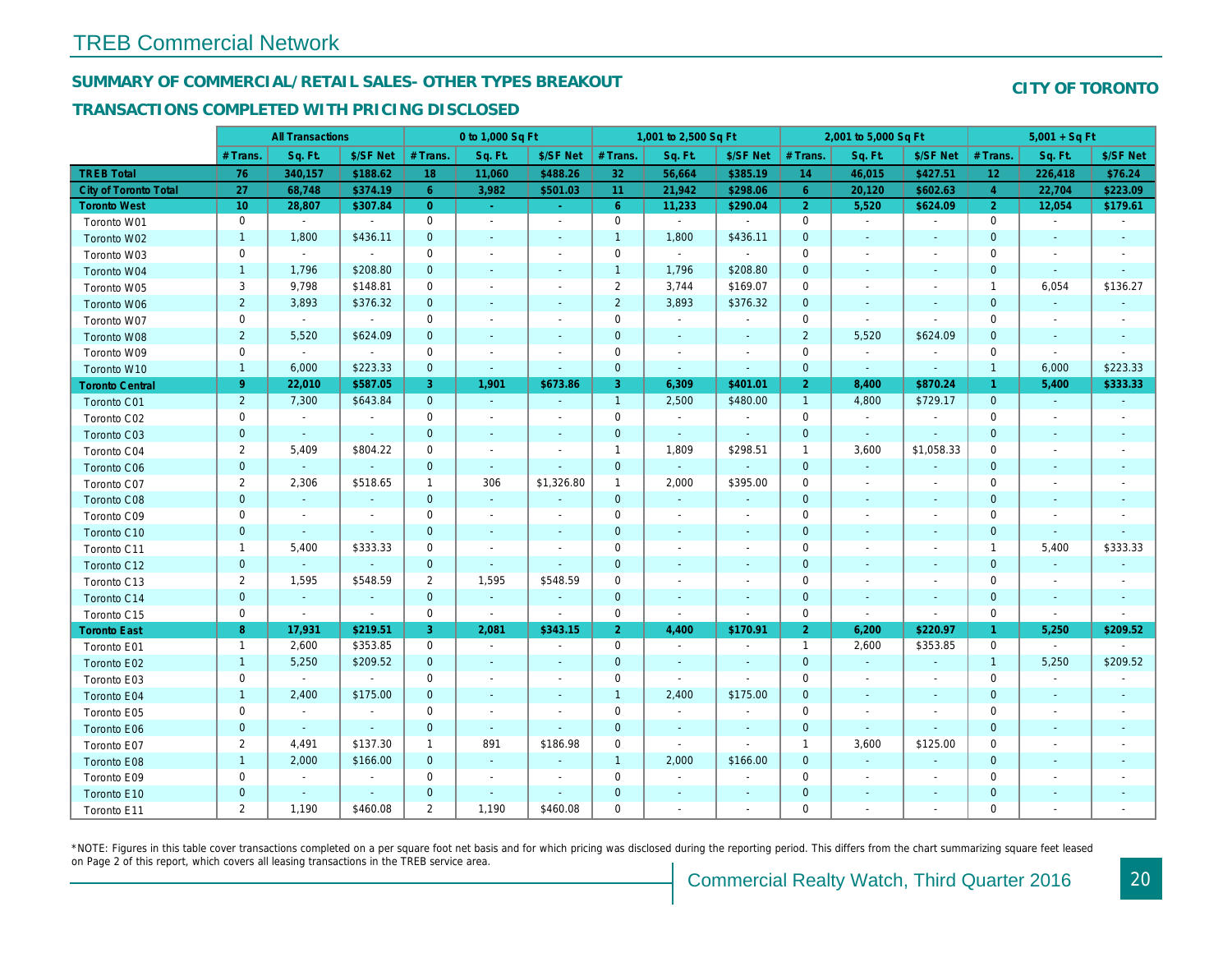#### SUMMARY OF OFFICE SALES

#### TRANSACTIONS COMPLETED WITH PRICING DISCLOSED

|                        |                 | <b>All Transactions</b> |                |                      | 0 to 1,000 Sq Ft |                      |                     | 1,001 to 2,500 Sq Ft |                |                | 2,001 to 5,000 Sq Ft |                          |
|------------------------|-----------------|-------------------------|----------------|----------------------|------------------|----------------------|---------------------|----------------------|----------------|----------------|----------------------|--------------------------|
|                        | # Trans.        | Sq. Ft.                 | \$/SF Net      | # Trans.             | Sq. Ft.          | \$/SF Net            | # Trans.            | Sq. Ft.              | \$/SF Net      | # Trans.       | Sq. Ft.              | \$/SF Ne                 |
| <b>TREB Total</b>      | 43              | 110,743                 | \$353.88       | 12                   | 9,073            | \$412.98             | 20                  | 31,060               | \$338.64       | $6^{\circ}$    | 19,531               | \$519.43                 |
| <b>Halton Region</b>   | 3 <sup>°</sup>  | 5,799                   | \$392.83       | $\overline{0}$       | $\sim$           | $\sigma_{\rm{eff}}$  | 3 <sup>°</sup>      | 5,799                | \$392.83       | $\overline{0}$ | $\blacksquare$       | $\sim$                   |
| <b>Burlington</b>      | $\mathbf{1}$    | 1,799                   | \$240.69       | $\mathbf{0}$         | $\omega$         | $\blacksquare$       | $\mathbf{1}$        | 1,799                | \$240.69       | $\mathbf{0}$   | $\blacksquare$       | $\bullet$                |
| <b>Halton Hills</b>    | $\mathbf{1}$    | 1,800                   | \$563.89       | $\mathbf 0$          | $\blacksquare$   | $\blacksquare$       | $\mathbf{1}$        | 1,800                | \$563.89       | $\mathbf{0}$   | ÷.                   | $\sim$                   |
| <b>Milton</b>          | $\mathbf{0}$    | $\omega$                | $\sim$         | $\mathbf{0}$         | $\omega$         | $\omega$             | $\mathbf{0}$        | $\omega$             | $\blacksquare$ | $\mathbf{0}$   | $\Delta$             | $\sim$                   |
| Oakville               | $\mathbf{1}$    | 2,200                   | \$377.27       | $\mathbf 0$          | $\mathbf{r}$     | $\sim$               | $\mathbf{1}$        | 2,200                | \$377.27       | $\mathbf 0$    | $\blacksquare$       | $\blacksquare$           |
| Peel Region            | 7 <sup>1</sup>  | 24,694                  | \$215.88       | $\blacktriangleleft$ | 750              | \$196.00             | $\overline{4}$      | 6,099                | \$287.59       | $\Omega$       | ÷.                   | $\sim$                   |
| Brampton               | $\overline{2}$  | 2,398                   | \$228.11       | $\mathbf{1}$         | 750              | \$196.00             | $\mathbf{1}$        | 1,648                | \$242.72       | $\mathbf 0$    | $\blacksquare$       | $\sim$                   |
| Caledon                | $\pmb{0}$       | $\omega$                | $\omega$       | $\mathbf 0$          | $\omega$         | $\omega$             | $\mathbf 0$         | $\omega$             | $\blacksquare$ | $\mathbf{0}$   | $\blacksquare$       | $\blacksquare$           |
| Mississauga            | 5               | 22,296                  | \$214.57       | $\mathbf 0$          | $\sim$           | $\sim$               | 3                   | 4,451                | \$304.20       | $\mathbf 0$    | $\blacksquare$       | $\blacksquare$           |
| <b>Toronto</b>         | 19              | 46,065                  | \$547.35       | $\mathbf{7}$         | 5,618            | \$469.92             | 6 <sup>°</sup>      | 8,720                | \$415.57       | $\overline{4}$ | 11,883               | \$704.79                 |
| <b>Toronto West</b>    | 3               | 2,637                   | \$333.71       | $\overline{2}$       | 1,087            | \$395.58             | $\mathbf{1}$        | 1,550                | \$290.32       | $\Omega$       |                      | $\sim$                   |
| <b>Toronto Central</b> | 13              | 40,184                  | \$585.78       | 3                    | 2,587            | \$641.67             | $\overline{4}$      | 5,870                | \$498.94       | $\overline{4}$ | 11,883               | \$704.79                 |
| <b>Toronto East</b>    | 3               | 3,244                   | \$245.07       | $\overline{2}$       | 1,944            | \$282.92             | $\mathbf{1}$        | 1,300                | \$188.46       | $\mathbf 0$    | $\blacksquare$       | $\blacksquare$           |
| <b>York Region</b>     | 12 <sub>2</sub> | 19,734                  | \$265.08       | $\overline{4}$       | 2,705            | \$354.90             | 6 <sup>°</sup>      | 9,381                | \$266.60       | $\overline{2}$ | 7,648                | \$231.43                 |
| Aurora                 | $\mathbf 0$     | $\blacksquare$          | $\blacksquare$ | $\mathbf 0$          | $\sim$           | $\blacksquare$       | $\mathbf 0$         | $\blacksquare$       | $\sim$         | $\mathbf 0$    | $\blacksquare$       | $\sim$                   |
| E. Gwillimbury         | $\mathbf{0}$    | $\sim$                  | $\sim$         | $\mathbf{0}$         | $\sim$           | $\blacksquare$       | $\mathbf 0$         | $\sim$               | $\sim$         | $\mathbf{0}$   | $\sim$               | $\sim$                   |
| Georgina               | $\mathbf 0$     | $\sim$                  | $\blacksquare$ | $\mathbf 0$          | $\sim$           | $\blacksquare$       | $\mathbf 0$         | $\blacksquare$       | ÷.             | $\mathbf 0$    | $\blacksquare$       | $\overline{\phantom{a}}$ |
| King                   | $\mathbf{1}$    | 1,500                   | \$596.67       | $\mathbf{0}$         | $\sim$           | $\sim$               | $\overline{1}$      | 1,500                | \$596.67       | $\mathbf{0}$   | $\omega$             | $\sim$                   |
| Markham                | 6               | 10,763                  | \$245.01       | $\mathbf{1}$         | 934              | \$447.54             | $\overline{4}$      | 6,781                | \$212.95       | $\mathbf{1}$   | 3,048                | \$254.27                 |
| Newmarket              | $\overline{2}$  | 5,700                   | \$202.98       | $\overline{0}$       | ä,               |                      | $\mathbf{1}$        | 1,100                | \$147.27       | $\mathbf{1}$   | 4,600                | \$216.30                 |
| Richmond Hill          | 2               | 1,095                   | \$259.36       | $\overline{2}$       | 1,095            | \$259.36             | $\mathbf 0$         | $\blacksquare$       | $\blacksquare$ | $\mathbf 0$    | $\blacksquare$       | $\blacksquare$           |
| Vaughan                | $\mathbf{1}$    | 676                     | \$381.66       | $\mathbf{1}$         | 676              | \$381.66             | $\mathbf{0}$        | $\mathbf{r}$         | $\mathbf{r}$   | $\mathbf{0}$   | $\mathbf{r}$         | $\sim$                   |
| Whitchurch-Stouffville | $\mathbf 0$     | $\blacksquare$          | $\blacksquare$ | 0                    | $\blacksquare$   | $\sim$               | $\mathsf 0$         | $\sim$               | $\sim$         | $\mathbf 0$    | $\blacksquare$       | $\blacksquare$           |
| Durham Region          | 2 <sup>1</sup>  | 14,451                  | \$78.64        | $\overline{0}$       | $\sim$           | $\frac{1}{\sqrt{2}}$ | $\mathbf{1}$        | 1,061                | \$340.72       | $\overline{0}$ | $\blacksquare$       | $\sigma_{\rm c}$         |
| Ajax                   | 0               | $\sim$                  | $\sim$         | $\mathbf 0$          | $\sim$           | $\blacksquare$       | $\mathbf 0$         | $\blacksquare$       | $\sim$         | $\Omega$       | $\blacksquare$       | $\sim$                   |
| <b>Brock</b>           | $\mathbf 0$     | $\omega$                | $\omega$       | $\mathbf{0}$         | $\mathbf{u}$     | $\blacksquare$       | $\mathbf 0$         | $\omega$             | $\omega$       | $\mathbf{0}$   | $\omega$             | $\blacksquare$           |
| Clarington             | $\mathbf{1}$    | 1,061                   | \$340.72       | $\mathbf 0$          | $\blacksquare$   | $\blacksquare$       | $\mathbf{1}$        | 1,061                | \$340.72       | $\mathbf 0$    | $\sim$               | $\blacksquare$           |
| Oshawa                 | $\mathbf{0}$    | $\sim$                  | $\sim$         | $\overline{0}$       | ä,               | $\blacksquare$       | $\mathbf{0}$        | $\blacksquare$       | $\blacksquare$ | $\mathbf{0}$   | $\blacksquare$       | $\blacksquare$           |
| Pickering              | $\mathbf 0$     | $\sim$                  |                | $\mathbf 0$          | $\blacksquare$   | $\blacksquare$       | $\mathbf 0$         | $\blacksquare$       | $\sim$         | $\mathbf 0$    | $\sim$               | $\blacksquare$           |
| Scugog                 | $\mathbf{0}$    | $\sim$                  | $\sim$         | $\mathbf 0$          | $\blacksquare$   | $\blacksquare$       | $\mathbf 0$         | $\blacksquare$       | $\blacksquare$ | $\mathbf{0}$   | $\blacksquare$       | $\blacksquare$           |
| Uxbridge               | 0               | $\sim$                  | $\sim$         | $\mathbf 0$          | $\blacksquare$   | $\blacksquare$       | $\mathbf 0$         | $\sim$               | $\blacksquare$ | $\mathbf 0$    | $\sim$               | $\blacksquare$           |
| Whitby                 | $\mathbf{1}$    | 13,390                  | \$57.88        | $\mathbf{0}$         | $\omega$         | $\sim$               | $\mathbf{0}$        | $\blacksquare$       | $\sim$         | $\mathbf{0}$   | $\blacksquare$       | $\sim$                   |
| <b>Dufferin County</b> | $\overline{0}$  | a.                      | $\sim$         | $\overline{0}$       | ÷.               | $\omega$             | $\overline{0}$      | ÷.                   | ÷.             | $\overline{0}$ | ÷.                   | $\sim$                   |
| Orangeville            | $\mathbf 0$     | $\omega$                | $\omega$       | $\overline{0}$       | $\omega$         | $\omega$             | $\mathbf{0}$        | $\omega$             | $\blacksquare$ | $\overline{0}$ | $\omega$             | $\bullet$ .              |
| <b>Simcoe County</b>   | $\overline{0}$  | $\omega$                | $\sim$         | $\overline{0}$       | $\omega$         | ÷.                   | $\overline{0}$      | $\omega$             | $\omega$       | $\overline{0}$ | $\omega$             | $\omega_{\rm c}$         |
| Adjala-Tosorontio      | $\mathbf 0$     | $\omega$                | $\sim$         | $\mathbf{0}$         | $\Delta$         | $\Delta$             | $\mathbf{0}$        | $\Delta$             | $\Delta$       | $\overline{0}$ | $\Delta$             | $\sim$                   |
| <b>Bradford West</b>   | $\mathbf 0$     | $\blacksquare$          | $\sim$         | $\pmb{0}$            | $\overline{a}$   | $\blacksquare$       | $\mathsf{O}\xspace$ | $\blacksquare$       | $\omega$       | $\mathbf 0$    | $\blacksquare$       | $\omega$                 |
| Essa                   | $\mathbf{0}$    |                         |                | $\overline{0}$       | $\sim$           | $\blacksquare$       | $\mathbf 0$         |                      | $\omega$       | $\mathbf{0}$   | $\sim$               |                          |
| Innisfil               | $\mathbf 0$     | $\blacksquare$          | $\sim$         | $\mathbf 0$          | $\blacksquare$   | $\blacksquare$       | $\mathbf 0$         | ä,                   | $\blacksquare$ | $\mathbf 0$    | $\sim$               | $\blacksquare$           |
| New Tecumseth          | $\Omega$        |                         |                | $\Omega$             |                  |                      | $\mathbf{0}$        |                      |                | $\Omega$       |                      |                          |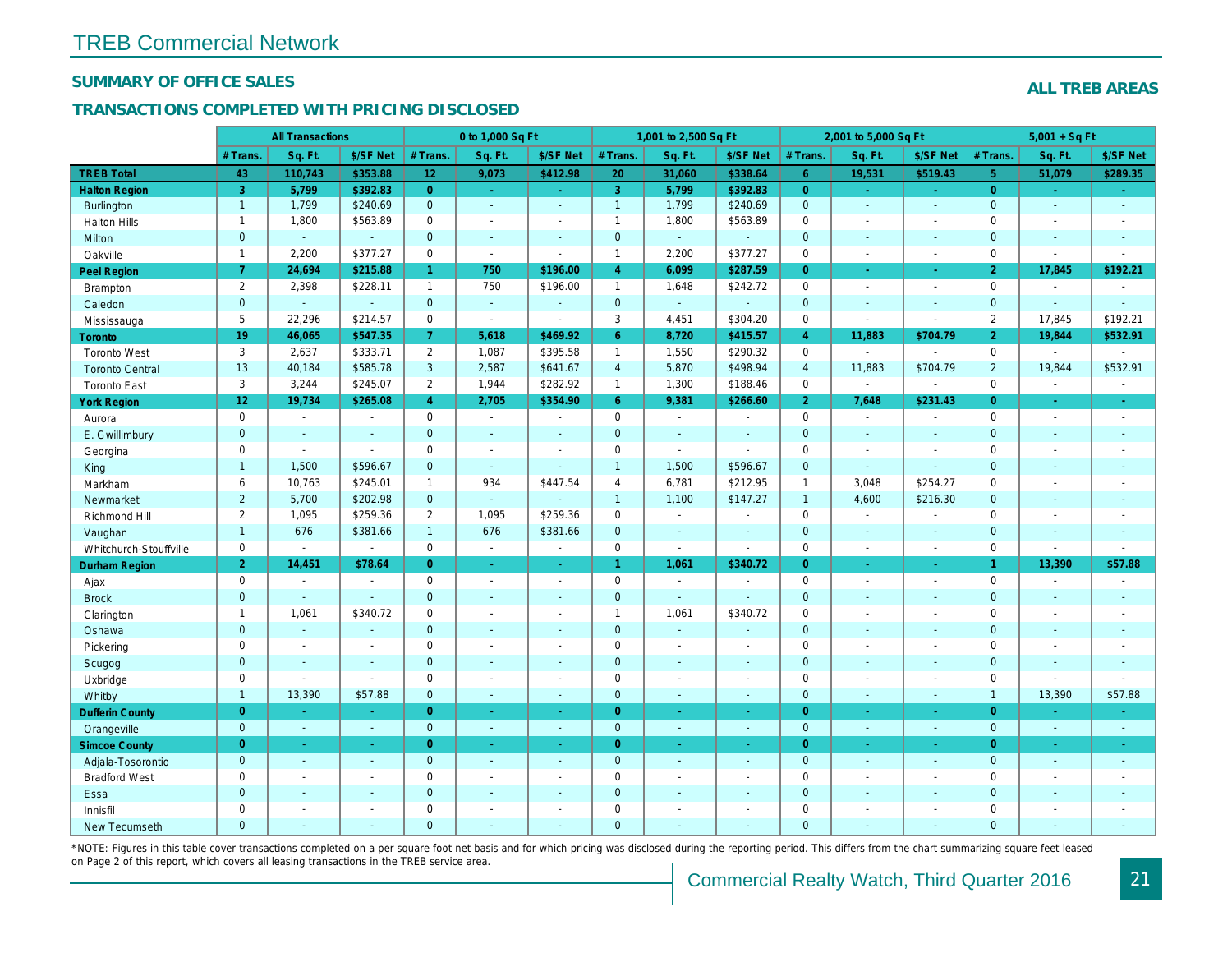#### SUMMARY OF OFFICE SALES

#### TRANSACTIONS COMPLETED WITH PRICING DISCLOSED

|                        |                | <b>All Transactions</b>  |                          |                 | 0 to 1,000 Sq Ft         |                          |                | 1,001 to 2,500 Sq Ft     |                          |                | 2,001 to 5,000 Sq Ft     |                          |
|------------------------|----------------|--------------------------|--------------------------|-----------------|--------------------------|--------------------------|----------------|--------------------------|--------------------------|----------------|--------------------------|--------------------------|
|                        | # Trans        | Sq. Ft.                  | \$/SF                    | # Trans.        | Sq. Ft.                  | \$/SF                    | # Trans.       | Sq. Ft.                  | \$/SF                    | # Trans.       | Sq. Ft.                  | \$/SF                    |
| <b>TREB Total</b>      | 43             | 110,743                  | \$353.88                 | 12 <sub>1</sub> | 9,073                    | \$412.98                 | 20             | 31,060                   | \$338.64                 | 6              | 19,531                   | \$519.43                 |
| City of Toronto Total  | 19             | 46,065                   | \$547.35                 | $\overline{7}$  | 5,618                    | \$469.92                 | $6\phantom{1}$ | 8,720                    | \$415.57                 | $\overline{4}$ | 11,883                   | \$704.79                 |
| <b>Toronto West</b>    | 3              | 2,637                    | \$333.71                 | 2 <sup>1</sup>  | 1,087                    | \$395.58                 | $\overline{1}$ | 1,550                    | \$290.32                 | $\overline{0}$ | $\sim$                   | $\sim$                   |
| Toronto W01            | $\pmb{0}$      | $\sim$                   | $\blacksquare$           | $\mathbf 0$     | $\sim$                   | $\blacksquare$           | $\mathbf 0$    | $\blacksquare$           | $\blacksquare$           | $\mathbf 0$    | $\sim$                   | $\sim$                   |
| Toronto W02            | $\mathbf 0$    | $\sim$                   | $\sim$                   | $\mathbf 0$     | $\sim$                   | $\blacksquare$           | $\mathbf 0$    | $\sim$                   |                          | $\mathbf 0$    | $\blacksquare$           | $\sim$                   |
| Toronto W03            | $\mathbf 0$    | $\sim$                   | $\sim$                   | $\mathbf 0$     | $\blacksquare$           | $\blacksquare$           | $\mathbf 0$    | $\blacksquare$           | $\blacksquare$           | $\mathbf 0$    | $\sim$                   | $\sim$                   |
| Toronto W04            | $\mathbf 0$    | $\sim$                   | $\omega$                 | $\mathbf 0$     | $\blacksquare$           | $\blacksquare$           | 0              | $\sim$                   | $\sim$                   | $\mathbf 0$    | $\blacksquare$           | $\overline{\phantom{a}}$ |
| Toronto W05            | $\mathbf{1}$   | 1,550                    | \$290.32                 | 0               | ÷,                       | $\overline{\phantom{a}}$ | $\overline{1}$ | 1,550                    | \$290.32                 | $\mathbf 0$    | $\blacksquare$           | $\overline{\phantom{a}}$ |
| Toronto W06            | $\overline{2}$ | 1,087                    | \$395.58                 | $\overline{2}$  | 1,087                    | \$395.58                 | $\mathbf 0$    | $\blacksquare$           |                          | $\mathbf 0$    | $\blacksquare$           | $\sim$                   |
| Toronto W07            | $\mathbf 0$    | $\blacksquare$           | $\blacksquare$           | $\mathbf 0$     | $\blacksquare$           | $\blacksquare$           | 0              | $\blacksquare$           | $\sim$                   | $\mathbf 0$    | $\sim$                   | $\overline{\phantom{a}}$ |
| Toronto W08            | $\pmb{0}$      | $\blacksquare$           | $\sim$                   | $\mathbf{0}$    | $\blacksquare$           | $\blacksquare$           | $\pmb{0}$      | $\blacksquare$           | $\overline{\phantom{a}}$ | $\mathbf 0$    | $\blacksquare$           | $\blacksquare$           |
| Toronto W09            | $\mathbf 0$    | $\overline{\phantom{a}}$ | $\overline{\phantom{a}}$ | $\mathbf 0$     | $\overline{\phantom{a}}$ | $\overline{\phantom{a}}$ | 0              | $\blacksquare$           | $\overline{\phantom{a}}$ | $\mathbf 0$    |                          | $\overline{\phantom{a}}$ |
| Toronto W10            | $\mathbf 0$    | $\blacksquare$           | $\blacksquare$           | $\mathbf{0}$    | $\blacksquare$           | $\blacksquare$           | $\pmb{0}$      | $\blacksquare$           | $\blacksquare$           | $\mathbf 0$    | ٠                        | $\blacksquare$           |
| <b>Toronto Central</b> | 13             | 40,184                   | \$585.78                 | 3               | 2,587                    | \$641.67                 | $\overline{4}$ | 5,870                    | \$498.94                 | $\overline{4}$ | 11,883                   | \$704.79                 |
| Toronto C01            | $\overline{4}$ | 24,458                   | \$650.13                 | $\mathbf{0}$    | $\blacksquare$           |                          | $\overline{1}$ | 1,277                    | \$959.98                 | $\mathbf{1}$   | 3,337                    | \$1,228.6                |
| Toronto C02            | $\overline{2}$ | 3,675                    | \$857.14                 | $\mathbf{1}$    | 700                      | \$1,285.71               | 0              | $\blacksquare$           |                          | $\mathbf{1}$   | 2,975                    | \$756.30                 |
| Toronto C03            | $\mathbf 0$    | $\blacksquare$           | $\blacksquare$           | $\mathbf{0}$    | $\blacksquare$           | $\blacksquare$           | $\pmb{0}$      | $\blacksquare$           | $\sim$                   | $\mathbf 0$    | $\blacksquare$           | $\blacksquare$           |
| Toronto C04            | $\pmb{0}$      | $\blacksquare$           | $\blacksquare$           | $\mathbf 0$     | $\blacksquare$           | $\overline{\phantom{a}}$ | $\pmb{0}$      | $\blacksquare$           | $\overline{\phantom{a}}$ | 0              | $\blacksquare$           | $\blacksquare$           |
| <b>Toronto C06</b>     | $\mathbf 0$    | $\sim$                   | $\sim$                   | $\mathbf{0}$    | $\blacksquare$           | $\blacksquare$           | $\mathbf 0$    | $\sim$                   | $\overline{\phantom{a}}$ | $\mathbf 0$    | $\sim$                   | $\sim$                   |
| Toronto C07            | $\mathbf 0$    | $\sim$                   | $\sim$                   | $\mathbf 0$     | $\blacksquare$           | $\blacksquare$           | $\mathbf 0$    | $\blacksquare$           | $\overline{\phantom{a}}$ | $\mathbf 0$    | $\overline{\phantom{a}}$ | $\blacksquare$           |
| <b>Toronto C08</b>     | $\mathbf 0$    | $\blacksquare$           | $\omega$                 | $\mathbf{0}$    | ä,                       | $\blacksquare$           | $\mathbf 0$    | $\sim$                   | $\overline{\phantom{a}}$ | $\mathbf 0$    | $\blacksquare$           | $\sim$                   |
| Toronto C09            | 0              | $\blacksquare$           | $\blacksquare$           | 0               | $\blacksquare$           | $\blacksquare$           | 0              | $\blacksquare$           | $\overline{\phantom{a}}$ | 0              | $\sim$                   | $\blacksquare$           |
| Toronto C10            | $\mathbf{1}$   | 3,063                    | \$514.20                 | $\mathbf 0$     | $\sim$                   | $\sim$                   | $\mathbf 0$    | $\sim$                   | $\sim$                   | $\mathbf{1}$   | 3,063                    | \$514.20                 |
| Toronto C11            | $\mathbf{1}$   | 960                      | \$359.38                 | $\mathbf{1}$    | 960                      | \$359.38                 | 0              | $\blacksquare$           | $\blacksquare$           | $\mathbf 0$    | $\blacksquare$           | $\sim$                   |
| Toronto C12            | $\overline{2}$ | 4,708                    | \$208.77                 | $\mathbf{0}$    | $\omega$                 | $\blacksquare$           | $\overline{1}$ | 2,200                    | \$242.22                 | $\mathbf{1}$   | 2,508                    | \$179.43                 |
| Toronto C13            | 0              | $\blacksquare$           | $\blacksquare$           | 0               | $\sim$                   | $\blacksquare$           | 0              | $\sim$                   |                          | 0              | $\blacksquare$           | $\overline{\phantom{a}}$ |
| Toronto C14            | $\mathbf{3}$   | 3,320                    | \$477.41                 | $\mathbf{1}$    | 927                      | \$447.68                 | $\overline{2}$ | 2,393                    | \$488.93                 | $\mathbf 0$    | $\overline{\phantom{a}}$ | $\blacksquare$           |
| Toronto C15            | $\mathbf 0$    | $\sim$                   | $\omega$                 | $\mathbf 0$     | $\omega$                 | $\bullet$                | $\mathbf 0$    | $\blacksquare$           |                          | $\mathbf 0$    | $\blacksquare$           | $\blacksquare$           |
| <b>Toronto East</b>    | 3              | 3,244                    | \$245.07                 | 2 <sup>1</sup>  | 1,944                    | \$282.92                 | $\mathbf{1}$   | 1,300                    | \$188.46                 | $\overline{0}$ |                          | $\sigma$                 |
| Toronto E01            | $\mathbf{1}$   | 944                      | \$503.18                 | $\mathbf{1}$    | 944                      | \$503.18                 | $\mathbf 0$    | $\sim$                   | $\overline{\phantom{a}}$ | $\mathbf 0$    | $\blacksquare$           | $\sim$                   |
| Toronto E02            | $\pmb{0}$      | $\blacksquare$           |                          | $\mathbf{0}$    | ä,                       |                          | $\pmb{0}$      | $\blacksquare$           |                          | $\mathbf 0$    |                          | $\blacksquare$           |
| Toronto E03            | $\pmb{0}$      | $\sim$                   | $\blacksquare$           | $\mathbf 0$     | $\blacksquare$           | $\blacksquare$           | $\pmb{0}$      | $\blacksquare$           | $\blacksquare$           | $\mathbf 0$    | $\blacksquare$           | $\blacksquare$           |
| Toronto E04            | $\mathbf 0$    | $\blacksquare$           | $\blacksquare$           | $\mathbf 0$     | $\blacksquare$           | $\blacksquare$           | $\mathbf 0$    | $\blacksquare$           | $\overline{\phantom{a}}$ | $\pmb{0}$      | $\blacksquare$           | $\overline{\phantom{a}}$ |
| Toronto E05            | $\mathbf 0$    | $\sim$                   | $\blacksquare$           | $\mathbf 0$     | $\blacksquare$           | $\blacksquare$           | 0              | $\blacksquare$           | $\overline{\phantom{a}}$ | $\mathbf 0$    | $\blacksquare$           | $\sim$                   |
| <b>Toronto E06</b>     | $\pmb{0}$      | $\sim$                   | $\sim$                   | $\mathbf 0$     | $\sim$                   | $\blacksquare$           | 0              | $\sim$                   |                          | $\mathbf 0$    | $\blacksquare$           | $\overline{\phantom{a}}$ |
| Toronto E07            | $\mathbf{1}$   | 1,000                    | \$75.00                  | $\mathbf{1}$    | 1,000                    | \$75.00                  | 0              | $\overline{\phantom{a}}$ | $\overline{\phantom{a}}$ | $\mathbf 0$    | $\overline{\phantom{a}}$ | $\overline{\phantom{a}}$ |
| Toronto E08            | $\mathbf 0$    | $\omega$                 | $\sim$                   | $\mathbf{0}$    | $\blacksquare$           | $\blacksquare$           | $\mathbf{0}$   | $\sim$                   | $\sim$                   | $\mathbf{0}$   | $\sim$                   | $\sim$                   |
| Toronto E09            | $\mathbf{1}$   | 1,300                    | \$188.46                 | $\mathbf 0$     | $\blacksquare$           | $\overline{\phantom{a}}$ | $\overline{1}$ | 1,300                    | \$188.46                 | $\pmb{0}$      |                          | $\overline{\phantom{a}}$ |
| Toronto E10            | $\pmb{0}$      | $\blacksquare$           | $\blacksquare$           | $\mathbf{0}$    | $\blacksquare$           | $\blacksquare$           | $\mathbf 0$    | $\blacksquare$           |                          | $\mathbf 0$    | $\blacksquare$           | ٠                        |
| Toronto E11            | $\mathbf 0$    | $\blacksquare$           | $\blacksquare$           | $\mathbf 0$     | $\ddot{\phantom{1}}$     | $\ddot{\phantom{1}}$     | 0              | $\blacksquare$           |                          | $\mathbf 0$    |                          | $\sim$                   |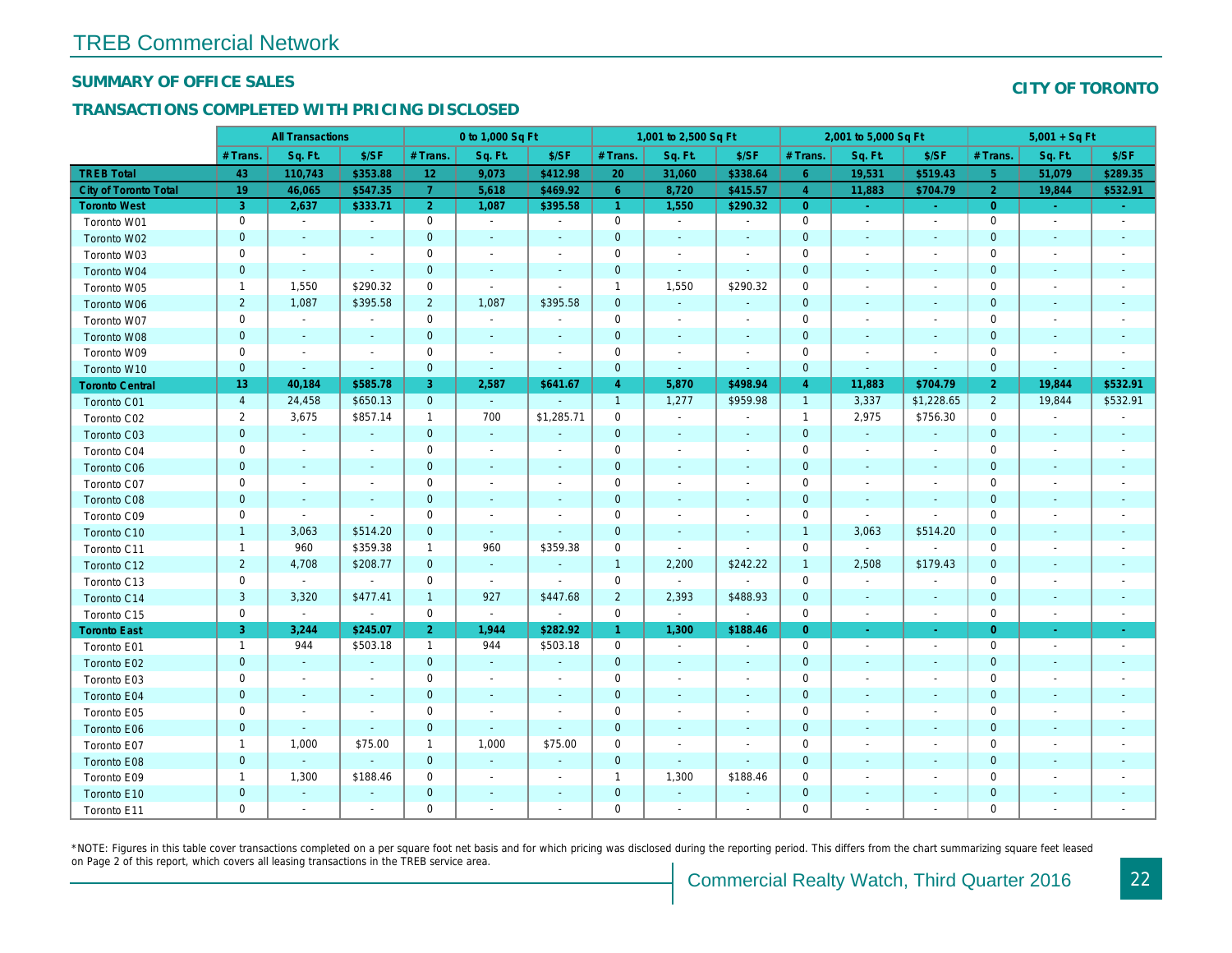#### SUMMARY OF LAND SALES

#### TRANSACTIONS COMPLETED WITH PRICING DISCLOSED

|                                  |                      | <b>All Transactions</b> |              |                      | 0 to 3 Acres |              |                |  |
|----------------------------------|----------------------|-------------------------|--------------|----------------------|--------------|--------------|----------------|--|
|                                  | # Trans.             | <b>Acres</b>            | \$/Acre      | # Trans.             | Acres        | \$/Acre      | # Trans.       |  |
| <b>TREB Total</b>                | 33                   | 493.24                  | \$151,886    | 19                   | 22.68        | \$1,634,492  | 14             |  |
| <b>Halton Region</b>             | $\blacktriangleleft$ | 0.71                    | \$6,000,000  | $\blacktriangleleft$ | 0.71         | \$6,000,000  | $\Omega$       |  |
| <b>Burlington</b>                | $\mathbf{0}$         | 0.00                    | \$0          | $\mathbf{0}$         | 0.00         | \$0          | $\mathbf{0}$   |  |
| <b>Halton Hills</b>              | $\mathbf 0$          | 0.00                    | \$0          | $\mathbf 0$          | 0.00         | \$0          | $\mathbf{0}$   |  |
| <b>Milton</b>                    | $\mathbf{0}$         | 0.00                    | \$0          | $\overline{0}$       | 0.00         | \$0          | $\overline{0}$ |  |
| Oakville                         | $\overline{1}$       | 0.71                    | \$6,000,000  | $\overline{1}$       | 0.71         | \$6,000,000  | 0              |  |
| <b>Peel Region</b>               | 8 <sup>°</sup>       | 186.31                  | \$164,965    | $\overline{4}$       | 3.99         | \$1,486,441  | $\overline{4}$ |  |
| Brampton                         | $\overline{4}$       | 67.34                   | \$313,335    | $\overline{2}$       | 1.84         | \$1,494,565  | $\overline{2}$ |  |
| Caledon                          | $\overline{2}$       | 116.82                  | \$55,213     | $\mathbf 0$          | 0.00         | \$0          | $\overline{2}$ |  |
| Mississauga                      | $\overline{2}$       | 2.15                    | \$1,479,496  | 2                    | 2.15         | \$1,479,496  | 0              |  |
| Toronto                          | 5 <sup>5</sup>       | 5.32                    | \$3,545,957  | 5 <sup>5</sup>       | 5.32         | \$3,545,957  | $\overline{0}$ |  |
| <b>Toronto West</b>              | $\overline{2}$       | 4.28                    | \$1,745,327  | $\overline{2}$       | 4.28         | \$1,745,327  | 0              |  |
| <b>Toronto Central</b>           | $\overline{1}$       | 0.27                    | \$27,777,778 | $\overline{1}$       | 0.27         | \$27,777,778 | $\overline{0}$ |  |
| <b>Toronto East</b>              | 2                    | 0.77                    | \$5,065,845  | 2                    | 0.77         | \$5,065,845  | 0              |  |
| <b>York Region</b>               | 12 <sub>2</sub>      | 169.83                  | \$87,075     | 5 <sup>5</sup>       | 7.97         | \$751,317    | $\overline{7}$ |  |
| Aurora                           | $\mathbf{1}$         | 2.00                    | \$925,000    | $\overline{1}$       | 2.00         | \$925,000    | 0              |  |
| E. Gwillimbury                   | $\overline{1}$       | 26.92                   | \$22,288     | $\mathbf{0}$         | 0.00         | \$0          | $\mathbf{1}$   |  |
| Georgina                         | $\overline{2}$       | 78.64                   | \$10,173     | $\mathbf 0$          | 0.00         | \$0          | $\overline{2}$ |  |
| King                             | $\overline{1}$       | 11.00                   | \$150,000    | $\mathbf{0}$         | 0.00         | \$0          | $\mathbf{1}$   |  |
| Markham                          | 3                    | 36.56                   | \$205,142    | 2                    | 3.05         | \$1,049,180  | $\overline{1}$ |  |
| Newmarket                        | $\mathbf{0}$         | 0.00                    | \$0          | $\mathbf 0$          | 0.00         | \$0          | $\mathbf{0}$   |  |
| Richmond Hill                    | $\overline{2}$       | 11.79                   | \$122,986    | $\mathbf 0$          | 0.00         | \$0          | $\overline{2}$ |  |
| Vaughan                          | $\overline{1}$       | 1.32                    | \$293,939    | $\overline{1}$       | 1.32         | \$293,939    | $\overline{0}$ |  |
| Whitchurch-Stouffville           | $\mathbf{1}$         | 1.60                    | \$343,750    | $\overline{1}$       | 1.60         | \$343,750    | $\mathbf{0}$   |  |
| <b>Durham Region</b>             | $6^{\circ}$          | 37.19                   | \$140,043    | $\overline{4}$       | 4.69         | \$433,595    | 2 <sup>1</sup> |  |
| Ajax                             | $\mathbf 0$          | 0.00                    | \$0          | $\mathbf 0$          | 0.00         | \$0          | 0              |  |
| <b>Brock</b>                     | $\mathbf{0}$         | 0.00                    | \$0          | $\mathbf{0}$         | 0.00         | \$0          | $\mathbf{0}$   |  |
| Clarington                       | $\mathbf 0$          | 0.00                    | \$0          | $\mathbf 0$          | 0.00         | \$0          | 0              |  |
| Oshawa                           | $\mathbf 0$          | 0.00                    | \$0          | $\mathbf 0$          | 0.00         | \$0          | $\mathbf{0}$   |  |
| Pickering                        | $\mathbf 0$          | 0.00                    | \$0          | $\mathbf 0$          | 0.00         | \$0          | 0              |  |
| Scugog                           | $\mathbf{0}$         | 0.00                    | \$0          | $\overline{0}$       | 0.00         | \$0          | $\overline{0}$ |  |
| Uxbridge                         | $\overline{4}$       | 36.50                   | \$115,342    | $\overline{2}$       | 4.00         | \$258,750    | $\mathbf{2}$   |  |
| Whitby                           | $\overline{2}$       | 0.69                    | \$1,449,096  | 2                    | 0.69         | \$1,449,096  | $\overline{0}$ |  |
| <b>Dufferin County</b>           | $\overline{0}$       | 0.00                    | \$0          | $\overline{0}$       | 0.00         | \$0          | $\overline{0}$ |  |
| Orangeville                      | $\mathbf{0}$         | 0.00                    | \$0          | $\overline{0}$       | 0.00         | \$0          | $\overline{0}$ |  |
| <b>Simcoe County</b>             | $\overline{1}$       | 93.88                   | \$11,451     | $\overline{0}$       | 0.00         | \$0          | $\mathbf{1}$   |  |
| Adjala-Tosorontio                | $\mathbf{0}$         | 0.00                    | \$0          | $\mathbf 0$          | 0.00         | \$0          | $\mathbf{0}$   |  |
| <b>Bradford West Gwillimbury</b> | $\mathbf 0$          | 0.00                    | \$0          | $\mathbf 0$          | 0.00         | \$0          | 0              |  |
| Essa                             | $\mathbf{0}$         | 0.00                    | \$0          | $\overline{0}$       | 0.00         | \$0          | $\mathbf{0}$   |  |
| Innisfil                         | $\mathbf{1}$         | 93.88                   | \$11,451     | $\mathbf 0$          | 0.00         | \$0          | -1             |  |
| <b>New Tecumseth</b>             | $\overline{0}$       | 0.00                    | \$0          | $\Omega$             | 0.00         | \$0          | $\mathbf{0}$   |  |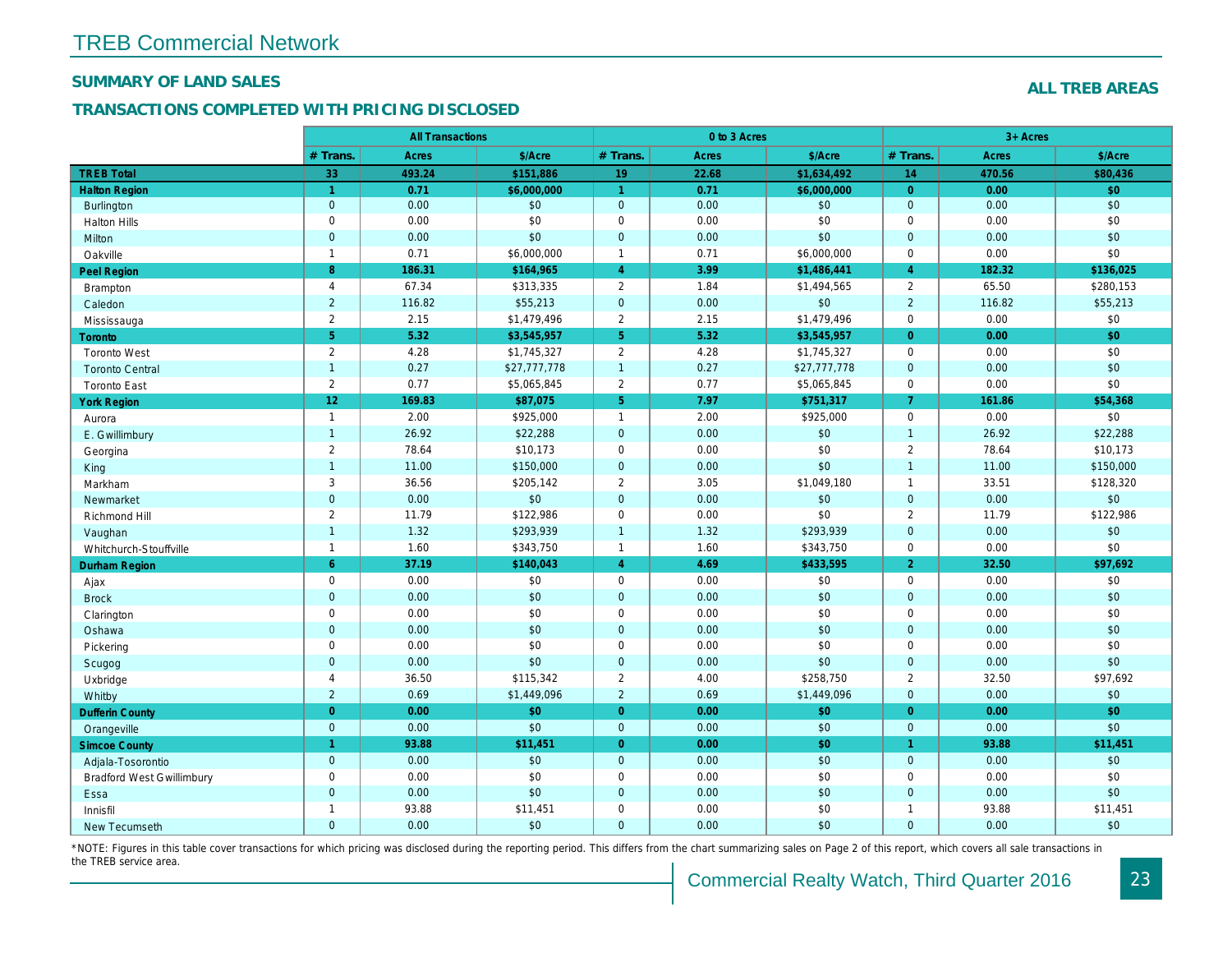#### SUMMARY OF LAND SALES

#### TRANSACTIONS COMPLETED WITH PRICING DISCLOSED

|                              |                | <b>All Transactions</b> |              |                | 0 to 3 Acres |              |                |  |
|------------------------------|----------------|-------------------------|--------------|----------------|--------------|--------------|----------------|--|
|                              | # Trans.       | <b>Acres</b>            | \$/Acre      | # Trans.       | <b>Acres</b> | \$/Acre      | # Trans.       |  |
| <b>TREB Total</b>            | 33             | 493.24                  | \$151,886    | 19             | 22.68        | \$1,634,492  | 14             |  |
| <b>City of Toronto Total</b> | 5 <sup>5</sup> | 5.32                    | \$3,545,957  | 5 <sup>1</sup> | 5.32         | \$3,545,957  | $\overline{0}$ |  |
| <b>Toronto West</b>          | 2              | 4.28                    | \$1,745,327  | $\overline{2}$ | 4.28         | \$1,745,327  | $\overline{0}$ |  |
| Toronto W01                  | $\mathbf 0$    | 0.00                    | \$0          | $\mathbf 0$    | 0.00         | \$0          | $\mathbf 0$    |  |
| Toronto W02                  | $\mathbf 0$    | 0.00                    | \$0          | $\mathbf{0}$   | 0.00         | \$0          | $\mathbf{0}$   |  |
| Toronto W03                  | $\mathbf 0$    | 0.00                    | \$0          | $\mathbf 0$    | 0.00         | \$0          | $\mathbf 0$    |  |
| Toronto W04                  | $\mathbf 0$    | 0.00                    | \$0          | $\mathbf{0}$   | 0.00         | \$0          | $\mathbf{0}$   |  |
| Toronto W05                  | $\mathbf 0$    | 0.00                    | \$0          | $\mathbf 0$    | 0.00         | \$0          | $\mathbf 0$    |  |
| Toronto W06                  | $\mathbf{0}$   | 0.00                    | \$0          | $\mathbf{0}$   | 0.00         | \$0          | $\mathbf{0}$   |  |
| Toronto W07                  | $\mathbf 0$    | 0.00                    | \$0          | $\mathbf 0$    | 0.00         | \$0          | $\mathbf 0$    |  |
| Toronto W08                  | $\overline{1}$ | 2.90                    | \$1,937,931  | $\overline{1}$ | 2.90         | \$1,937,931  | $\mathbf{0}$   |  |
| Toronto W09                  | $\mathbf 0$    | 0.00                    | \$0          | $\mathbf 0$    | 0.00         | \$0          | $\mathbf 0$    |  |
| Toronto W10                  | $\overline{1}$ | 1.38                    | \$1,340,580  | $\mathbf{1}$   | 1.38         | \$1,340,580  | $\overline{0}$ |  |
| <b>Toronto Central</b>       | $\overline{1}$ | 0.27                    | \$27,777,778 | $\overline{1}$ | 0.27         | \$27,777,778 | $\overline{0}$ |  |
| Toronto C01                  | $\mathbf 0$    | 0.00                    | $$0$         | $\mathbf{0}$   | 0.00         | \$0          | $\mathbf{0}$   |  |
| Toronto C02                  | $\mathbf 0$    | 0.00                    | \$0          | $\mathbf{0}$   | 0.00         | \$0          | $\mathbf{0}$   |  |
| Toronto C03                  | $\overline{0}$ | 0.00                    | \$0          | $\mathbf 0$    | 0.00         | \$0          | $\mathbf{0}$   |  |
| Toronto C04                  | $\overline{1}$ | 0.27                    | \$27,777,778 | $\mathbf{1}$   | 0.27         | \$27,777,778 | $\mathbf 0$    |  |
| Toronto C06                  | $\mathbf 0$    | 0.00                    | \$0          | $\mathbf 0$    | 0.00         | \$0          | $\mathbf 0$    |  |
| Toronto C07                  | $\mathbf 0$    | 0.00                    | \$0          | $\mathbf 0$    | 0.00         | \$0          | $\mathbf 0$    |  |
| <b>Toronto C08</b>           | $\mathbf 0$    | 0.00                    | \$0          | $\mathbf{0}$   | 0.00         | \$0          | $\mathbf{0}$   |  |
| Toronto C09                  | $\mathbf 0$    | 0.00                    | \$0          | $\mathbf 0$    | 0.00         | \$0          | $\mathbf 0$    |  |
| Toronto C10                  | $\mathbf{0}$   | 0.00                    | \$0          | $\mathbf{0}$   | 0.00         | \$0          | $\mathbf{0}$   |  |
| Toronto C11                  | $\mathbf 0$    | 0.00                    | \$0          | $\mathbf 0$    | 0.00         | \$0          | $\mathbf 0$    |  |
| Toronto C12                  | $\mathbf 0$    | 0.00                    | \$0          | $\mathbf{0}$   | 0.00         | \$0          | $\mathbf{0}$   |  |
| Toronto C13                  | $\mathsf 0$    | 0.00                    | \$0          | $\mathbf 0$    | 0.00         | \$0          | $\mathbf 0$    |  |
| Toronto C14                  | $\mathbf 0$    | 0.00                    | \$0          | $\overline{0}$ | 0.00         | \$0          | $\mathbf{0}$   |  |
| Toronto C15                  | $\mathbf 0$    | 0.00                    | \$0          | $\mathbf 0$    | 0.00         | \$0          | $\mathbf 0$    |  |
| <b>Toronto East</b>          | $\overline{2}$ | 0.77                    | \$5,065,845  | $\overline{2}$ | 0.77         | \$5,065,845  | $\overline{0}$ |  |
| Toronto E01                  | $\mathbf 0$    | 0.00                    | \$0          | $\mathbf{0}$   | 0.00         | \$0          | $\mathbf{0}$   |  |
| Toronto E02                  | $\overline{1}$ | 0.05                    | \$16,988,400 | $\overline{1}$ | 0.05         | \$16,988,400 | $\mathbf{0}$   |  |
| Toronto E03                  | $\mathbf 0$    | 0.00                    | \$0          | $\mathbf 0$    | 0.00         | \$0          | $\mathbf 0$    |  |
| Toronto E04                  | $\overline{1}$ | 0.72                    | \$4,305,556  | $\overline{1}$ | 0.72         | \$4,305,556  | $\mathbf{0}$   |  |
| Toronto E05                  | $\mathbf 0$    | 0.00                    | \$0          | $\mathbf{0}$   | 0.00         | \$0          | $\mathbf 0$    |  |
| Toronto E06                  | $\mathbf 0$    | 0.00                    | \$0          | $\mathbf{0}$   | 0.00         | \$0          | $\mathbf{0}$   |  |
| Toronto E07                  | $\mathbf 0$    | 0.00                    | \$0          | $\mathbf 0$    | 0.00         | \$0          | $\mathbf 0$    |  |
| Toronto E08                  | $\mathbf{0}$   | 0.00                    | \$0          | $\mathbf{0}$   | 0.00         | \$0          | $\mathbf{0}$   |  |
| Toronto E09                  | $\mathbf 0$    | 0.00                    | \$0          | $\mathbf 0$    | 0.00         | \$0          | $\mathbf 0$    |  |
| Toronto E10                  | $\mathbf 0$    | 0.00                    | \$0          | $\mathbf{0}$   | 0.00         | \$0          | $\mathbf{0}$   |  |
| Toronto E11                  | $\mathbf 0$    | 0.00                    | \$0          | $\mathbf 0$    | 0.00         | \$0          | $\mathbf 0$    |  |